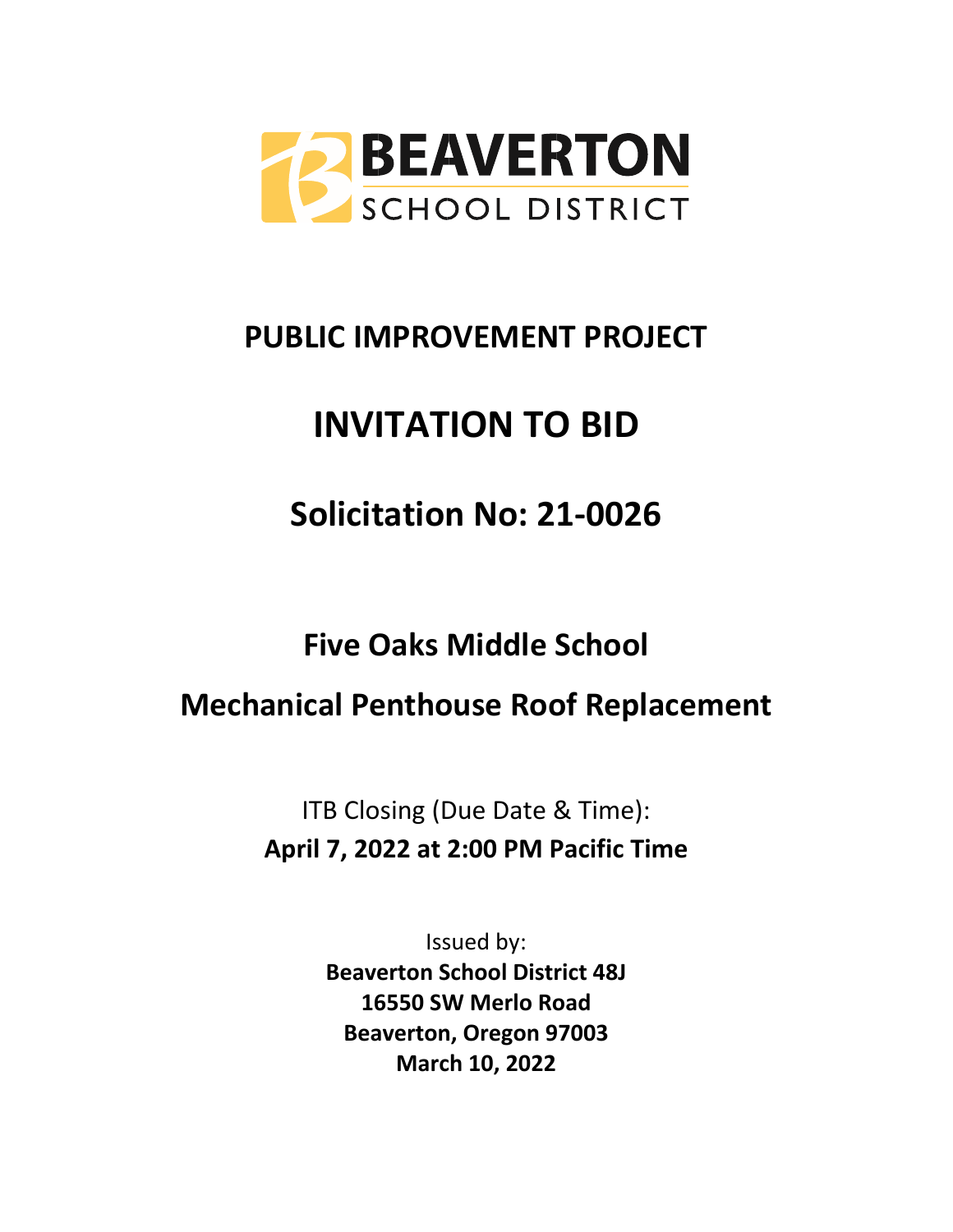#### SOLICITATION SUMMARY Solicitation No: ITB 21-0026

## **PUBLIC IMPROVEMENT INVITATION TO BID**

Solicitation No: ITB 21-0026

The purpose of this Invitation to Bid is to obtain competitive bids for retaining a General Contractor (GC) to furnish, install, manage, and coordinate all the work for the Five Oaks Middle School mechanical penthouse roof replacement. This is a public works project subject to ORS 279C.800 to 279C.870.

**A NON-MANDATORY pre-Bid conference will be held on March 16, 2022 at 3:00PM at the North side of the school, 1600 NW 173rd Avenue, Beaverton, OR 97006.** 

Bidders must submit their Bid pursuant to the provisions of this Solicitation to [contracts@beaverton.k12.or.us,](mailto:contracts@beaverton.k12.or.us) **PRIOR** to the Closing:

## **SOLICITATION CLOSING: April 7, 2022 at 2:00 PM Pacific Time LATE BIDS WILL NOT BE ACCEPTED**

Timely submitted Bids will be opened and read aloud immediately after Closing at the below conference line: **+1(503)356.4400**

#### **Participant code: 41605148**

Bidders must submit a **First-Tier Subcontractor Disclosure Form** \*EITHER\* with the emailed Bid submission \*OR\* by email to [contracts@beaverton.k12.or.us](mailto:contracts@beaverton.k12.or.us) no later than the Disclosure Deadline:

## **DISCLOSURE DEADLINE: April 7, 2022 at 4:00 PM Pacific Time**

Prospective Bidders must register with Oregon Buys -<https://oregonbuys.gov/>to obtain the Solicitation documents and related documents.

Bidders must familiarize themselves with the entire Solicitation.

**All questions and comments about this solicitation must be directed ONLY IN WRITING by email to: [contracts@beaverton.k12.or.us](mailto:contracts@beaverton.k12.or.us)**

## **THE DISTRICT MAY REJECT ANY BID NOT IN COMPLIANCE WITH ALL PRESCRIBED REQUIREMENTS**.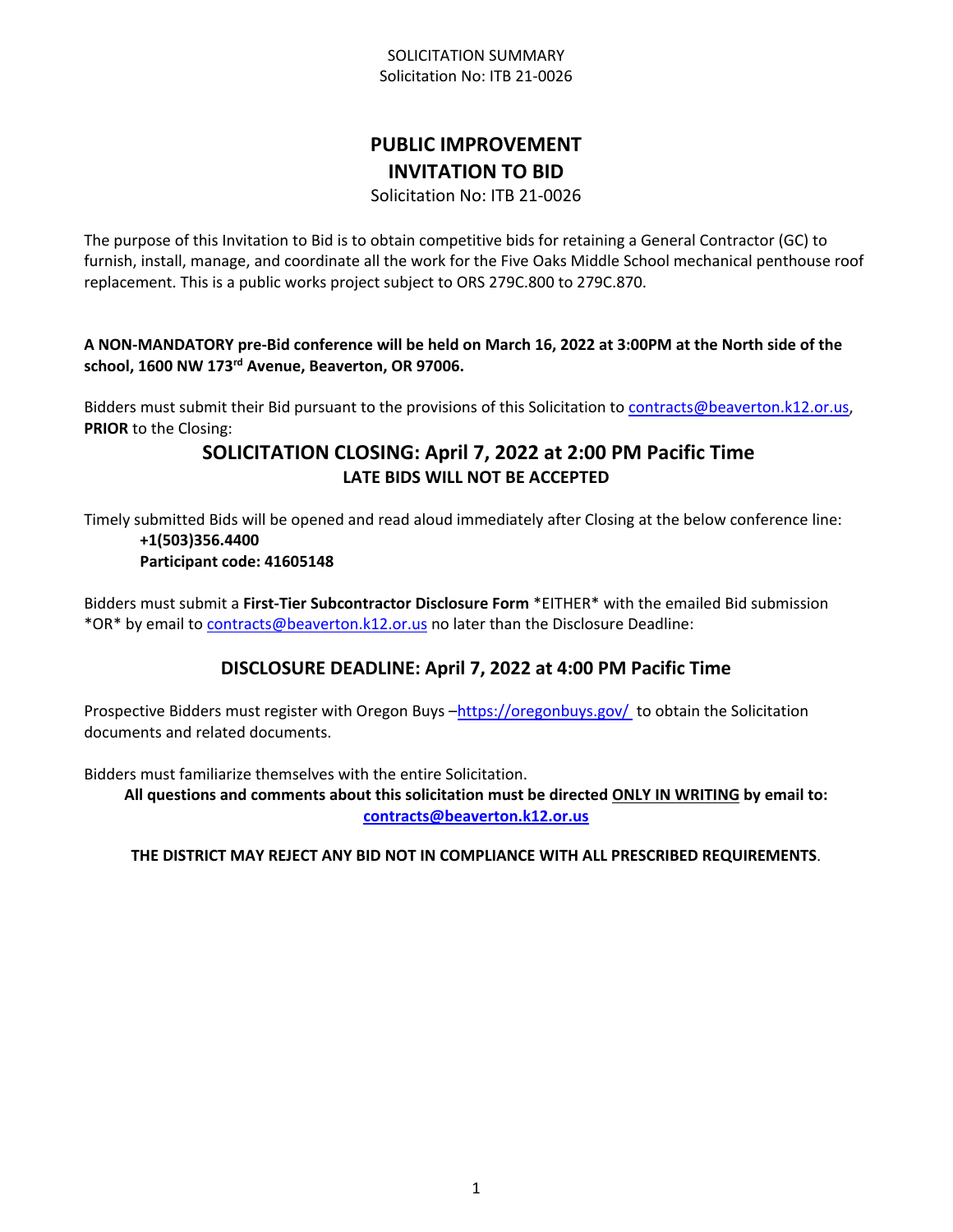#### SECTION I - INTRODUCTION Solicitation No: ITB 21-0026

#### **1. INTRODUCTION:**

This Solicitation is issued pursuant to ORS 279A, ORS 279C and the Oregon Attorney General Model Rules Divisions 46 and 49. Pursuant to ORS 279C.375(5), the District may award a single Contract, or multiple Contracts under this Solicitation.

#### **2. DEFINITIONS:**

The term "District" or "Owner" throughout this document means the Beaverton School District. The term "Bidder" means the person or firm that submits a Bid in response to this Solicitation. The term "Bid" or "Offer" means a written response to provide services in response to this Solicitation. The term "Contractor" or "Supplier" means the Bidder(s) awarded a contract as a result of this Solicitation.

#### **3. SOLICITATION REVIEW:**

Bidders must carefully review the Solicitation documents and are responsible for knowing and understanding all terms and conditions. Unless defects, ambiguities, omissions, or errors are brought to the District's attention by protest pursuant to REQUEST FOR CLARIFICATION OR CHANGE; SOLICITATION PROTESTS (Section III, Paragraph 5), protests or appeals based on such defects, ambiguities, omissions or errors received after issuance of the Notice of Intent to Award may not be favorably considered.

#### **4. BACKGROUND:**

- a. The Beaverton School District encompasses approximately 57 square miles in northwestern Oregon in Washington County. The District, located in the Portland, Oregon metro area, is the third largest School District in Oregon.
- b. The Beaverton School District has approximately 4,700 employees. The District is responsible for educating approximately 40,870 students in kindergarten through grade 12 at thirty-four (34) Elementary Schools, eight (8) Middle Schools, six (6) High Schools, five (5) Options Schools, and nineteen (19) Options Programs.

#### **5. GENERAL SCOPE OF WORK:**

The General Scope of this Project includes demolition, roof preparation, insulation, membrane, flashing and minor carpentry at the existing building areas for the mechanical penthouse roof replacement. Seismic strengthening may become part of the work. The work is described in more detail in the Statement of Work and in the Exhibits to this ITB (e.g., Drawings, Specifications, etc.).

#### **6. SOLICITATION DOCUMENTS:**

The Solicitation Documents are organized in the following manner: SOLICITATION SUMMARY SECTION I – INTRODUCTION SECTION II – STATEMENT OF WORK SECTION III – SOLICITATION RULES SECTION IV—PUBLIC WORKS REQUIREMENTS SECTION V – ATTACHMENTS

#### **7. CONTRACT:**

The successful Bidder(s), selected by the District, will receive an AIA A101 Owner Contractor Agreement with AIA A201 General Conditions. A sample is enclosed herein (see Attachments). The provisions of the sample AIA A101 Owner Contractor Agreement and AIA A201 General Conditions are in addition to the requirements set forth in this Solicitation.

a. Bidders are advised to thoroughly review and familiarize themselves with the standard contract. Certain contract terms reflect state statute and may not be altered.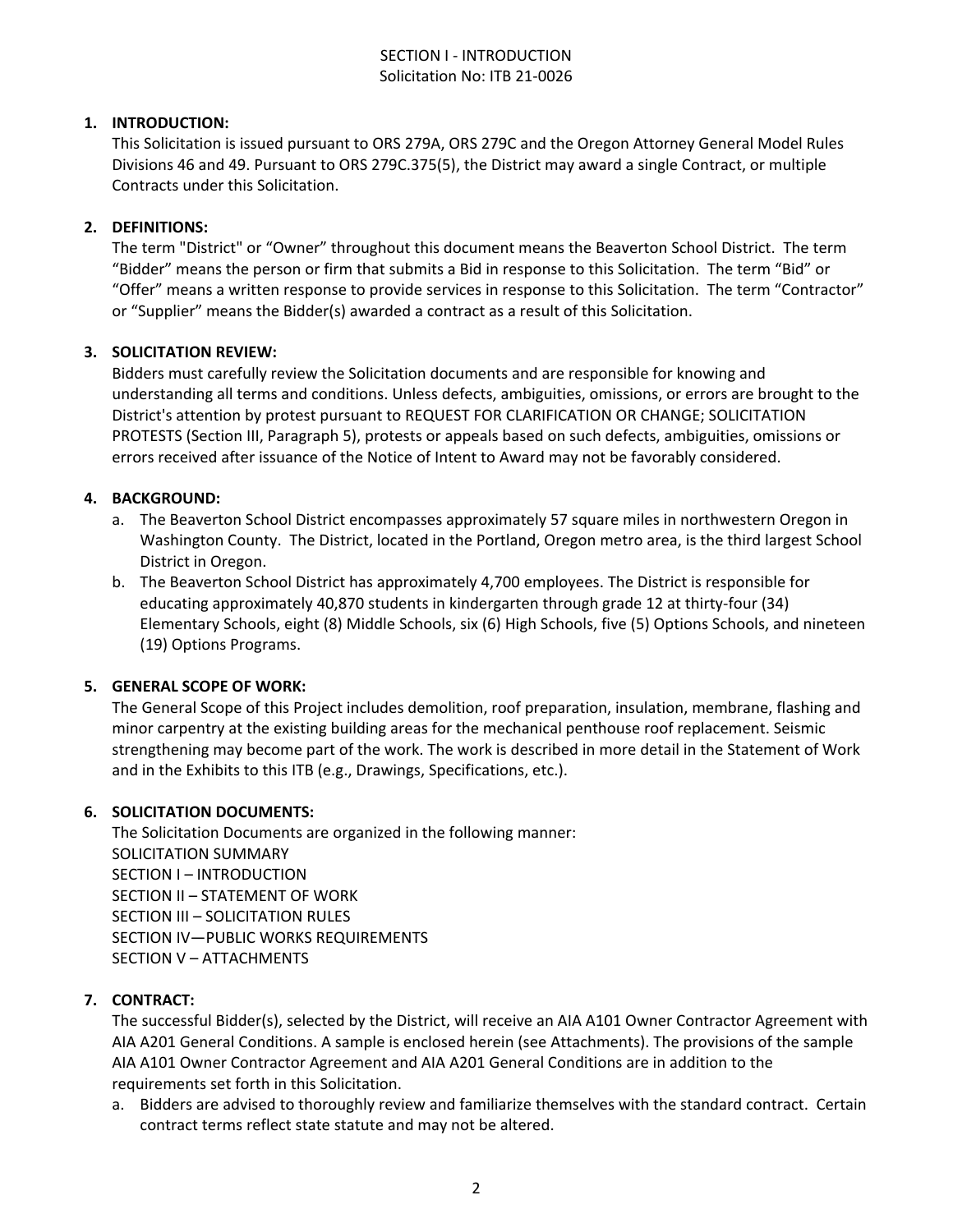#### SECTION I - INTRODUCTION Solicitation No: ITB 21-0026

- b. The Contractor will be expected to promptly sign a contract including all standard terms and conditions contained in the sample contract.
- c. Personnel or subcontractor substitution if the contractor must substitute personnel or subcontractor(s) included in the original bid, they must obtain written District approval of substituted personnel, prior to substitution.

#### **8. AMENDMENTS:**

The District may amend a Contract without additional competition pursuant to OAR 137-049-0910.

#### **9. IMPORTANT RESPONSIBILITIES:**

Bidders are responsible for knowing and understanding all of this Solicitation's requirements, terms, conditions, and rules. Bidders may submit questions or clarification requests to [contracts@beaverton.k12.or.us](mailto:contracts@beaverton.k12.or.us) not later than March 25, 2022. The District will respond to all such questions/clarification requests submitted prior to the applicable deadline, if the District, in it's sole discretion, deems a response necessary.

Bidders shall promptly notify the District of any defects, ambiguities, omissions, or errors are brought to the District's attention by protest pursuant to REQUESTS FOR CLARIFICATION, CHANGE, SUBSTITUTION REQUEST, OR SOLICITATION PROTEST (Section III, Paragraph 5), protests or appeals based on such defects, ambiguities, omissions or errors received after issuance of the Notice of Intent to Award may not be favorably considered.

#### **10. DISTRICT REPRESENTATIVE:**

The District Representative for the project is Kurt Meeuwsen, Construction Project Manager.

#### **11. SOLICITATION SCHEDULE:**

The milestones for the selection process are set forth below. The purpose of this schedule is for Bidder information only. Required dates for Contract period milestones, submittals and any other activities are provided elsewhere in this Solicitation. The District reserves the right to deviate from this schedule.

| <b>Solicitation Milestone</b>                       | Date                         |
|-----------------------------------------------------|------------------------------|
| Non-Mandatory Pre-Bid conference                    | March 16, 2022 -3:00 PM PST  |
| Deadline for submitting requests for clarification, |                              |
| change, substitution, or solicitation protest       | March 25, 2022 - 2:00 PM PST |
| Bids Due (Closing):                                 | April 7, 2022 - 2:00PM PST   |
| Anticipated Notice of Intent to Award (NOI)         | on or about April 8, 2022    |
| <b>Anticipated Executed Contract</b>                | on or about April 26, 2022   |

#### **12. CONTACT DURING SOLICITATION:**

Questions must be submitted in writing via email to [contracts@beaverton.k12.or.us](mailto:contracts@beaverton.k12.or.us) as indicated in the Solicitation Summary. Bidders may also contact Purchasing Staff with questions, but nothing in the solicitation is changed unless the change is made in a written addendum. No other contact regarding this Solicitation, including with the design team or District Representative, is permitted during the solicitation process (prior to executed contract). Unauthorized contact regarding this Solicitation may subject the offender's Bid to rejection. Contact with District Staff / design team Members during the Pre-Bid Conference is authorized, but nothing in the solicitation is changed unless the change is made in a written addendum.

**13.** Additional information regarding this solicitation and certain forms for download are available on Oregon Buys <https://oregonbuys.gov/> .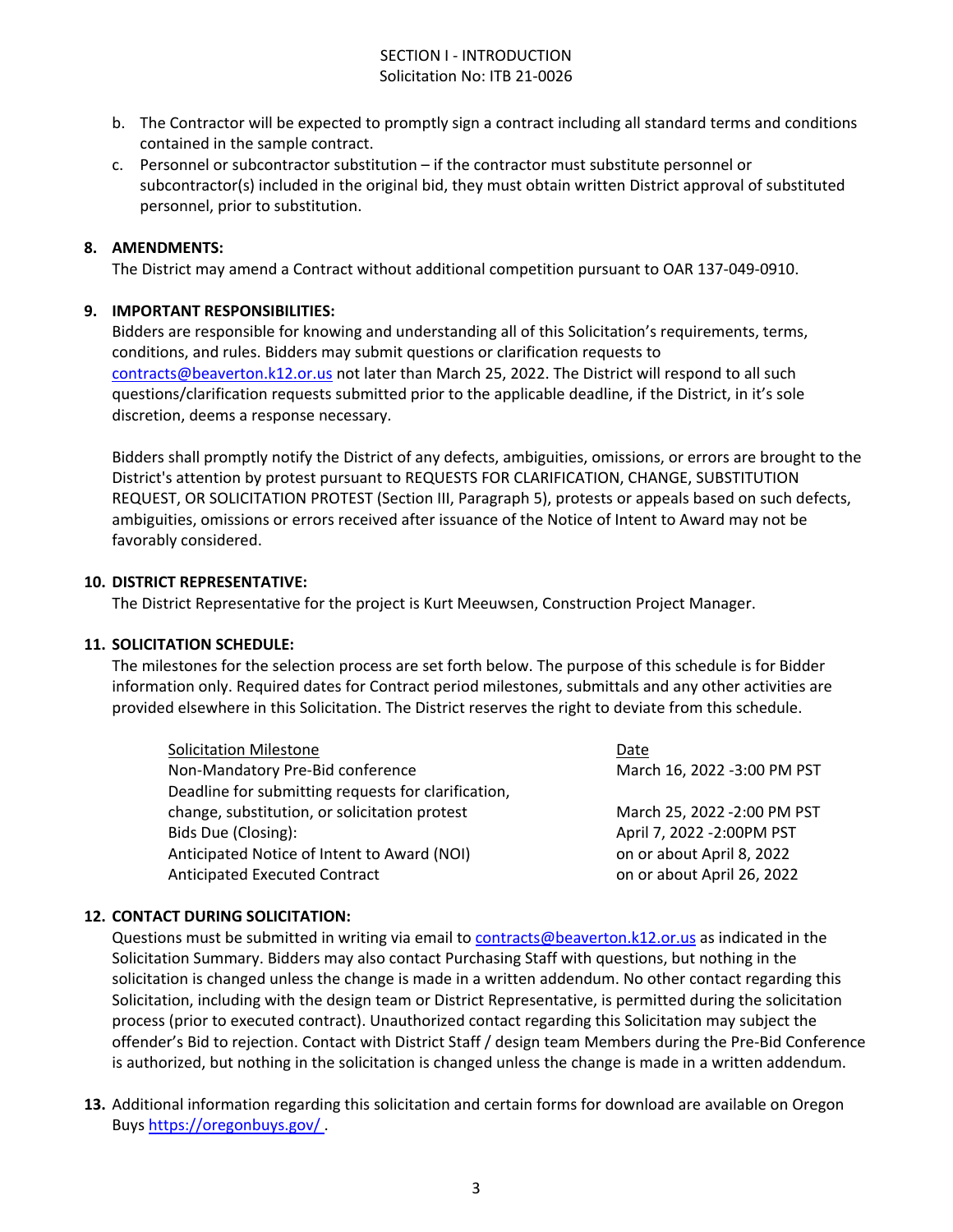#### **14. COMMERCIAL ACTIVITIES TAX:**

The Beaverton School District is a governmental entity and thus specifically excluded from being a subject taxpayer per the rules. This exemption is currently under review by the Oregon Department of Revenue. Please separate all claimed CAT money believed to be chargeable to the District as individual lines on any invoice. The District will not pay CAT money in the normal course of payments made unless/until the DOR provides guidance indicating school district projects are subject to the Corporate Activities Tax.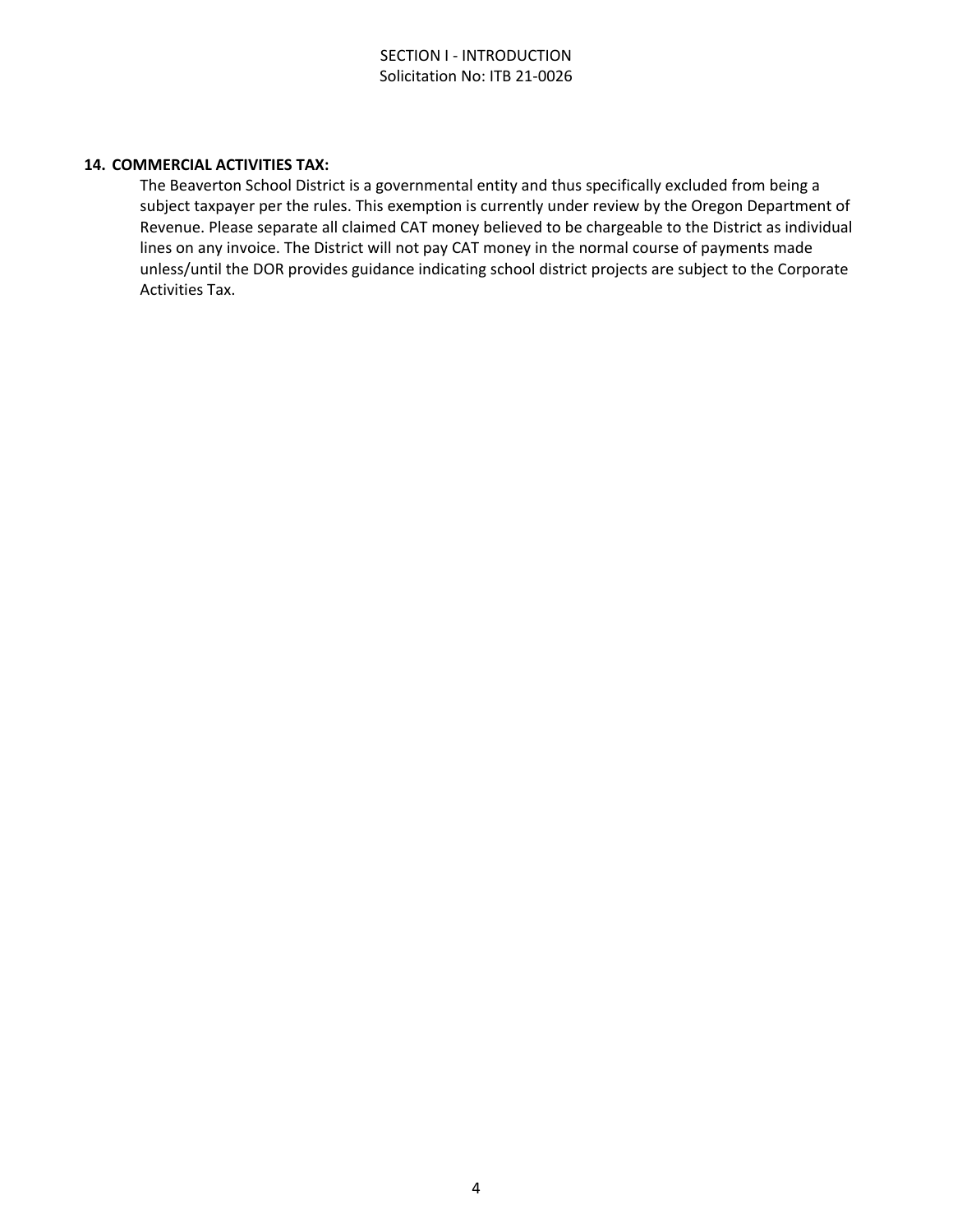#### **1. PURPOSE AND INTRODUCTION:**

This solicitation is for retaining a general contractor (GC) to furnish, install, manage and coordinate all work as shown in the attached documents on behalf of the Beaverton School District. This project is for the provision of Construction Services for the Five Oaks mechanical penthouse roof replacement project. All work is to achieve final completion by September 2<sup>nd</sup>, 2022 during the summer break. The Project is described in summary terms below and in the attached documents.

#### **2. BACKGROUND AND SCHOOL DESCRIPTION:**

This project will require work at the roof areas of Five Oaks Middle School. Five Oaks was originally opened in 1976 and has had several improvements over time. The school has enrollment of 1,236 students and is located at 1600 NW 173rd Avenue, Beaverton, OR 97006.

#### **3. OPERATIONAL ATTRIBUTES:**

The District requires the project to be completed by September 2<sup>nd</sup>, 2022. See project milestones below for further information. Coordination with summer maintenance activities will be required.

#### **4. GENERAL SCOPE OF WORK:**

Please refer to attached plans and specifications. It is intended that the Contractor provides a complete project and coordinates work with the District, Contractors and Consultants hired by the District, and all applicable agencies having authority.

- a. Work to include supplying, storing, and handling of all required materials.
- b. Work includes protection of neighboring finishes and replacement/repair of any damaged surfaces including but not limited to ceiling tiles, wall board, paint, insulation, concrete block, etc.
- **c.** Contractor shall provide all labor, materials, equipment, transportation, and other facilities and services as necessary and/or required to execute all of the Work. Contractor shall provide a full time superintendent for the duration of the project to monitor and coordinate all work activities**.**
- d. All work areas shall be cleaned of any construction debris on a daily basis. General Contractor is responsible for material removal and disposal. Provide dust control and HVAC protection as required to protect the rest of the school from construction fumes and debris. Upon completion of the project, the General Contractor is to provide final cleaning of all work installed, replaced or repaired including jobsite office.
- e. The project has been tested for asbestos containing materials and the test results are including in specification 07 99 10. The results of all tests were No Asbestos Detected (NAD). Should asbestos or other hazardous materials be encountered during the Work, the Contractor would be required to properly abate or encapsulate the discovered hazardous materials and continue the Work.

#### **5. SPECIFIC CONSTRUCTION SERVICES:**

- 1. Coordinate weekly construction meetings with the District and the design team.
- 2. Prepare site and building logistics plans to encompass all proposed activities and impacts to the site, adjacent properties, and neighboring streets.
- 3. Fully coordinate the work of all subcontractors and suppliers. Provide regular and on-going quality inspection and assistance to the Design Team in ensuring that the work meets all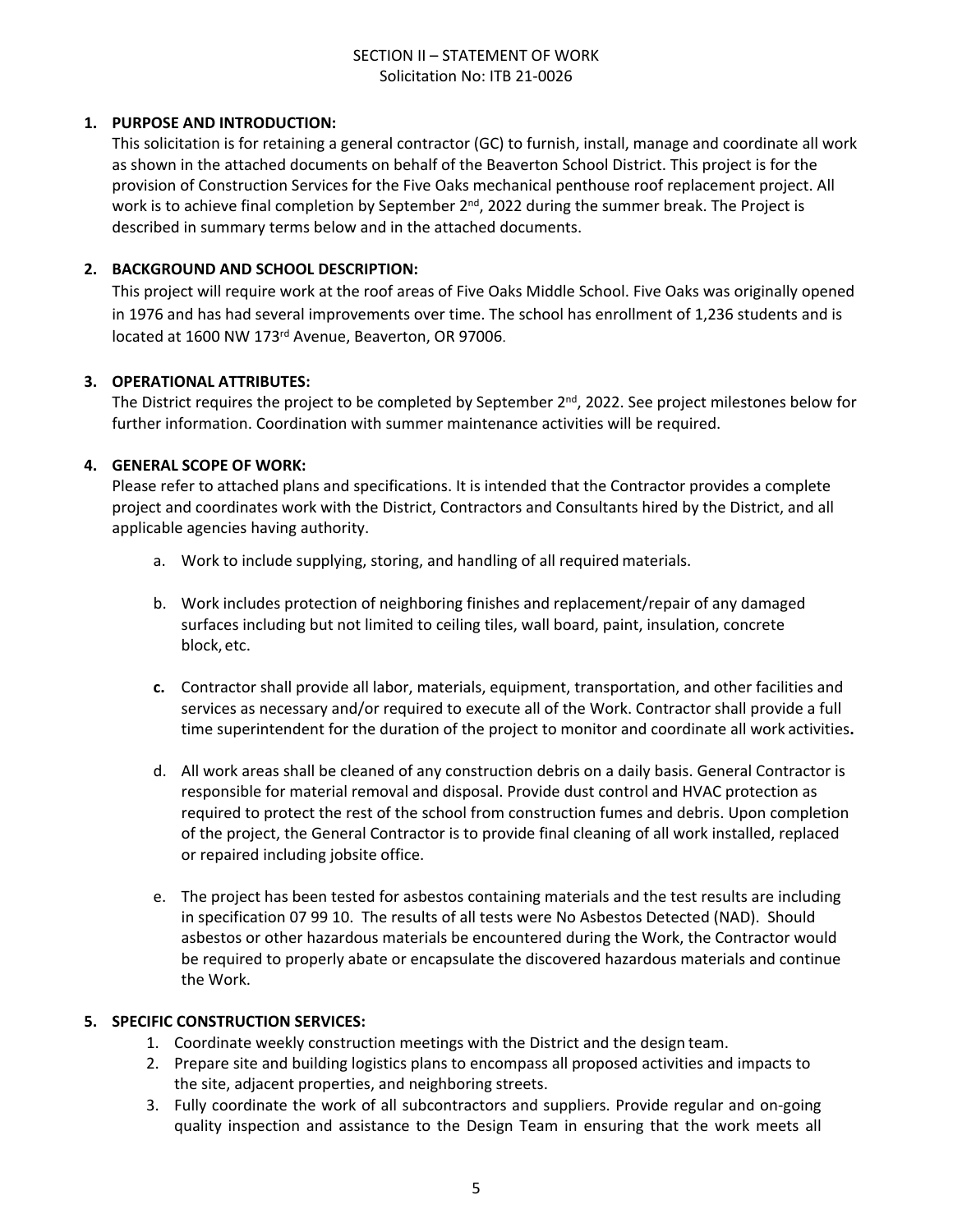specifications and applicable codes.

- 4. Coordinate inspections with the authority have jurisdiction (AHJ) and third-party special inspections (provided by the District).
- 5. Review and expedite all change order requests and maintain logs.
- 6. Coordinate with BSD FF&E efforts.
- 7. Monitor compliance with payment of prevailing wages on all contracts and subcontracts, per ORS 279C.
- 8. Maintain in a current condition all Project Records, including permits, construction documents, as-built records, meeting records, submittals, inspection reports, invoices, delivery receipts, daily activity logs, Requests for Information (RFI); RFI logs; Submittals; Submittal Logs; Inspection Reports; Change Order Proposals (COP); COP logs; Change Orders (CO); CO logs; Construction Change Directives (CCD); CCD logs; Architect's Supplemental Instructions (ASI); ASI logs; Permits; Project Allowance(s) Reconciliation; Project Contingency status reports; and Project Schedule updates.
- 9. Transmit copies of DVMWESB Contact Logs, Career Learning Reports and Apprenticeship Program Logs monthly via eBuilder (as required).
- 10. Intelligent and selective use of Building Information Modeling (BIM), where applicable.
- 11. Use of the District's internet-based e-Builder Project Management System for coordination of efforts, approvals, and expedited communication is required.

#### **6. PROJECT SCHEDULE**

The project milestones are set forth below. The dates are approximate but will be followed to the extent reasonably possible. The purpose of this schedule is for information only.

| <b>Solicitation Milestones</b>  | Completion                           |
|---------------------------------|--------------------------------------|
| Release ITB                     | March 10, 2022                       |
| Pre-Bid conference              | March 16, 2022, 3:00 PM Pacific Time |
| <b>Deadline for Questions</b>   | March 25, 2022                       |
| Final Addendum (if Required)    | March 31, 2022                       |
| <b>Bids Due</b>                 | April 7, 2022                        |
| Notice of Intent to Award (NOI) | April 8, 2022                        |
| <b>Award Contract</b>           | On or about April 26, 2022           |
|                                 |                                      |

Project Milestones **Completion** Construction Start **June 22, 2022** Substantial Completion September 2, 2022 Final Completion September 12, 2022

#### **7. RETAINAGE:**

Retainage for this Project shall be 5%. See the attached Sample Contract for specific terms and conditions regarding retainage. The Awarded Contractor may be given the options for retainage:

- Held in a District-owned interest-bearing account
- Held in a Contractor-owned account if Contractor executes the District's Control Agreement
- Provide the District with a Retention Bond
- Other method as deemed acceptable by the District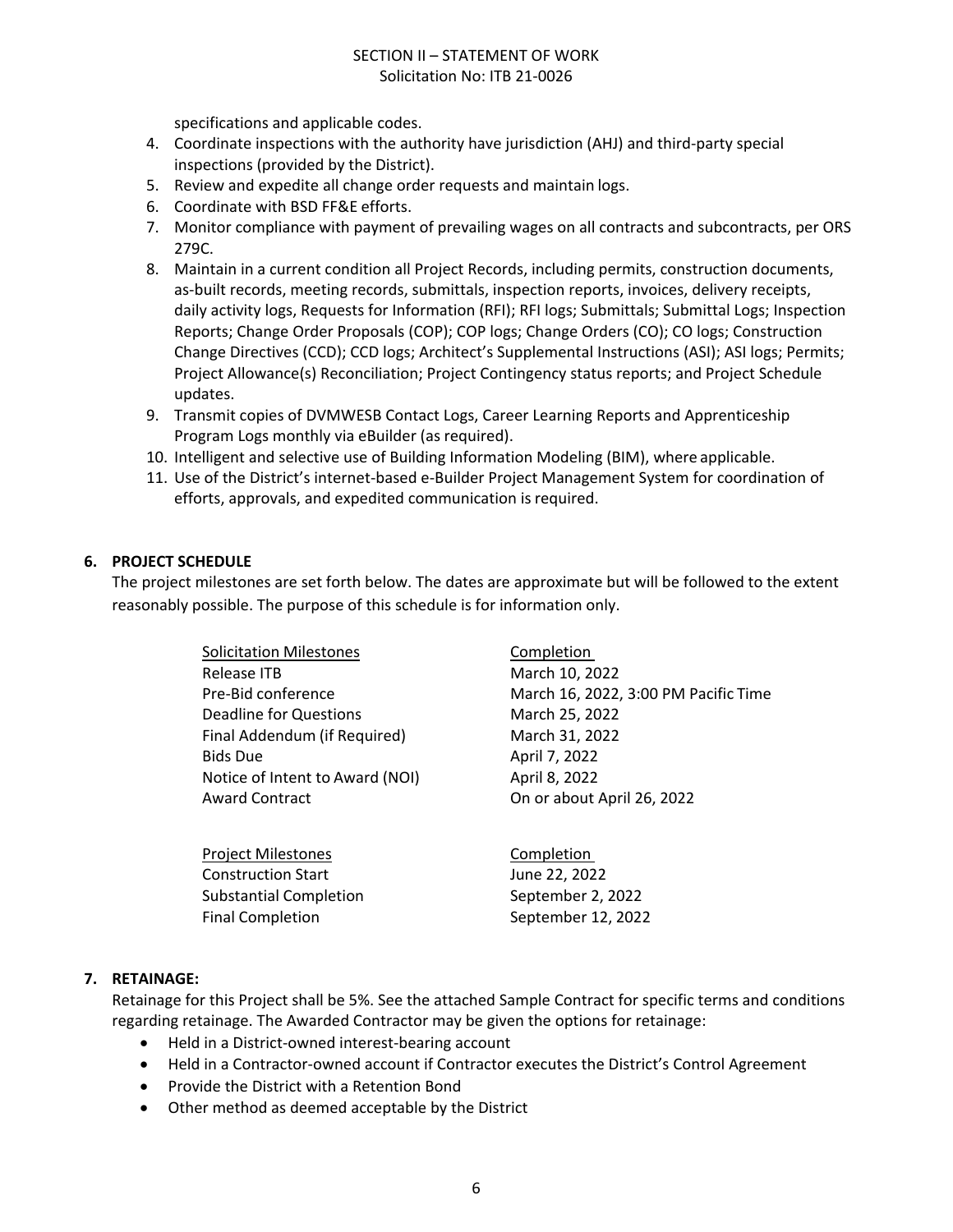#### **8. BONDS AND INSURANCE:**

The Contractor awarded this solicitation must, within Five (5) calendar days after receipt of the Contract for signature:

- a. Provide the required Performance Bond and Payment Bond;
- b. Provide proof that the Statutory Public Works Bond has been filed with the CCB;
- c. Provide Insurance Certificate(s) (summary-level insurance requirements are listed below; Exhibit E of the Sample Contract includes all requirements) and any guarantees and/or other required item(s).
- d. Sign the Contract issued by the District Purchasing Department.
- e. If these items are not received as specified then the Contract may not be executed, a Bid bond claim may be filed, and the Contract may be awarded to the next lowest Bidder.

#### **Summary-Level Insurance Requirements\*** (See Exhibit E to the Attached Sample Contract for all Requirements)

| Insurance Coverage Type              | Occurrence/Loss         | Aggregate               | District as<br>Additional<br>Insured | Subrogation<br>Waived | Required<br>for Sub-<br>Contractors<br>*** |
|--------------------------------------|-------------------------|-------------------------|--------------------------------------|-----------------------|--------------------------------------------|
| Employer's Liability                 |                         | \$500,000               |                                      | X                     |                                            |
| Worker's Comp                        | <b>Statutory Limits</b> | <b>Statutory Limits</b> |                                      | X                     | X                                          |
| <b>Commercial General Liability</b>  | \$1,000,000             | \$2,000,000             | x                                    |                       | x                                          |
| <b>Business Automobile Liability</b> |                         | \$1,000,000             | X                                    |                       | X                                          |
| Professional Liability**             | \$1,000,000             | \$2,000,000             |                                      |                       | X                                          |
| Pollution Liability Insurance        | \$1,000,000             | \$1,000,000             |                                      |                       |                                            |
| Asbestos/hazardous                   |                         |                         |                                      |                       | х                                          |
| materials Abatement**                |                         |                         |                                      |                       |                                            |
| <b>True Umbrella Policy</b>          |                         | \$5,000,000             |                                      |                       |                                            |
| <b>Builder's Risk</b>                | Contract Amt.           | Contract Amt.           |                                      |                       |                                            |

**\***The Summary-Level Insurance Requirements are only intended to draw Bidders' attention to the Insurance Requirements for this Solicitation. Bidders must carefully review Exhibit E Insurance Requirements to the Sample Contract for exact and full Insurance Requirements. I If there are any discrepancies between the Summary-Level Insurance Requirements and those listed under Exhibit E Insurance Requirements to the Sample Contract, Exhibit E Insurance Requirements to the Sample Contract shall govern.

**\*\***Only required if such services are included in the Contract/Sub-Contracts resulting from this Solicitation.

**\*\*\***The District may require Contractor to provide certificates of Sub-Contractor's insurance at any time.

## **Insurance Waiver Requests: Any Insurance Waiver Requests must be submitted in writing to [contracts@beaverton.k12.or.us,](mailto:contracts@beaverton.k12.or.us) prior to the Deadline for Questions/Change Requests/Solicitation Protests.**

#### **9. NOTICE TO PROCEED:**

- a. The Contractor must not begin work until a Notice to Proceed is issued by the District Representative.
- b. The District reserves the right to cancel the Contract at no penalty if it is in the best interest of the public to do so, if:
	- i. A protest was received that overturns the award of this Contract, or
	- ii. Funding for the project is not available.

#### **10. ADDITIONAL REQUIREMENTS:**

a. The District has implemented the e-Builder Project Management software platform for coordination of efforts, approvals, and expedited communication. All prime project team members will be required to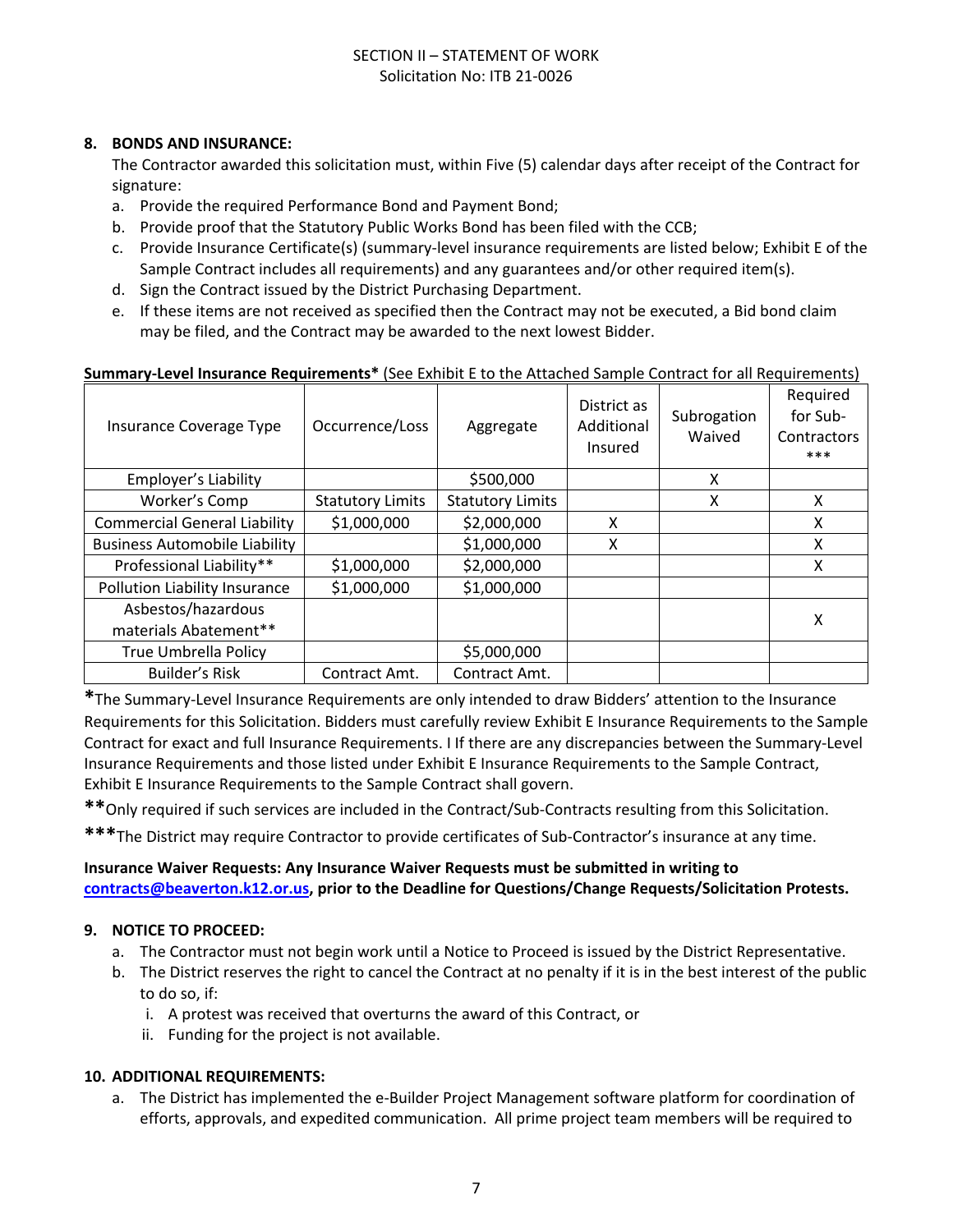utilize the program. Each Contractor will be provided a seat (license) and a minimum of four (4) hours training.

- b. All persons involved in the project who will have a physical presence on site at any time during the course of the project will need to clear a background check. The basic criteria of clearance and refusal offenses will be provided by the District Project Representative. Contractors and sub-contractors must provide a report of who has cleared the background check by an approved agency.
- c. **LIQUIDATED DAMAGES:** If the Work is not Substantially Complete by the applicable required Substantial Completion date, the Contractor shall pay to the Owner liquidated damages in the amount of **\$500.00** for each and every day of delay in achieving Substantial Completion.

#### **10. BUSINESS EQUITY:**

The Bidder understands that the District maintains a goal of engaging minority, women, emerging, servicedisabled veteran and socially or economically disadvantaged businesses (DMWESBSDVBE) as service providers in delivering services necessary to implement our bond program. The District aspires to a goal of ten (10) percent DMWESBSDVBE content, by contract value, in completing our capital bond work, and the Contractor shall expend reasonable efforts to reach this content in the total value of their contracts with the District.

#### **11. NO WAIVER OF CONDITIONS**:

Failure of the Owner to insist on strict performance will not constitute a waiver of any of the provisions of this Contract or waiver of any other default of the Contractor.

#### **12. SAFE, INCLUSIVE, AND RESPECTFUL WORKSITE.**

a. Each of the Awarded Contractor's employees, subcontractors' employees and principals / owners involved in the Work shall be required to act in a safe, respectful, inclusive, and professional manner while performing the Work. This includes but is not limited to the Contractor taking whatever means and manner of action Contractor deems necessary to prevent, control, and enforce, any acts in violation of the forgoing standards ("Incidents"). Incidents include, but are not limited to: 1)excessive, offensive, or disruptive noise, including music; 2) the use of offensive language; 3) smoking or drinking of alcoholic beverages, or use of illegal substances on the Site; 4) physical violence; 5) riding in the passenger elevators; 6) thievery; 7) the transportation of articles or materials deemed hazardous; and 8) symbols, language, and other acts of hate, racism, sexism, discrimination, harassment, and bullying.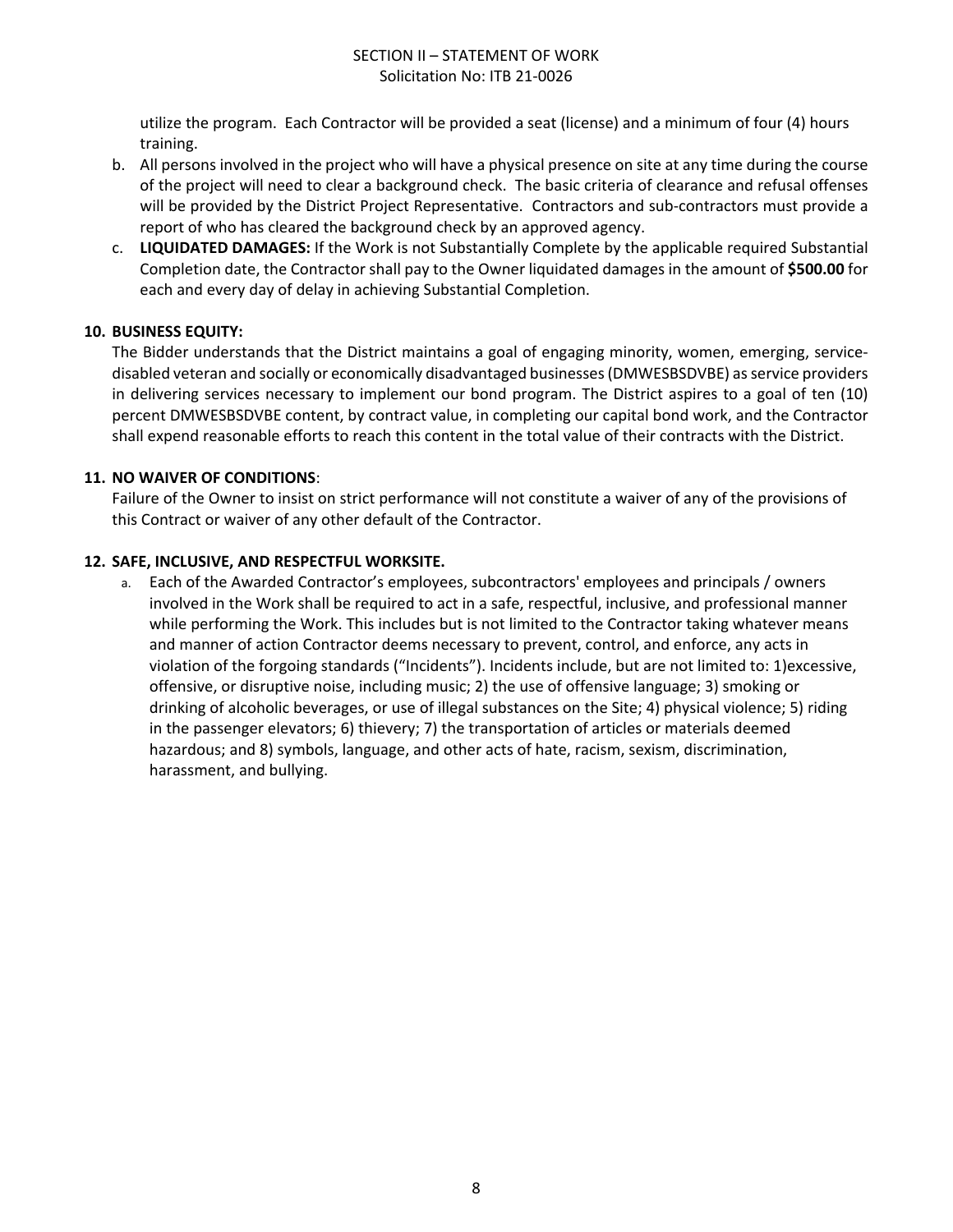#### **1. DEFINITIONS**

The terms "District" or "Owner" throughout this document means the Beaverton School District. The term "Bidder" means the person or firm that submits a Bid in response to this Solicitation. The terms "Bid" or "Offer" means a written response to provide services in response to this Solicitation. The terms "Contractor" or "Supplier" means the Bidder awarded a contract as a result of this Solicitation. Terms not otherwise defined in the Solicitation Documents may assume definitions found in the laws, regulations, and/or policies governing this Solicitation.

#### **2. SELECTION PROCEDURE**

This Solicitation is a Formal Invitation to Bid for a Public Improvement Project, issued Pursuant to ORS 279A, ORS 279C and the Oregon Attorney General Model Rules Divisions 46 and 49 and District Policies.

#### **3. ELIGIBILITY TO BID**

- a. **Construction Contracts.** The District will not consider a Person's Offer to do Work as a Contractor, as defined in ORS 701.005(2), unless the Person has a current, valid certificate of registration issued by the Construction Contractor's Board at the time the Offer is made.
- b. **Landscape Contracts.** The District will not consider a Person's Offer to do Work as a landscape Contractor as defined in ORS 671.520(2), unless the Person has a current, valid landscape Contractor's license issued pursuant to ORS 671.560 by the State Landscape Contractors Board at the time the Offer is made.
- c. **Non-complying Entities.** The District will deem a Bid received from a Person that fails to comply with this rule nonresponsive and will reject the Bid as stated in ORS 279C.365(1)(k), unless contrary to federal law or subject to different timing requirements set by federal funding agencies.
- d. **Asbestos Abatement Work.** The Contractor or a subcontractor under the Contract must be licensed under ORS 468A.720 for work regarding asbestos abatement projects.

#### **4. PRE-BID CONFERENCE**

- a. **Purpose.** The District may hold pre-Bid conferences with prospective Bidders prior to Closing, to explain the procurement requirements, obtain information, and/or to conduct site inspections.
- b. **Required Attendance.** The District may require attendance at the pre-Bid conference as a condition for submission of a Bid. A mandatory attendance requirement is considered to have been met if, at any time during the mandatory meeting, a representative of an offering firm is present.
- c. **Notice.** The Summary page of this solicitation indicates the pre-Bid conference scheduled date and time, and whether the pre-Bid conference is mandatory or non-mandatory.
- d. **Statements Not Binding.** Statements made by the District's representatives at the pre-Bid conference do not change the Solicitation unless the District confirms such statements by Written Addendum.

#### **4. ADDENDA**

- a. **Issuance; Receipt.** The District may change this Solicitation only by Written Addenda. A Bidder must provide written acknowledgement of receipt of all issued Addenda with their Bid on the Bidder Certification.
- b. **Notice and Distribution.** The District will publish notice of all Addenda on the Oregon Buys Website. Addenda may be downloaded from the Oregon Buys website. It is the Bidders' responsibility to inquire about Addenda. Bidders should frequently check the Oregon Buys website until Closing about any Addenda issued, i.e., at least once weekly until the week of Closing and at least once daily the week of the Closing.
- c. **Timelines; Extensions.** The District will issue Addenda within a reasonable time to allow prospective Bidders to consider the Addenda in preparing their Bid. The District may extend the Closing if the District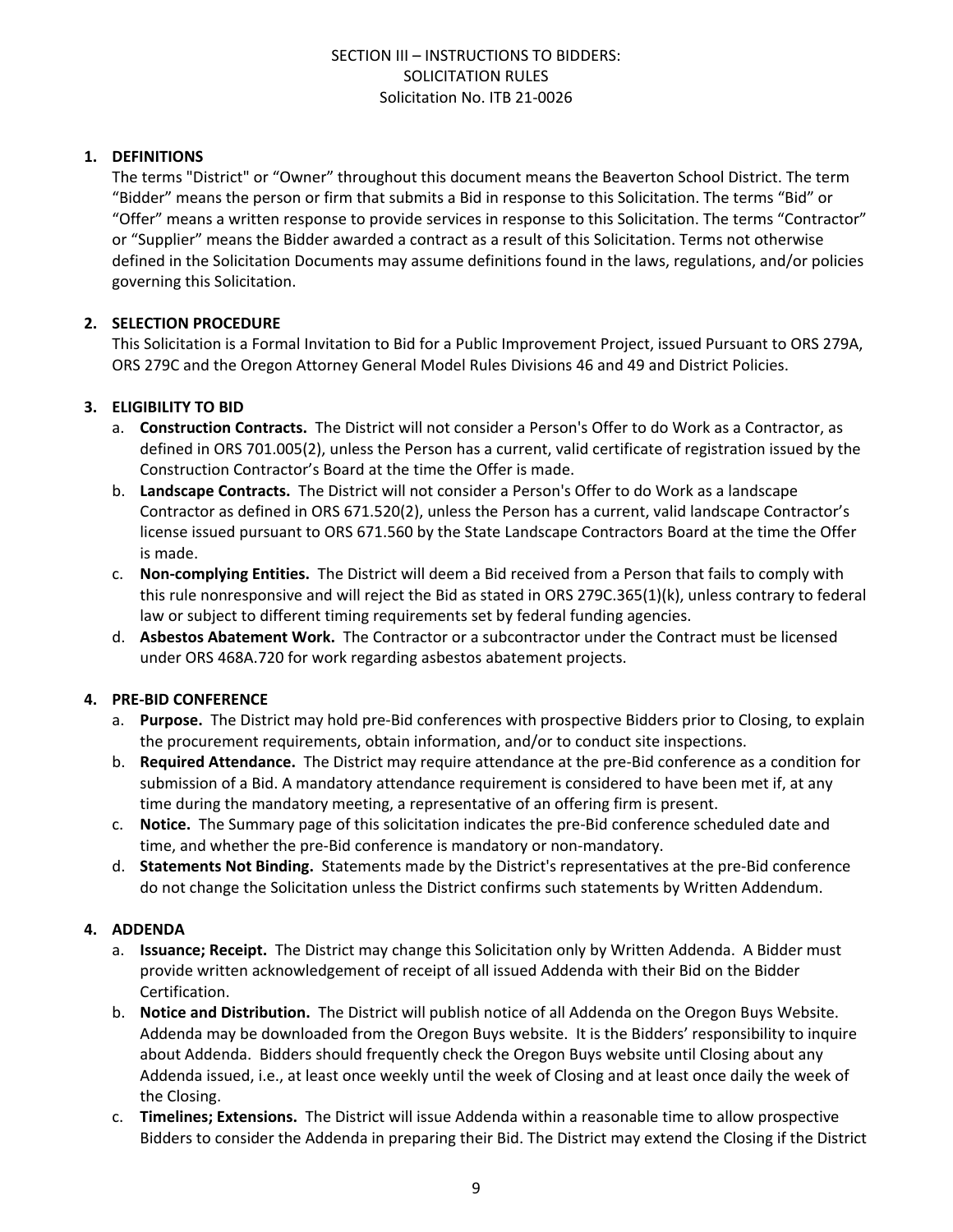determines prospective Bidders need additional time to review and respond to Addenda. Except to the extent required by public interest, the District will not issue Addenda less than 72 hours before the Closing unless the Addendum also extends the Closing.

d. **Request for Change or Protest.** Unless a different deadline is set forth in the Addendum, a Bidder may submit a Written request for change or protest to the Addendum, as provided in OAR 137-049-0260, by the close of the District's next business day after issuance of the Addendum, or up to the last day allowed to submit a request for change or protest under OAR 137-049-0260, whichever date is later. The District will consider only a Bidder's request for change or protest to the Addendum; the District will not consider a request for change or protest to matters not added or modified by the Addendum, unless the Bidder submits the request for change or protest before the deadline for the District's receipt of request for change or protests as set forth in OAR 137-049-0260(2) and (3).

#### **5. REQUESTS FOR CLARIFICATION, CHANGE, SUBSTITUTION REQUEST, OR SOLICITATION PROTEST**

a. **Clarification.** No later than the deadline for submitting a written request for clarification, change, substitution, or solicitation protest a Bidder may request that the District clarify any provision of the Solicitation. Such requests must be received prior to the stated deadline in email at [contracts@beaverton.k12.or.us.](mailto:contracts@beaverton.k12.or.us) The District's clarification to a Bidder, whether orally or in Writing, does not change the Solicitation and is not binding on the District unless the District amends the Solicitation by denoting "CHANGES" on a written Addendum.

#### b. **Request for Change.**

i. **Delivery.** No later than the deadline for submitting a written request for clarification, change, substitution, or solicitation protest, a Bidder may request in writing a change to the Solicitation Documents. A Bidder must deliver the Written request for change to the District prior to the stated deadline to [contracts@beaverton.k12.or.us.](mailto:contracts@beaverton.k12.or.us) (Bidder is responsible for ensuring receipt by the District.)

#### ii. **Content of Request for Written Change:**

- A. A Bidder's Written request for change must include a statement of the requested change(s) to the Contract terms and conditions, including any Specifications, together with the reason for the requested change.
- B. A Bidder must include the following identifying information it its request for change as follows:
	- I. "Request for Change"; and
	- II. Solicitation number.

#### c. **Substitution Requests.**

- i. **During Solicitation.** No later than the deadline for submitting a written request for clarification, change, substitution, or solicitation protest, a Bidder may request in writing a substitution to any specified products (e.g., requests for approved equal decisions, etc.). Such requests must be submitted prior to the stated deadline to [contracts@beaverton.k12.or.us](mailto:contracts@beaverton.k12.or.us). (Bidder is responsible for ensuring receipt by the District.) Requests must be submitted using the Substitution Request Form if one is attached to this Solicitation.
- ii. **During Contract.** Any Substitution Requests submitted after a Contract has been executed shall be governed by the terms and conditions of said Contract.

#### d. **Protest.**

i. **Delivery.** No later than the deadline for submitting a written request for clarification, change, substitution, or solicitation protest, a Bidder may protest Specifications or Contract terms and conditions. A Bidder must deliver a written protest on those matters to [contracts@beaverton.k12.or.us](mailto:contracts@beaverton.k12.or.us) by the stated deadline.

#### ii. **Content of Protest.**

A. A Bidder's Written protest must include: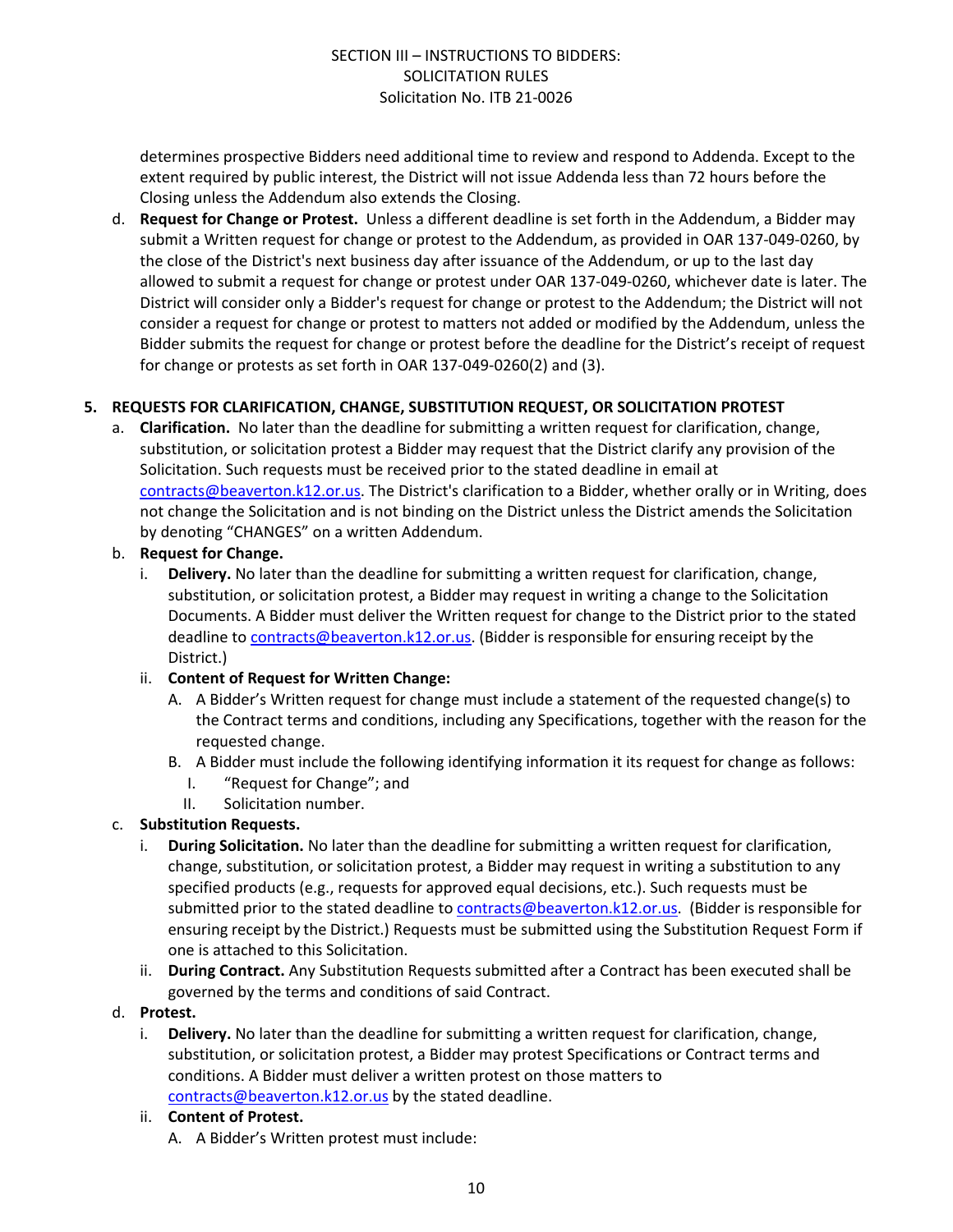- (i) A detailed statement of the legal and factual grounds for the protest;
- (ii) A description of the resulting prejudice to the Bidder; and
- (iii) A statement of the desired changes to the Contract terms and conditions, including any Specifications.
- B. A Bidder must mark its protest as follows:
	- (i) "Contract Provision Protest"; and
	- (ii) Solicitation number.
- c. **District Response.** The District is not required to consider a Bidder's request for change or protest after the deadline established for submitting such request or protest. The District will provide notice to the applicable Person if it entirely rejects a protest. If the District agrees with the Person's request or protest, in whole or in part, the District will either issue an Addendum reflecting its determination under OAR 137-49-0260 or cancel the Solicitation under OAR 137-49-0270.
- e. **Extension of Closing.** If the District receives a written request for change or protest from a Bidder in accordance with this Rule, the District may extend Closing if the District determines an extension is necessary to consider the request or protest and issue an Addendum, if any, to the Solicitation.

#### **6. CANCELLATION OF SOLICITATION**

**Cancellation in the Public Interest.** The District may cancel a Solicitation for good cause if the District finds that cancellation is in the public interest. The District's reasons for cancellation will be made part of the Solicitation file.

#### **7. BID SUBMISSIONS**

- a. **Offer and Acceptance.** The submitted Bid is the Bidder's offer to enter into a Contract. The Offer is always a "Firm Offer," i.e., the Bid must be held open by the Bidder for the District's acceptance for sixty (60) days. The District may elect to accept the Bid at any time during the specified period, and the District's Award of the Contract to a Bidder constitutes acceptance of the Offer and binds the Bidder to the Contract.
- b. **Responsive Bid.** The District may award a Contract only to a Responsible Bidder with a Responsive Bid.
- c. **Contingent Bids.** A Bidder must not make a Bid contingent upon the District's acceptance of any terms or conditions (including Specifications) other than those contained in this Solicitation.
- d. **Bidders Acknowledgement.** By signing and submitting a Bid, the Bidder acknowledges they have read and understand the terms and conditions contained in the Solicitation and that they accept and agree to be bound by the terms and conditions of the Solicitation.
- e. **Instructions.** A Bidder must submit and sign their Bid. A Bidder must initial any corrections or erasures to their Bid.
- f. **Forms.** Bidders must submit their Bid on the form(s) provided.
- g. **Documents.** Bidders must provide the District with all documents and descriptive literature requested.
- h. **Facsimile Submissions.** The District will not accept facsimile Bids.
- i. **Product Samples and Descriptive Literature.** The District may require product samples or descriptive literature if it is necessary or desirable to evaluate the quality, features or characteristics of the offered items. The District will dispose of product samples or return or make available for return product samples to the Bidder.
- j. **Identification of Bids.**
	- i. To ensure proper identification and handling, the Bids must be submitted to [contracts@beaverton.k12.or.us](mailto:contracts@beaverton.k12.or.us) and the email subject line/body text/file names should include the Bidder's name and the Solicitation number, and/or other clearly identifying information.
	- ii. The District is not responsible for Bids submitted in any manner, format or to any delivery point other than as required in the Solicitation.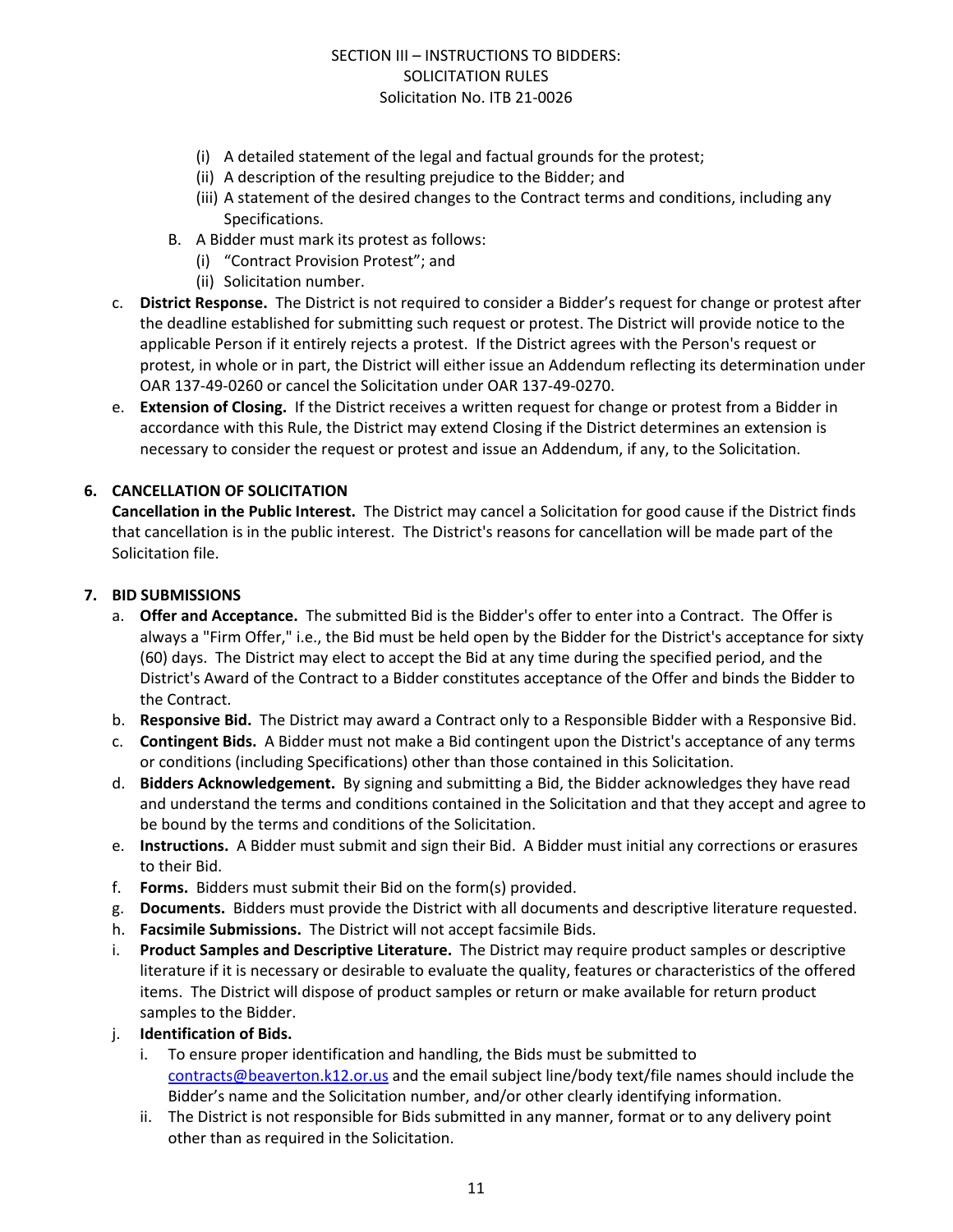- k. **Receipt of Bids.** Bidders are responsible for ensuring that the District receives their Bid at the required delivery point prior to the closing due date and time. Bids must only be emailed to [contracts@beaverton.k12.or.us](mailto:contracts@beaverton.k12.or.us) and received prior to the closing due date and time.
- l. Failure to submit Bids in accordance with the provisions of this Section will be grounds to declare the Bid as nonresponsive.
- m. **Certification.** Bidders must (on the Bidder Certification enclosed):
	- i. Identify whether the Bidder is or is not a "resident Bidder," as defined in ORS 279A.120(1);
	- ii. Indicate that the Bidder will comply with Prevailing Wage Laws ORS 279C.800 through ORS 279C.870 or 40 U.S.C. 3141 et seq;
	- iii. Provide certification of nondiscrimination in obtaining any required subcontractors in accordance with ORS 279A.110(4); and
	- iv. Provide written acknowledgment of receipt of all Addenda.

#### **8. BID SECURITY**

- a. **Security Amount.** The District requires Bid security of 5% of the Bidder's Bid, consisting of the base Bid together with all additive alternates. The Bidder must forfeit Bid security after Award if the Bidder fails to execute the Contract and promptly return it with any required Performance Bond and Payment Bond and with any required proof of insurance (see enclosed sample contract for amount requirements).
- b. **Form of Bid Security.** The District may accept only the following forms of Bid security:
	- i. A surety bond from a surety company authorized to do business in the State of Oregon;
	- ii. An irrevocable letter of credit issued by an insured institution as defined in ORS 706.008; or
	- iii. A cashier's check or Bidders certified check.
- c. **Return of Security.** The District will return or release the Bid security of all unsuccessful Bidders after a Contract has been fully executed and all required bonds and insurance have been provided, or after all Bids have been rejected.

#### **9. PRE-CLOSING MODIFICATION OR WITHDRAWAL**

- a. **Modifications.** A Bidder may modify their Bid in writing prior to the Closing. A Bidder must prepare and submit any modification to their Bid to the District in accordance with OAR 137-49-0280. Any modification must include the Bidder's statement that the modification amends and supersedes the prior Bid. The Bidder must email its modification to [contracts@beaverton.k12.or.us](mailto:contracts@beaverton.k12.or.us) and mark the email subject line as follows:
	- i. "Bid Modification"; and
	- ii. Solicitation Number.
- b. **Withdrawals.**
	- i. A Bidder may withdraw its Bid by Written notice submitted by email to [contracts@beaverton.k12.or.us](mailto:contracts@beaverton.k12.or.us) on the Bidder's letterhead, signed by an authorized representative of the Bidder. The notice must be received by the District prior to the Closing. The Bidder or authorized representative of the Bidder may also withdraw its Bid in Person prior to the Closing, upon presentation of appropriate identification and satisfactory evidence of authority;
	- ii. The District may release an unopened, withdrawn Bid to the Bidder or its authorized representative, after voiding any date and time stamp mark, if applicable;
	- iii. The Bidder must mark the Written request to withdraw a Bid as follows:
		- A. Bid Withdrawal; and
		- B. Solicitation Number.
- c. **Documentation.** The District will include all documents relating to the modification or withdrawal of Bids in the Solicitation file.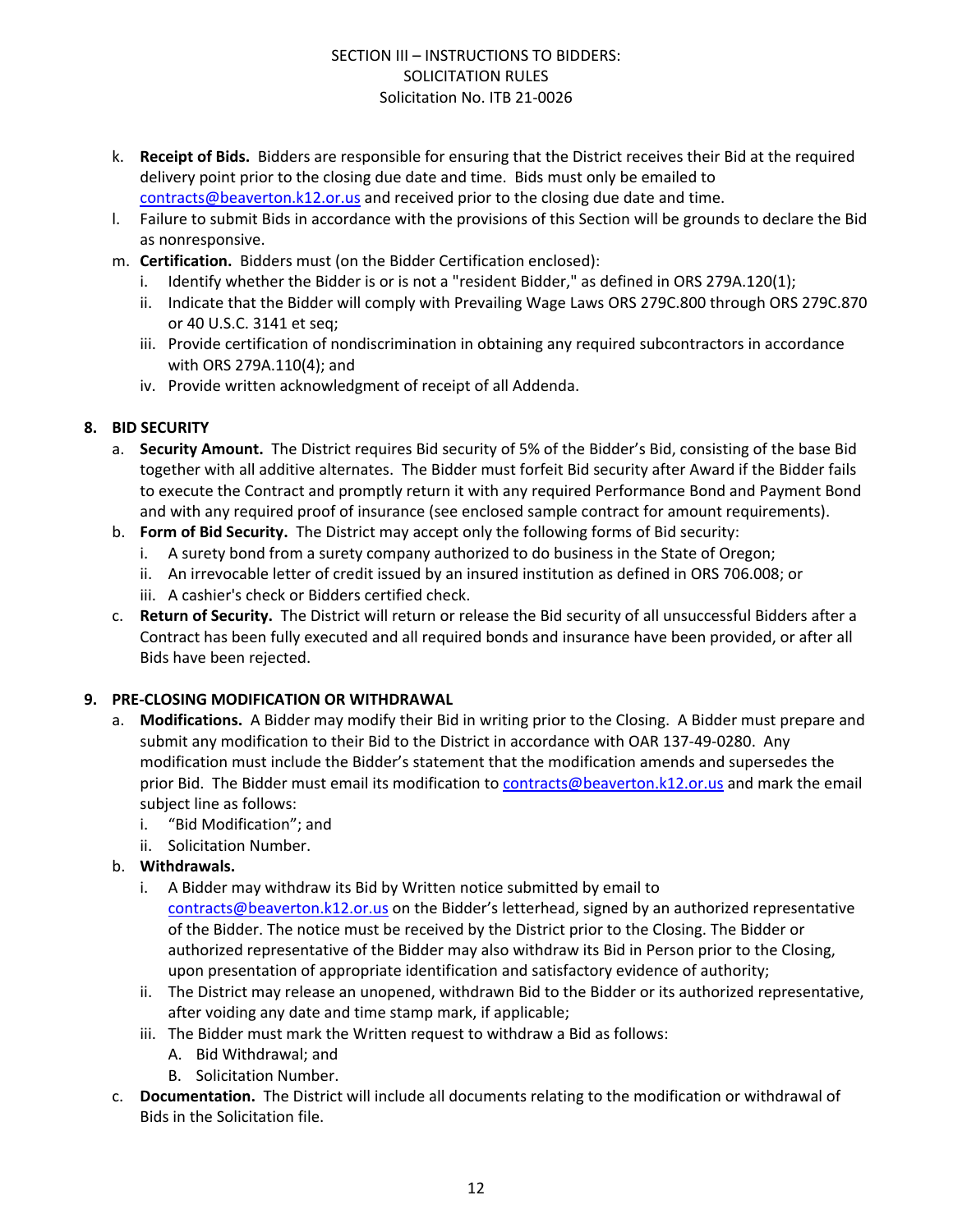#### **10. RECEIPT, OPENING, AND RECORDING OF BIDS; CONFIDENTIALITY OF BIDS**

- a. **Receipt.** The Bidder is responsible for ensuring that the District receives its Bid at the required delivery point prior to the Closing, regardless of the method used to submit or transmit the Bid.
- b. **Opening and Recording.** The District will publicly open Bids including any modifications made to the Bid pursuant to OAR 137-49-0320. In the case of Invitations to Bid, to the extent practicable, the District will read aloud the name of each Bidder, the Bid price(s), and such other information, as the District considers appropriate. The District will open and publicly read bids over the following conference line: **+1(503)356.4400**

#### **Participant code: 41605148**

c. **Availability.** After Opening, the District will make Bids available for public inspection. The District may withhold from disclosure those portions of a Bid that the Bidder designates as trade secrets or as confidential proprietary data in accordance with applicable law. See ORS 192.501(2); ORS 646.461 to 646.475. To the extent the District determines such designation is not in accordance with applicable law, the District will make those portions available for public inspection. The Bidder must separate information designated as confidential from other non-confidential information at the time of submitting its Bid. Prices, makes, model or catalog numbers of items offered, scheduled delivery dates, and terms of payment are not confidential, and will be publicly available regardless of a Bidder's designation to the contrary.

#### **11. LATE BIDS, WITHDRAWALS AND MODIFICATIONS**

Any Bid received after the Closing date and time is late. A Bidder's request for withdrawal or modification of a Bid received after Closing is late. The District will not consider late Bids, withdrawals or modifications except as permitted in OAR 137-049-0350 or OAR 137-049-0390.

#### **12. MISTAKES**

- a. **Generally.** To protect the integrity of the competitive Procurement process and to assure fair treatment of Bidders, the District will carefully consider whether to permit waiver, correction or withdrawal of Bids for certain mistakes.
- b. **District Treatment of Mistakes.** The District will not allow a Bidder to correct or withdraw an Offer for an error in judgment. If the District discovers certain mistakes in a Bid after Opening, but before Award of the Contract, the District may take the following action:
	- i. The District may waive, or permit a Bidder to correct, a minor informality. A minor informality is a matter of form rather than substance that is evident on the face of the Bid, or an insignificant mistake that can be waived or corrected without prejudice to other Bidders. Examples of minor informalities include a Bidder's failure to:
		- A. Return the correct number of signed Bids or the correct number of other documents required by the Solicitation;
		- B. Sign the Bid in the designated block, provided a Signature appears elsewhere in the Bid, evidencing an intent to be bound; and
		- C. Acknowledge receipt of an Addendum to the Solicitation, provided that it is clear on the face of the Bid that the Bidder received the Addendum and intended to be bound by its terms; or the Addendum involved did not affect price, quality or delivery.
	- ii. The District may correct a clerical error if the error is evident on the face of the Bid or other documents submitted with the Bid, and the Bidder confirms the District's correction in Writing. A clerical error is a Bidder's error in transcribing its Bid. Examples include typographical mistakes, errors in extending unit prices, transposition errors, arithmetical errors, instances in which the intended correct unit or amount is evident by simple arithmetic calculations (for example a missing unit price may be established by dividing the total price for the units by the quantity of units for that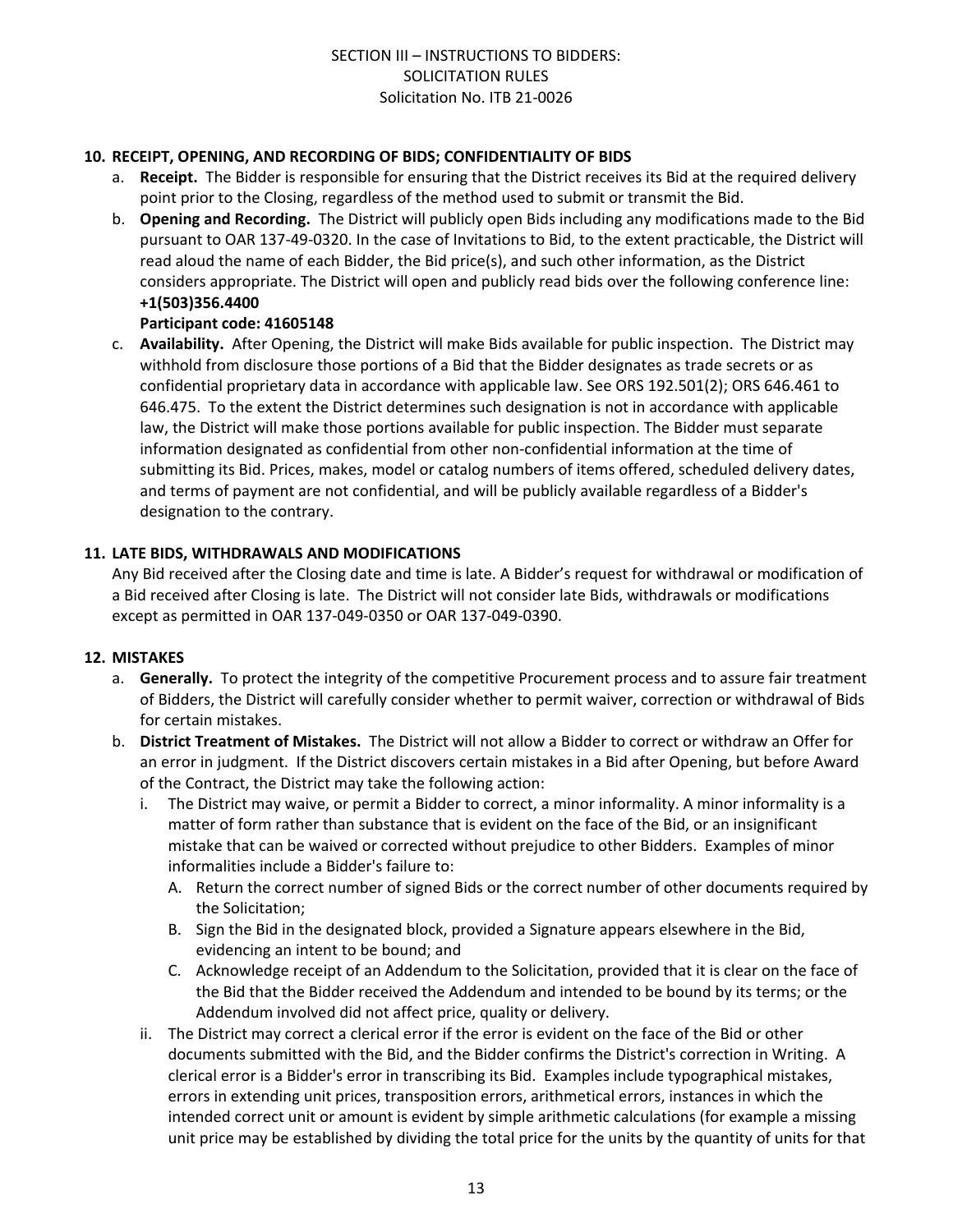item or a missing, or incorrect total price for an item may be established by multiplying the unit price by the quantity when those figures are available in the Bid). In the event of a discrepancy, unit prices will prevail over extended prices.

- iii. The District may permit a Bidder to withdraw an Offer based on one or more clerical errors in the Bid only if the Bidder shows with objective proof and by clear and convincing evidence:
	- A. The nature of the error;
	- B. That the error is not a minor informality under this subsection or an error in judgment;
	- C. That the error cannot be corrected or waived under subsection 12.b.ii above;
	- D. That the Bidder acted in good faith in submitting a Bid that contained the claimed error and in claiming that the alleged error in the Bid exists;
	- E. That the Bidder acted without gross negligence in submitting a Bid that contained a claimed error;
	- F. That the Bidder will suffer substantial detriment if the District does not grant the Bidder permission to withdraw the Offer;
	- G. That the District's or the public's status has not changed so significantly that relief from the forfeiture will work a substantial hardship on the District or the public it represents; and
	- H. That the Bidder promptly gave notice of the claimed error to the District.
- iv. The criteria in subsection 12.b.iii above will determine whether the District will permit a Bidder to withdraw its Bid after Closing. These criteria also will apply to the question of whether the District will permit a Bidder to withdraw its Bid without forfeiture of its Bid bond (or other Bid security), or without liability to the District based on the difference between the amount of the Bidder's Bid and the amount of the Contract actually awarded by the District, whether by Award to the next lowest Responsive and Responsible Bidder, or by resort to a new solicitation.
- c. **Rejection for Mistakes.** The District will reject any Bid in which a mistake is evident on the face of the Bid and the intended correct Bid is not evident or cannot be substantiated from documents submitted with the Bid.
- d. **Identification of Mistakes after Award.** The procedures and criteria set forth above are Bidder's only opportunity to correct mistakes or withdraw Bids because of a mistake. Following Award, a Bidder is bound by its Bid, and may withdraw its Bid or rescind a Contract entered into pursuant to OAR 137 Division 49 only to the extent permitted by applicable law.

#### **13. FIRST-TIER SUBCONTRACTORS; DISCLOSURE AND SUBSTITUTION**

- a. **Required Disclosure.** Within two working hours after the Bid Closing, Bidders must submit the First-Tier Subcontractor Disclosure Form identifying any first-tier subcontractors (those Entities that would be contracting directly with the prime contractor) that will be furnishing labor or labor and materials on the Contract, if Awarded, whose subcontract value would be equal to or greater than:
	- i. Five percent of the total Contract Price, but at least \$15,000; or
	- ii. \$350,000, regardless of the percentage of the total Contract Price.
- b. **Bid Closing, Disclosure Deadline and Bid Opening.** For each ITB to which this rule applies, the District will:
	- i. Set the Bid Closing on a Tuesday, Wednesday or Thursday, and at a time between 2 p.m. and 5 p.m.;
	- ii. Open Bids publicly immediately after the Bid Closing; and
	- iii. Consider for Contract Award only those Bids for which the required disclosure has been submitted by the announced deadline on the form prescribed by the District.
- c. **Submission.** A Bidder must submit the disclosure form required by this rule either in its Bid submission, or within two working hours after Bid Closing in the manner specified by this Solicitation.
- d. **Responsiveness.** Compliance with the disclosure and submittal requirements of ORS 279C.370 and OAR 137-049-0360 is a matter of Responsiveness. Bids that are submitted by Bid Closing, but for which the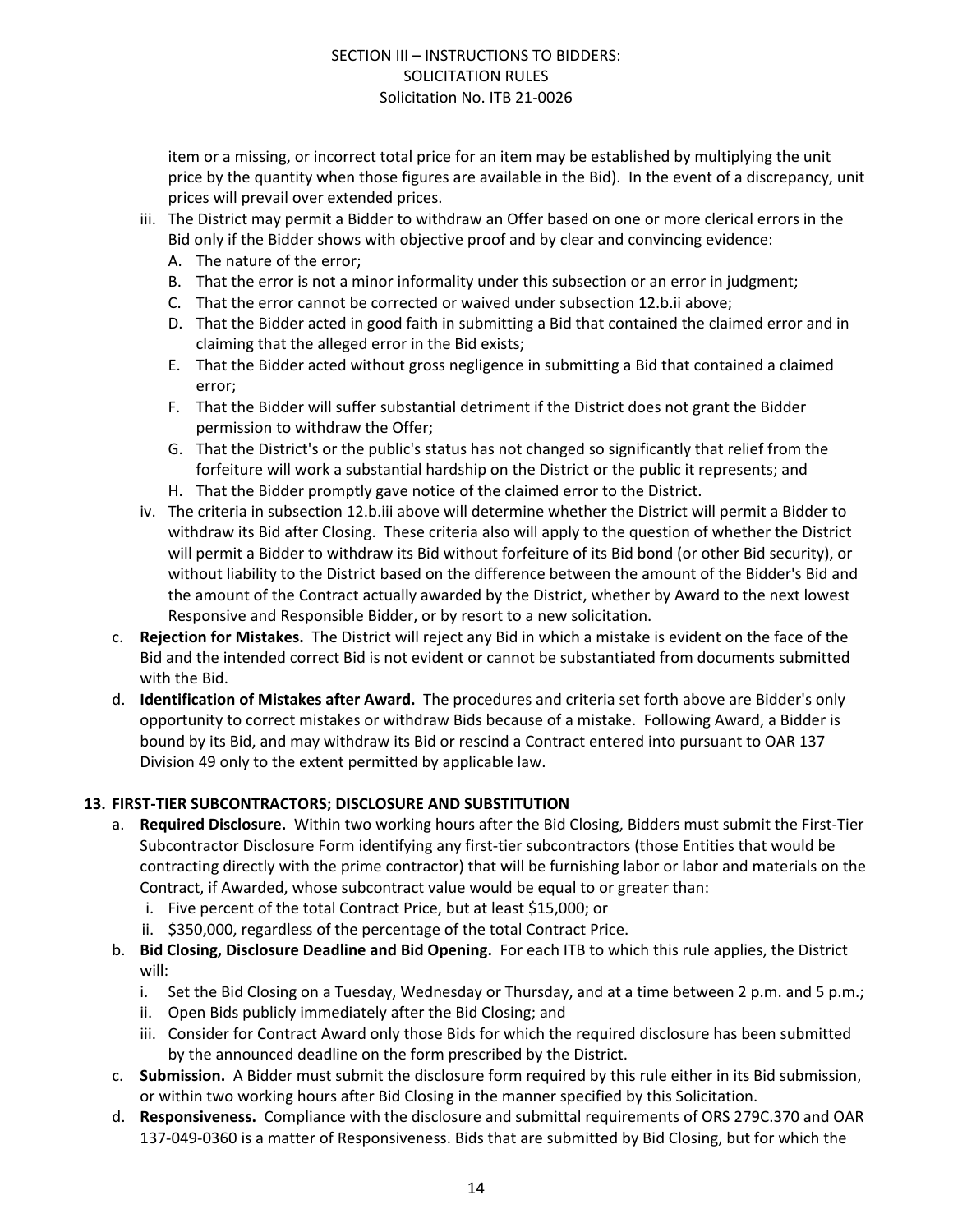disclosure submittal has not been made by the specified deadline, are not Responsive and will not be considered for Contract Award.

- e. **District Role.** The District will obtain, and make available for public inspection, the disclosure forms required by ORS 279C.370 and OAR 137-049-0360. The District will also provide copies of disclosure forms to the Bureau of Labor and Industries as required by ORS 279C.835. The District is not required to determine the accuracy or completeness of the information provided on disclosure forms.
- f. **Substitution.** Substitution of affected first-tier subcontractors must be made only in accordance with ORS 279C.585. The District will accept Written submissions filed under that statute as public records. Aside from issues involving inadvertent clerical error under ORS 279C.585, the District does not have a statutory role or duty to review, approve or resolve disputes concerning such substitutions. See ORS 279C.590 regarding complaints to the Construction Contractors Board on improper substitution.

#### **14. BID EVALUATION CRITERIA**

- a. **General.** A Public Improvement Contract, if awarded, will be awarded to the Responsible Bidder submitting the lowest Responsive Bid.
- b. **Bid Evaluation Criteria.** Invitations to Bid may solicit lump-sum Bids, unit-price Bids, or a combination of the two.
	- i. **Lump Sum.** If the ITB requires a lump-sum Bid, without additive or deductive alternates, or if the District elects not to award additive or deductive alternates, Bids will be compared on the basis of lump-sum prices, or lump-sum base Bid prices, as applicable. If the ITB calls for a lump-sum base Bid, plus additive or deductive alternates, the total Bid price will be calculated by adding to or deducting from the base Bid those alternates selected by the District, for the purpose of comparing Bids.
	- ii. **Unit Price.** If the Bid includes unit pricing for estimated quantities, the total Bid price will be calculated by multiplying the estimated quantities by the unit prices submitted by the Bidder, and adjusting for any additive or deductive alternates selected by the District, for the purpose of comparing Bids. The District will specify within the Solicitation the estimated quantity of the Procurement to be used for determination of the low Bidder. In the event of mathematical discrepancies between unit price and any extended price calculations submitted by the Bidder, the unit price will govern. See OAR 137-049-0350(2)(b).
- c. The District may reject any Bid not in compliance with all prescribed Public Contracting procedures and requirements, and may reject for good cause all Bids upon the District's finding that it is in the public interest to do so.

#### **15. BID EVALUATION AND AWARD; DETERMINATION OF RESPONSIBILITY**

- a. **General.** If Awarded, the District will Award the Contract to the Responsible Bidder submitting the lowest, Responsive Bid provided that such Person is not listed by the Construction Contractors Board as disqualified to hold a Public Improvement Contract. See ORS 279C.375 (3)(a). The District may award by item, groups of items or the entire Bid provided such Award is consistent with the Solicitation and in the public interest.
- b. **Determination of Responsibility.** Bidders are required to demonstrate their ability to perform satisfactorily under a Contract. Before Awarding a Contract, the District must have information that indicates that the Bidder meets the standards of responsibility set forth in ORS 279.375(3)(b). To be a Responsible Bidder, the District will determine that the Bidder:
	- i. Has available the appropriate financial, material, equipment, facility and Personnel resources and expertise, or ability to obtain the resources and expertise, necessary to meet all contractual responsibilities;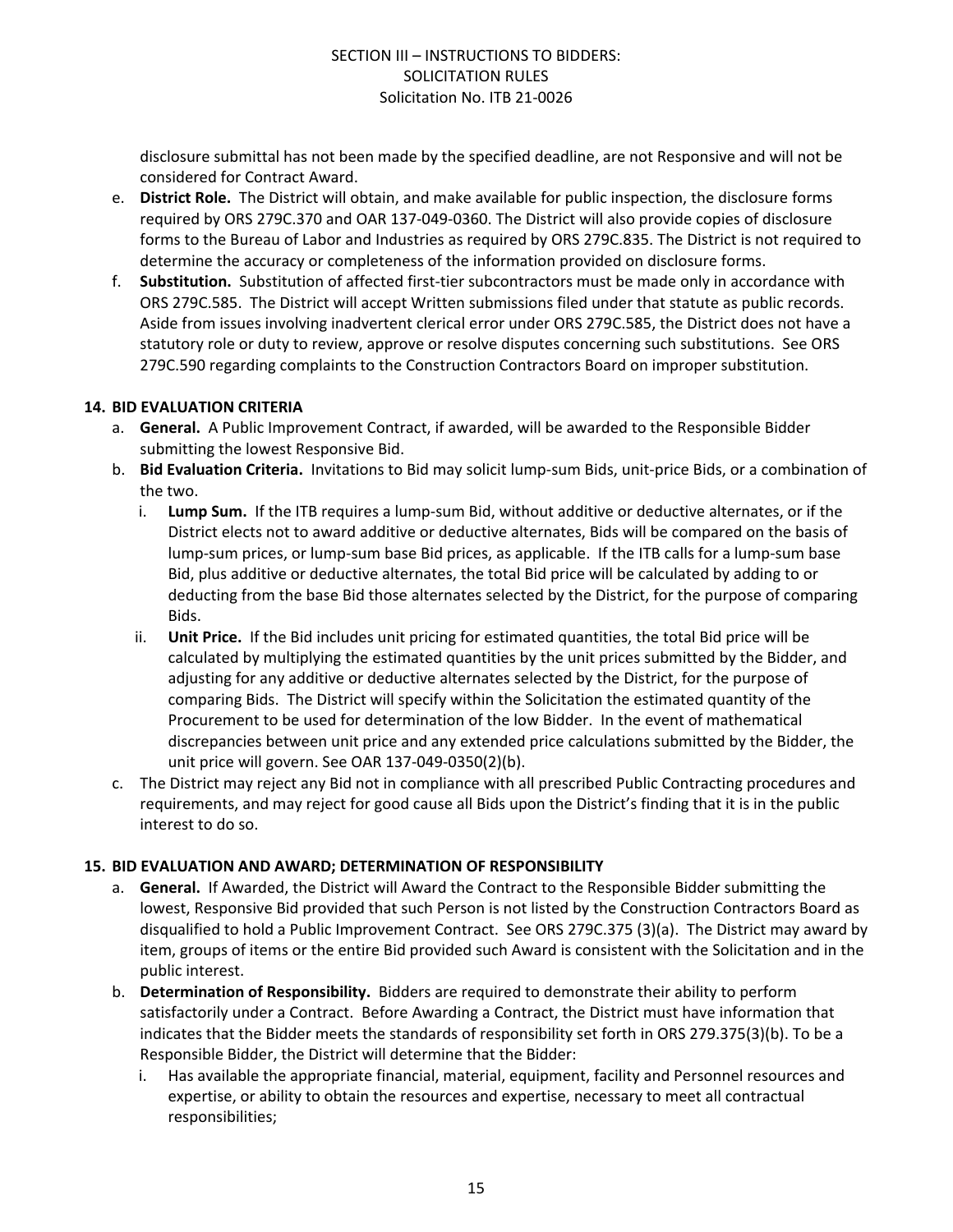- ii. Has completed previous contracts of a similar nature with a satisfactory record of performance. A satisfactory record of performance means that, to the extent the costs associated with and time available to perform a previous contract were within the Bidder's control, the Bidder stayed within the time and budget allotted for the procurement and otherwise performed the contract in a satisfactory manner. The District should carefully scrutinize a Bidder's record of contract performance if the Bidder is or recently has been materially deficient in contract performance. In reviewing the Bidders performance, the District should determine whether the Bidders deficient performance was expressly excused under the terms of Contract, or whether the Bidder took appropriate corrective action. The District may review the Bidders performance on both private and Public Contracts in determining the Bidders record of contract performance.
- iii. Has a satisfactory record of integrity. A Bidder may lack integrity if the District determines the Bidder demonstrates a lack of business ethics such as violation of state environmental laws or false certifications made to the District. The District may find a Bidder not Responsible based on the lack of integrity of any Person having influence or control over the Bidder (such as a key employee of the Bidder that has the authority to significantly influence the Bidders performance of the Contract or a parent company, predecessor or successor Person). The standards for Conduct Disqualification under OAR 137-49-0370 may be used to determine Bidder's integrity. The District may find a Bidder non-responsible based on previous convictions of offenses related to obtaining or attempting to obtain a contract or subcontract or in connection with the Bidder's performance of a contract or subcontract;
- iv. Is qualified legally to contract with the District; and
- v. Has supplied all necessary information in connection with the inquiry concerning responsibility. If the Bidder fails to promptly supply information requested by the District concerning responsibility, the District will base the determination of responsibility on any available information, or may find the Bidder not Responsible.
- c. **District Evaluation.** The District will evaluate a Bid only as set forth in the Solicitation and in accordance with applicable law. The District will not evaluate a Bid using any other requirement or criterion.

#### d. **Bidder Submissions.**

- i. The District may require a Bidder to submit Product Samples, Descriptive Literature, technical data, or other material and may also require any of the following prior to award:
	- A. Demonstration, inspection or testing of a product prior to award for characteristics such as compatibility, quality or workmanship;
	- B. Examination of such elements as appearance or finish; or
	- C. Other examinations to determine whether the product conforms to Specifications.
- ii. The District will evaluate product acceptability only in accordance with the criteria disclosed in the Solicitation to determine that a product is acceptable. The District will reject a Bid providing any product that does not meet the Solicitation requirements. The District's rejection of a Bid because it offers non-conforming Work or materials is not Disqualification and is not appealable under ORS 279C.445.
- e. **Evaluation of Bids.** The District will use only objective criteria to evaluate Bids as set forth in the Solicitation. The District will evaluate Bids to determine which Responsible Bidder submitted the lowest Responsive Bid.
	- i. **Nonresident Bidders.** In determining the lowest Responsive Bid, the District will, in accordance with OAR 137-046-0310, add a percentage increase to the Bid of a nonresident Bidder equal to the percentage, if any, of the preference given to that Bidder in the state in which the Bidder resides.
	- ii. **Clarifications.** In evaluating Bids, the District may seek information from a Bidder only to clarify the Bidder's Bid. Such clarification must not vary, contradict or supplement the Bid. A Bidder must submit Written and Signed clarifications and such clarifications will become part of the Bidder's Bid.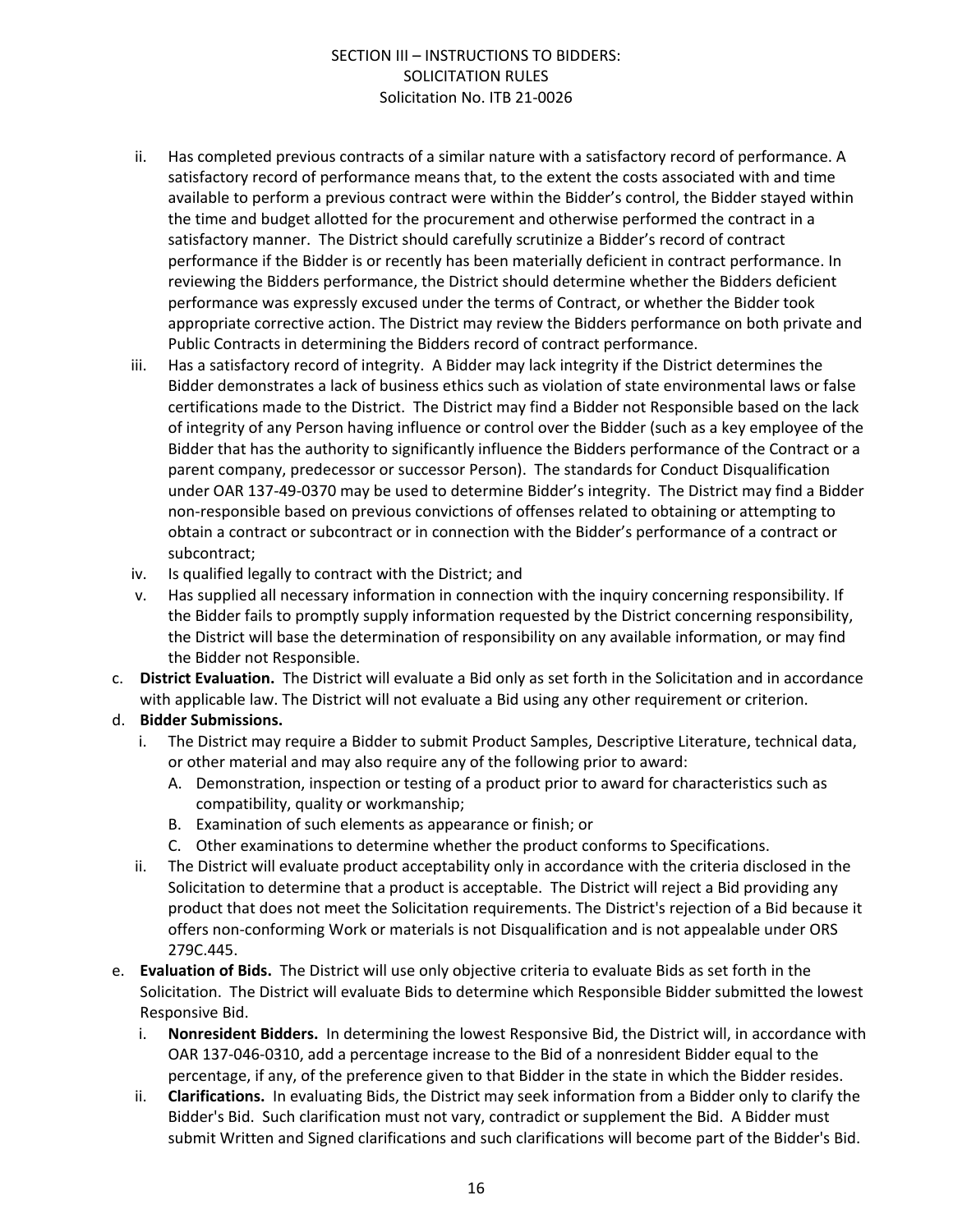iii. **Negotiation Prohibited.** The District will not negotiate scope of Work or other terms or conditions under an Invitation to Bid process prior to award.

#### **16. NOTICE OF INTENT TO AWARD**

- a. **Notice.** At least seven (7) days before the Award of a Public Improvement Contract, the District will issue a Notice of the District's intent to Award the Contract.
- b. **Form and Manner of Posting.** The form and manner of posting notice will conform to customary practices within the District's procurement system and may be made electronically.
- c. **Finalizing Award.** The District's Award will not be final until the later of the following:
	- Seven (7) Days after the date of the notice, unless the Solicitation provided a different period for protest; or
	- ii. The District provides a written response to all timely-filed protests that denies the protest and affirms the Award.
- d. **Prior Notice Impractical.** Posting of notice of intent to award will not be required when the District determines that it is impractical due to unusual time constraints in making prompt Award for its immediate procurement needs, documents the Contract file as to the reasons for that determination, and posts notice of that action as soon as reasonably practical.

#### **17. DOCUMENTATION OF AWARD; AVAILABILITY OF AWARD DECISIONS**

- a. **Basis of Award.** After Award, the District will make a record showing the basis for determining the successful Bidder part of the District's Solicitation file.
- b. **Contract Document.** The District will deliver a fully executed copy of the final Contract to the successful Bidder.
- c. **Bid Tabulations and Award Summaries.** Upon request of any Person the District will provide tabulations of Awarded Bids.
- d. **Availability of Solicitation Files.** The District will make completed Solicitation files available for public review at the District.

#### **18. NEGOTIATION WITH BIDDERS PROHIBITED**

Except as permitted by ORS 279C.340 and OAR 137-49-0430 when all Bids exceed the cost estimate, the District will not negotiate with any Bidder prior to Contract Award. After Award of the Contract, the District and Contractor may modify the resulting Contract only by change order or Amendment to the Contract in accordance with OAR 137-49-0910.

#### **19. NEGOTIATION WHEN BIDS EXCEED COST ESTIMATE**

- **a. Generally.** In accordance with ORS 279C.340, if all Responsive Bids from Responsible Bidders on a competitively Bid Project exceed the District's Cost Estimate, prior to Contract Award the District may negotiate Value Engineering and Other Options with the Responsible Bidder submitting the lowest, Responsive Bid in an attempt to bring the Project within the District's Cost Estimate.
- **b. Rejection of Bids.** In determining whether all Responsive Bids from Responsible Bidders exceed the Cost Estimate, only those Bids that have been formally rejected, or Bids from Bidders who have been formally disqualified by the District, will be excluded from consideration.
- **c. Scope of Negotiations.** The District will not proceed with Contract Award if the scope of the Project is significantly changed from the original Bid. The scope is considered to have been significantly changed if the pool of competition would likely have been affected by the change.
- **d. Discontinuing Negotiations.** The District may discontinue negotiations at any time and will do so if it appears to the District that the apparent low Bidder is not negotiating in good faith or fails to share cost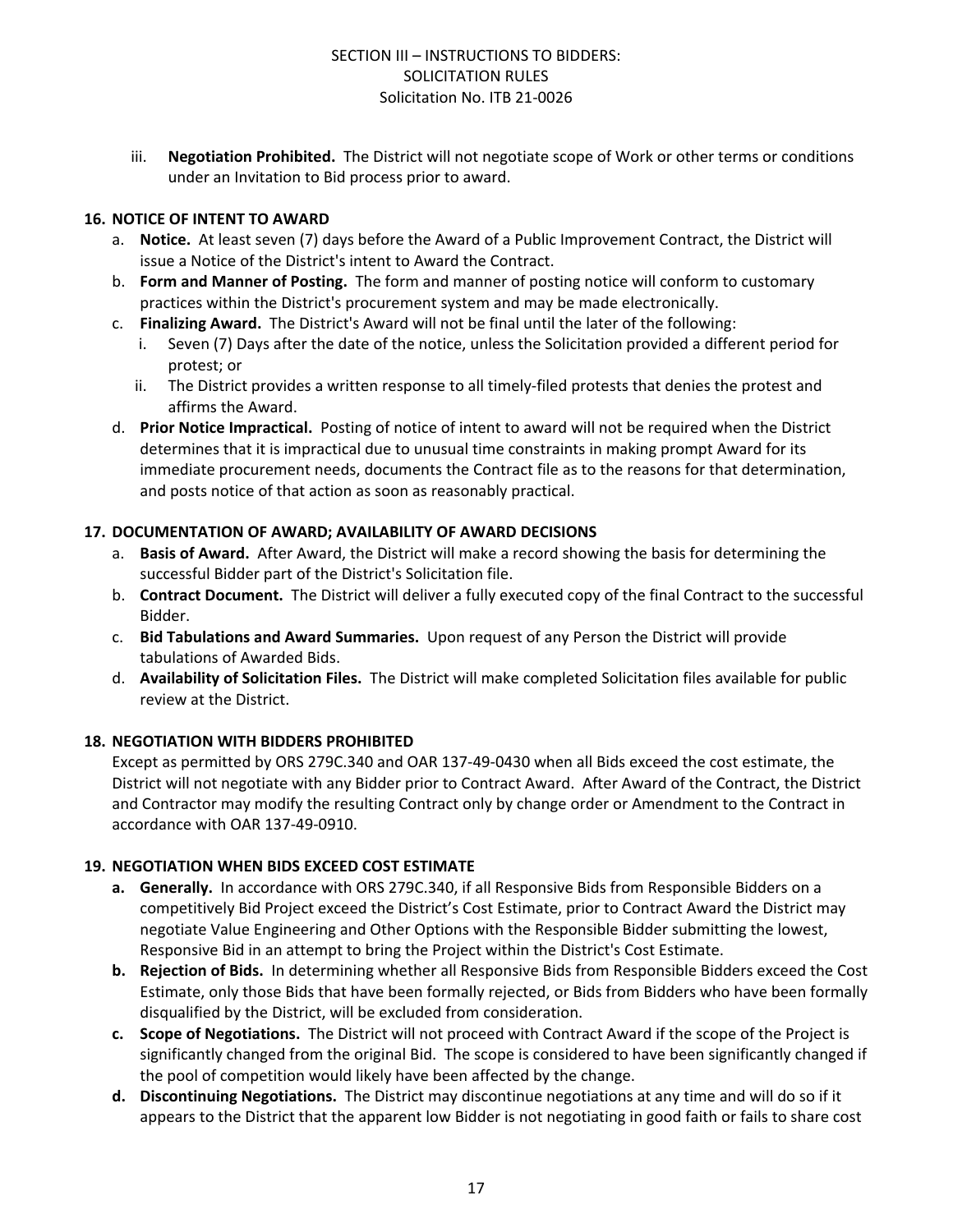and pricing information upon request. Failure to rebid any portion of the project, or to obtain subcontractor pricing information upon request, will be considered a lack of good faith.

**e. Limitation.** Negotiations may be undertaken only with the lowest Responsive, Responsible Bidder pursuant to ORS 279C.340. That statute does not provide any additional authority to further negotiate with Bidders next in line for Contract Award.

#### **20. REJECTION OF BIDS**

- **a. Rejection of a Bid.**
	- i. The District may reject any Bid upon finding that to accept the Bid may impair the integrity of the Procurement process or that rejecting the Bid is in the public interest.
	- ii. The District will reject a Bid upon the District's finding that the Bid:
		- A. Is contingent on the District's acceptance of terms and conditions (including Specifications) that differ from the Solicitation;
		- B. Takes exception to terms and conditions (including Specifications);
		- C. Attempts to prevent public disclosure of matters in contravention of the terms and conditions of the Solicitation or in contravention of applicable law;
		- D. Offers Work that fails to meet the Specifications of the Solicitation;
		- E. Is late;
		- F. Is not in substantial compliance with the Solicitation;
		- G. Is not in substantial compliance with all prescribed public Solicitation procedures.
	- iii. The District will reject a Bid upon the District's finding that the Bidder:
		- A. Has not been prequalified under ORS 279C.430 and the District required mandatory prequalification;
		- B. Has been Disqualified;
		- C. Has been declared ineligible under ORS 279C.860 by the Commissioner of Bureau of Labor and Industries and the Contract is for a Public Work;
		- D. Is listed as not qualified by the Construction Contractors Board, if the Contract is for a Public Improvement;
		- E. Has not met the requirements of ORS 279A.105 if required by the Solicitation;
		- F. Has not submitted properly executed Bid or Proposal security as required by the Solicitation;
		- G. Has failed to provide the Certification of Non-Discrimination required under OAR 137-049- 0440(3);
		- H. Is not Responsible. See OAR 137-049-0390(2) regarding District determination that the Bidder has met statutory standards of responsibility.
- b. **Form of Business.** The District may investigate any Person submitting a Bid. The investigation may include that Person's officers, Directors, Owners, affiliates, or any other Person acquiring ownership of the Person to determine application of this rule or to apply the Disqualification provisions of ORS 279C.440 to 279C.450 and OAR 137-049-0370.
- c. **Certification of Non-Discrimination.** The Bidder must certify and deliver to the District as part of their Bid, written certification (see attached Bidder Certification) that the Bidder has not discriminated and will not discriminate against any disadvantaged business enterprise, minority-owned business, womenowned business, emerging small business, or business that a service-disabled veteran owns, in obtaining any required subcontracts. Failure to do so will be grounds for disqualification.
- d. **Rejection of all Bids.** The District may reject all Bids for good cause upon the District's Written finding it is in the public interest to do so. The District will notify all Bidders of the rejection of all Bids, along with the good cause justification and finding.
- e. **Criteria for Rejection of All Bids.** The District may reject all Bids upon a Written finding that: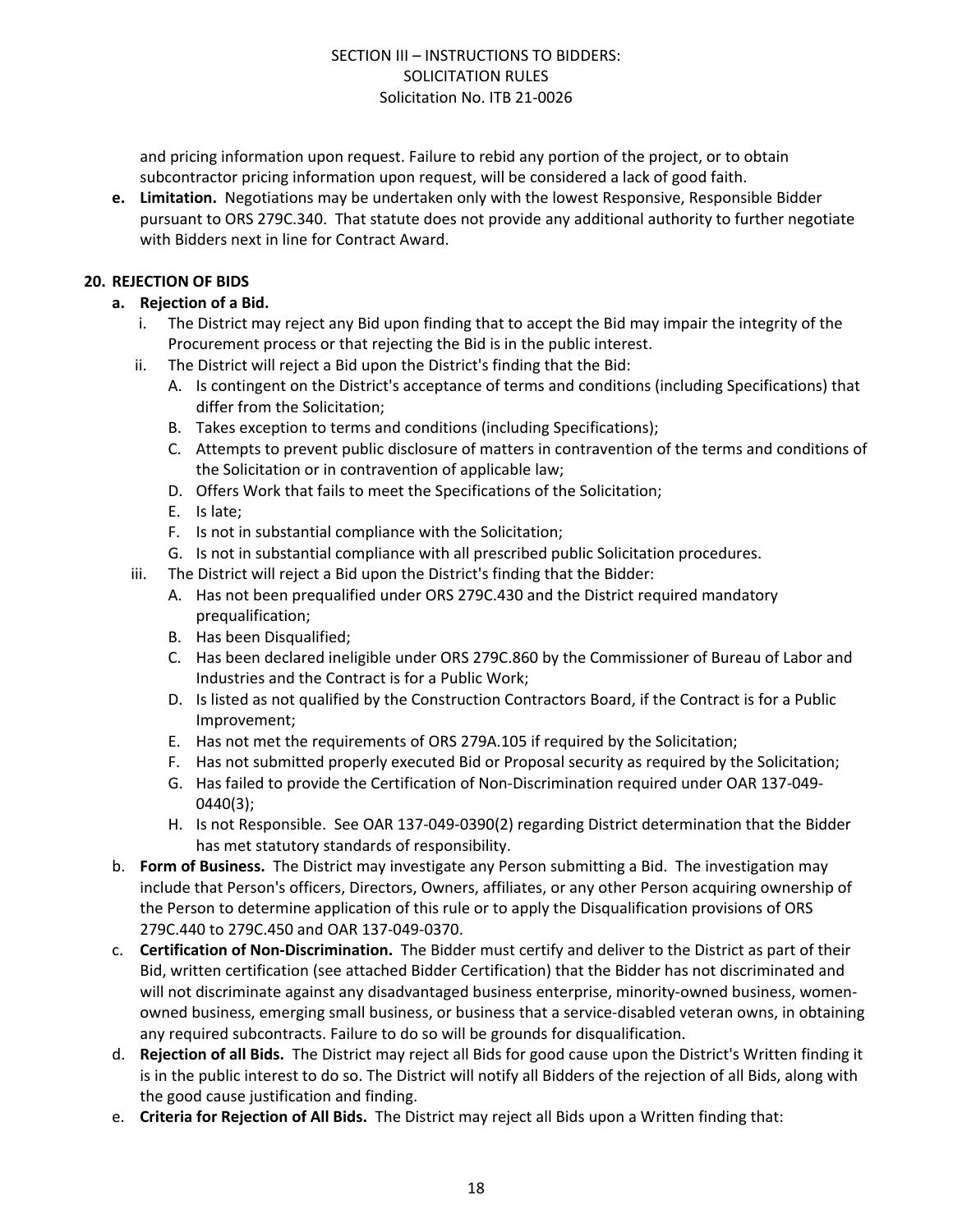- i. The content of or an error in the Solicitation, or the Solicitation process unnecessarily restricted competition for the Contract;
- ii. The price, quality or performance presented by the Bidders is too costly or of insufficient quality to justify acceptance of the Bids;
- iii. Misconduct, error, or ambiguous or misleading provisions in the Solicitation threaten the fairness and integrity of the competitive process;
- iv. Causes other than legitimate market forces threaten the integrity of the competitive Procurement process. These causes include, but are not limited to, those that tend to limit competition such as restrictions on competition, collusion, corruption, unlawful anti-competitive conduct and inadvertent or intentional errors in the Solicitation;
- v. The District cancels the Solicitation in accordance with OAR 137-049-0270; or
- vi. Any other circumstance indicating that awarding the Contract would not be in the public interest.

#### **21. PROTEST OF CONTRACTOR SELECTION, CONTRACT AWARD**

- a. **Purpose.** An adversely affected or aggrieved Bidder must exhaust all avenues of administrative review and relief before seeking judicial review of the District's Contractor selection or Contract Award decision.
- b. **Notice of Intent to Award.** Unless otherwise provided in the Solicitation, the District will provide written notice to all Bidders of the District's intent to award the Contract. The District's Award will not be final until the later of the following:
	- i. Seven (7) days after the date of the notice, unless the Solicitation provided a different period for protest; or
	- ii. The District provides a written response to all timely-filed protests that denies the protest and affirms the Award.

#### **c. Right to Protest Award.**

- i. An adversely affected or aggrieved Bidder may submit to the District a Written protest of the District's intent to award within seven (7) days after issuance of the notice of intent to award the Contract, unless a different protest period is provided under the Solicitation.
- ii. The Bidders protest must be in Writing and must specify the grounds upon which the protest is based.
- iii. A Bidder is adversely affected or aggrieved only if the Bidder is eligible for Award of the Contract as the Responsible Bidder submitting the lowest Responsive Bid and is next in line for Award, i.e., the protesting Bidder must claim and state specific reasons why all lower Bidders are ineligible for Award:
	- A. Because their Bids were non-responsive; or
	- B. The District committed a substantial violation of a provision in the Solicitation or of an applicable Procurement statute or administrative rule, and the protesting Bidder was unfairly evaluated and would have, but for such substantial violation, been the Responsible Bidder offering the lowest Responsive Bid.
- iv. The District will not consider a protest submitted after the time period established in this Rule or such different period as may be provided in the Solicitation.
- d. **Authority to Resolve Protests.** The District's Purchasing Manager will settle or resolve a written protest submitted in accordance with the requirements of this Rule.
- e. **Decision.** If a protest is not settled, the Superintendent, or designee, will promptly issue a written decision on the protest. Judicial review of this decision will be available if provided by statute.
- f. **Award.** The successful Bidder must promptly execute the Contract after the Award is final. The District will execute the Contract only after it has obtained all applicable required documents and approvals.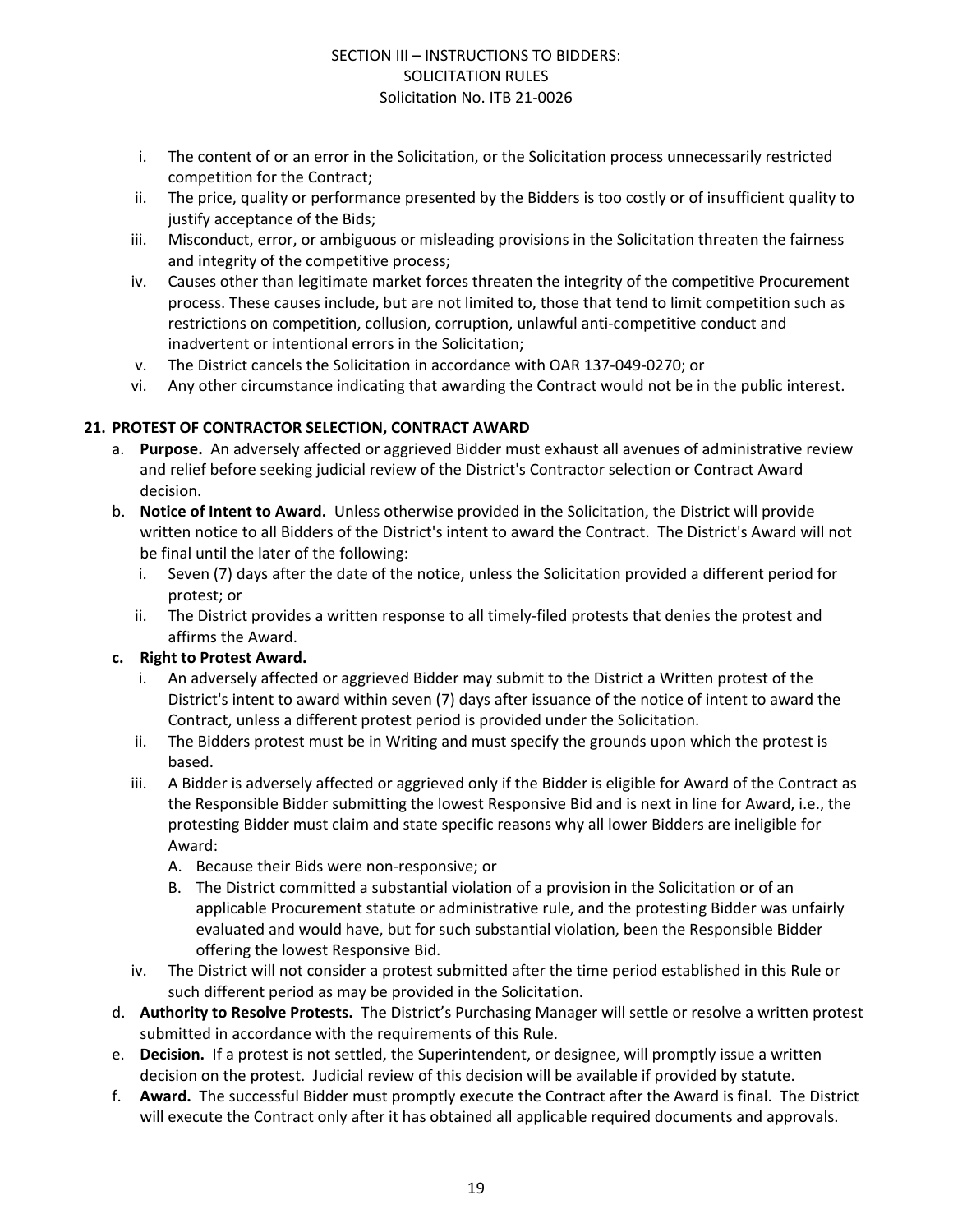**22. BID COSTS**: The District is not liable for any costs incurred by the Bidder in its Bid preparation.

#### **23. CONTRACT:**

The successful Bidder, selected by the District, will receive a modified AIA A101 Owner Contractor Agreement with modified AIA A201 General Conditions. A Sample Contract is enclosed herein (see Attachments). The provisions of the sample AIA A101 Owner Contractor Agreement and AIA A201 General Conditions are in addition to the requirements set forth in this Solicitation.

- d. Bidders are advised to thoroughly review and familiarize themselves with the standard contract. Certain contract terms reflect state statute and may not be altered.
- e. The Contractor will be expected to promptly sign a contract including all standard terms and conditions contained in the sample contract.
- f. Personnel substitution if the contractor must substitute personnel included in the original bid they must obtain written District approval of substituted personnel, prior to substitution.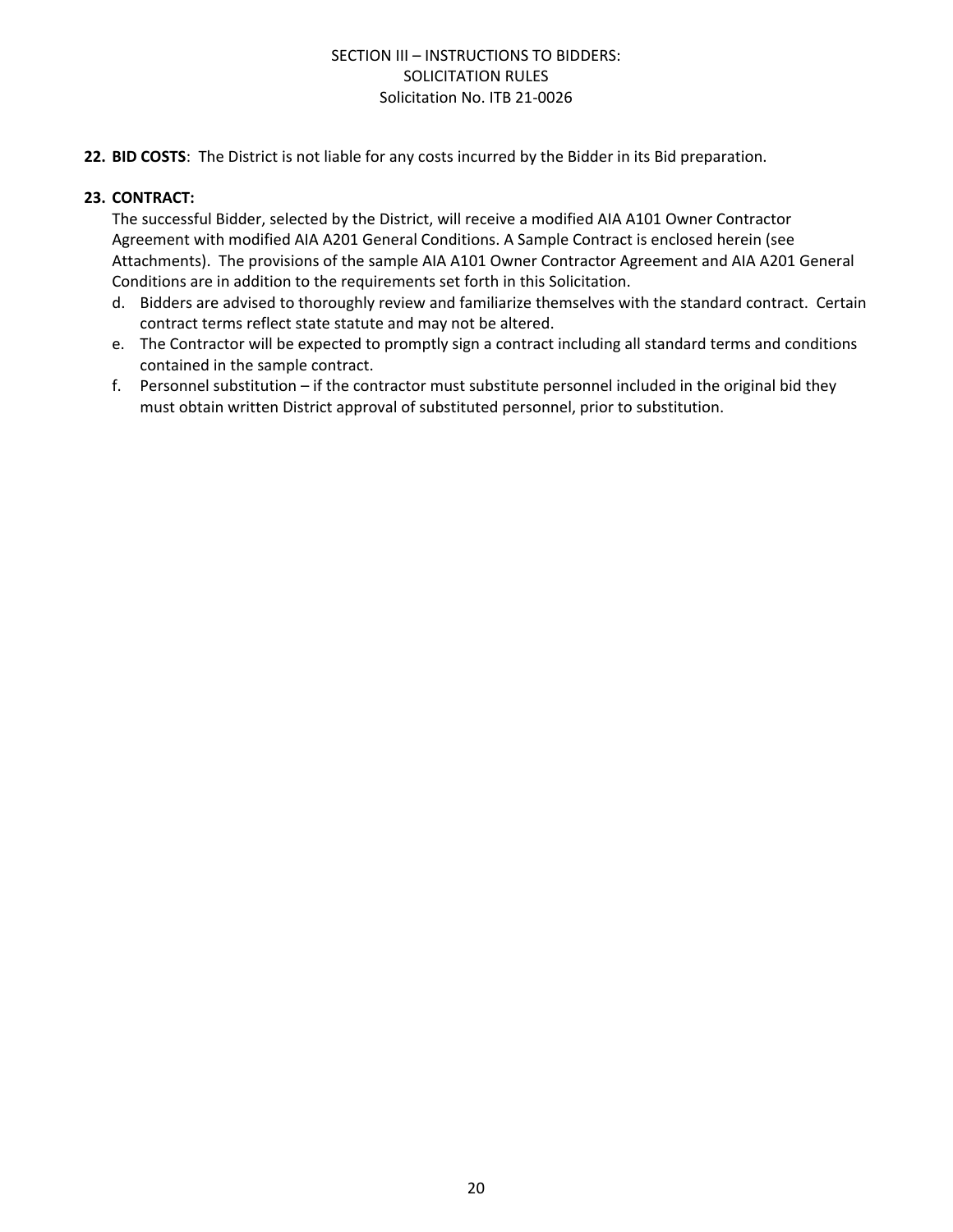#### **1. PUBLIC WORKS REQUIREMENTS**

This solicitation will result in a Contract for a Public Work subject to ORS 279C.800 to 279C.870 or the Davis-Bacon Act (40 U.S.C. 3141 et seq., if applicable). No Bid will be received or considered by the District unless the Bid contains a statement by the Bidder that the provisions of ORS 279C.800 to 279C.870 (prevailing wage rates paid to employees) or the Davis Bacon Act (40 U.S.C. 3141 et seq, if applicable) are to be complied with (see Bidder Certification).

#### **2. REGISTRATION REQUIREMENTS**

Bidders must be currently registered with the Construction Contractors Board as required by ORS 701.021, licensed by the State Landscape Contractors Board, as required by ORS 671.530, or licensed by the Department of Environmental Quality, as required by ORS 468A.710 (Air Quality) , if required, holding the proper registration for the work contemplated herein, at the time of Bid submittal. All Subcontractors participating in the project must be similarly registered with the Construction Contractors Board, State Landscape Contractors Board or Department of Environmental Quality, as required, at the time they propose to engage in subcontract work. The CCB registration requirements apply to all public works contracts unless superseded by federal law.

#### **3. BOLI/PWR REQUIREMENTS**

All contractors and subcontractors will abide by the latest determination of the minimum wage rates as scheduled and published for this region by the U.S. Department of Labor and the Oregon Bureau of Labor and Industries and will abide by all amendments, decisions, and related regulations of these agencies. Specifically:

- a. The Contractor is required to pay workers not less than prevailing wage rates for the Region #2 through the contract period.
- b. If the Contractor fails to pay for labor and services the District can pay and will withhold these amounts from payments to the Contractor. OAR 839-025-0020(2)(a).
- c. The Contractor is required to pay weekly, holiday (including weekends) and daily overtime as required. OAR 839-025-0020(2)(b).
- d. The existing 'prevailing rate of wage' as published by the Oregon Bureau of Labor and Industries are the Prevailing Wage Rates for Public Works Contracts in Oregon effective January 1, 2022. They may be found at the following website: [http://www.oregon.gov/boli/WHD/PWR/Pages/pwr\\_state.aspx,](http://www.oregon.gov/boli/WHD/PWR/Pages/pwr_state.aspx) and are incorporated herein by this reference.

#### **4. BONDS: PERFORMANCE, PAYMENT AND PUBLIC WORKS**

#### **a. Performance and Payment Bonds.**

- i. Pursuant to ORS 279C.380, the Contractor must furnish bonds covering the faithful performance of the Contact and payment of obligations arising there under. Bonds are to be obtained through a company that is authorized and licensed by the Oregon Insurance Commissioner. The bonding company must be listed on the most current US Government Treasury list, Department Circular 570 or approved PRIOR TO BID SUBMISSION by the District. The cost of the Bonds must be included in the Contract Sum. The amount of each Bond must be equal to 100 percent of the Contract Sum. Performance and Payment Bonds must be the AIA A312 or as approved by the District.
- ii. Bonds must be effective from the Contract date through the Final Completion of the Contract.
- iii. Failure to adhere to these requirements may be grounds for rejection of the Bid.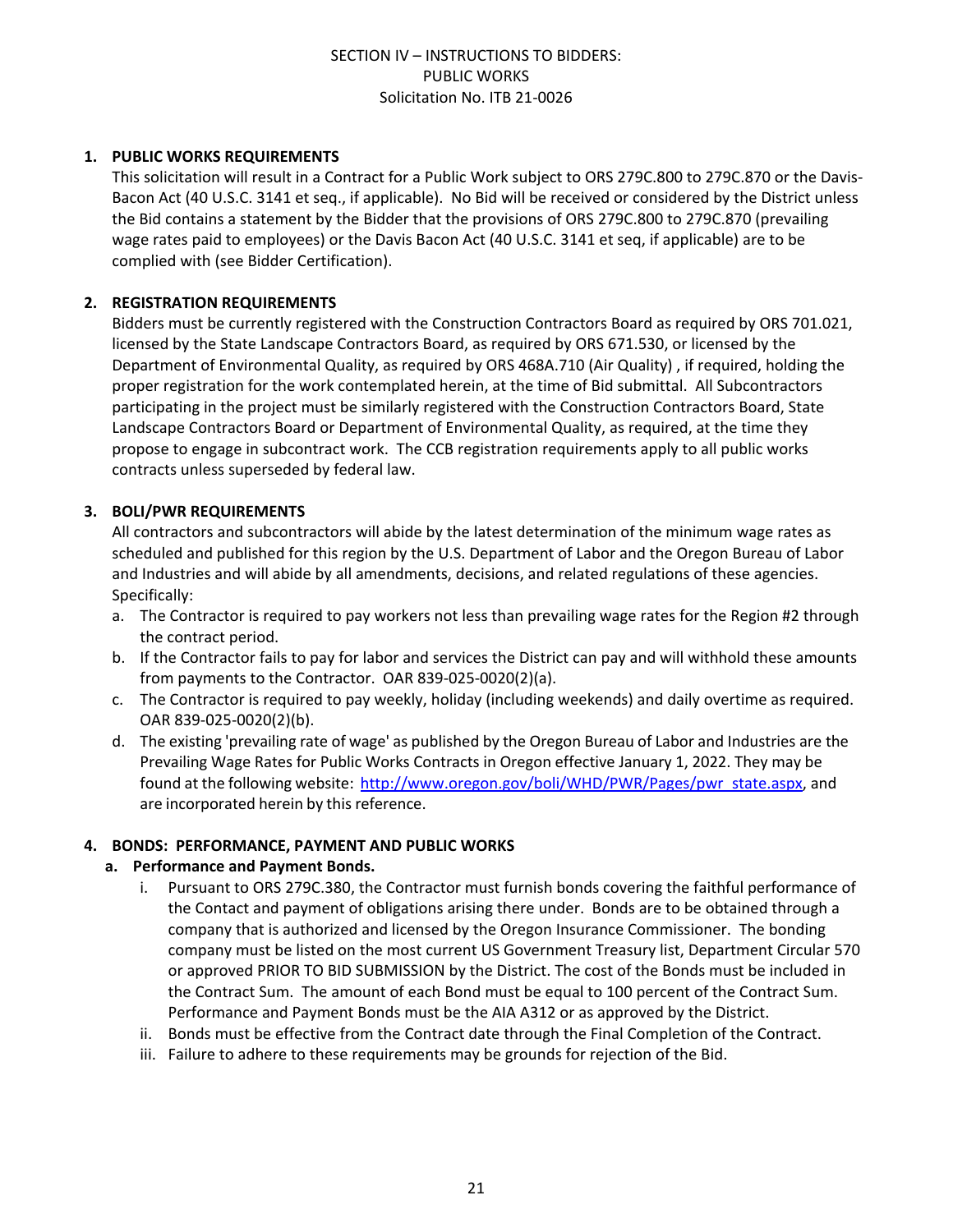#### **b. Public Works Bond.**

- i. Contractors who work on public works projects, subject to the PWR law, are required to file a \$30,000 Public Works Bond to be used exclusively for unpaid wages determined to be due by BOLI. Proof of this bond in effect must be provided to the District prior to Contract signing, after the award of this solicitation.
- ii. General Contractors are required to verify that subcontractors have filed a public works bond before permitting a subcontractor to start work on a project.
- iii. ORS 279C.836 provides exemptions from the bond requirements for certified disadvantaged, minority, women, service-disabled veteran owned or emerging small business enterprises. It is the Contractor's responsibility to notify the District if an exemption applies to the Contractor.
- iv. The Public Works Bond must be furnished by a surety company authorized to do business in Oregon
- c. **Time for Submission.** The apparent successful Bidder must promptly furnish the required performance security upon the District's request. If the Bidder fails to furnish the security as requested, the District may reject the Bid and award the Contract to the Responsible Bidder with the next lowest Responsive Bid, and, at the District's discretion, the Bidder must forfeit its Bid Bond.

#### **5. SUBSTITUTE CONTRACTOR**

If the Contractor provided a performance bond, the District may afford the Contractor's surety the opportunity to provide a substitute Contractor to complete performance of the Contract. A substitute Contractor must perform all remaining contract Work and comply with all terms and conditions of the Contract, including the provisions of the performance bond and the payment bond. Such substitute performance does not involve the Award of a new Contract and will not be subject to the competitive procurement provisions of ORS Chapter 279C.

#### **6. FOREIGN CONTRACTOR**

If the Contract Price exceeds \$10,000 and the Contractor is a Foreign Contractor, the Contractor must promptly report to the Oregon Department of Revenue on forms provided by the Department of Revenue, the Contract Price, terms of payment, Contract duration and such other information as the Department of Revenue may require before final payment can be made on the Contract. A copy of the report must be forwarded to the District. The District will satisfy itself that the above requirements have been complied with before it issues final payment on the Contract.

#### **7. CERTIFIED PAYROLL WITHHOLDING**

- a. If a prime contractor does not file certified payroll as required (at least once per month), the District will withhold 25% of amounts due to the prime contractor, in addition to any other required Retainage.
- b. If a first-tier subcontract does not file certified payroll reports as required, the prime contractor must withhold 25% of amounts due the first-tier subcontractor.
- c. Once certified payroll reports are submitted, the District or prime contractor are to pay amounts withheld within 14 days.
- d. Neither the District nor the prime contractor is required to verify the accuracy of the contents of the certified payroll reports.

#### **8. DRUG TESTING REQUIREMENT**

ORS 279C.505(2) requires that all public improvement contracts contain a provision requiring contractors to demonstrate that an employee drug-testing program is in place. Bidders are therefore required to certify that they have an employee drug-testing program in place that applies to all employees and will maintain a drug-testing program at all times during the performance of the awarded Contract. Failure to maintain a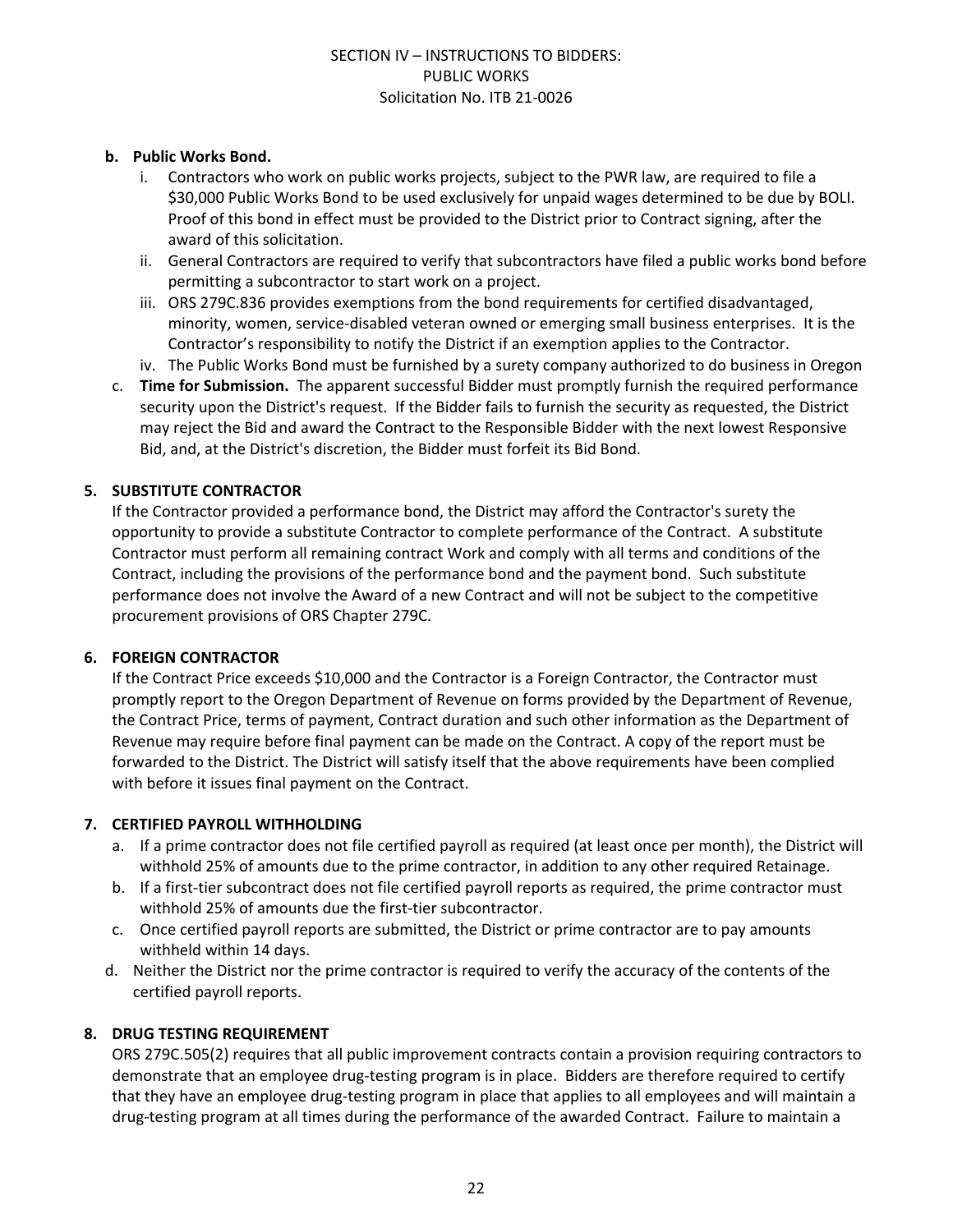program will constitute a material breach of contract. The use of drugs, alcohol, or any tobacco products is prohibited on all District property.

#### **9. OTHER TERMS AND CONDITIONS:**

The Contractor must understand and agree to comply with the following:

- a. Provide prompt payment to all Persons supplying labor or material for the performance of the work; Pay all contributions or amounts due the Industrial Accident Fund; Not permit any lien or claim to be filed or prosecuted against the District; and Pay to the Department of Revenue all sums withheld from employees. (ORS 279C.505(1));
- b. Demonstrate that an employee drug testing program is in place. (ORS 279C.505(2));
- c. If the Contract calls for demolition Work described in ORS 279C.510(1), the Contractor is required to salvage or recycle construction and demolition debris, if feasible and cost-effective;
- d. If the Contract calls for lawn or landscape maintenance, the Contractor is required to compost or mulch yard waste material at an approved site, if feasible and cost effective (ORS 279C.510(2);
- e. If the Contractor fails, neglects or refuses to pay promptly a person's claim for labor or services provided to the contractor or a subcontractor, the District may pay the amount of the claim to the person that provides the labor or services and charge the amount of the payment against funds due or to become due the contractor, as set forth in ORS 279C.515(1);
- f. If the Contractor or a first-tier subcontractor fails, neglects or refuses to pay a person that provides labor or materials in connection with the public improvement contract within 30 days after receiving payment from the contracting agency or a contractor, the contractor or first-tier subcontractor owes the person the amount due plus interest charges. (ORS 279C.515(2));
- g. If the Contractor or a subcontractor fails, neglects or refuses to pay a person that provides labor or materials in connection with the public improvement contract, the person may file a complaint with the Construction Contractors Board, unless payment is subject to a good faith dispute as defined in ORS 279C.580. (ORS 279C.515(3));
- h. Abide by maximum hours of labor and overtime, as set forth in ORS 279C.520(1);
- i. Provide employer notice to employees of hours and days that employees may be required to work, as set forth in ORS 279C.520(2);
- j. Abide by environmental and natural resources regulations (ORS 279C.525);
- k. Make required payments for medical care and certain services related to sickness and injury to employees, as set forth in ORS 279C.530(1);
- l. Understand all employers, including Contractor, that employ subject workers who work under this Contract in the State of Oregon must comply with ORS 656.017 and provide the required Workers' Compensation coverage, unless such employers are exempt under ORS 656.126. Contractor must ensure that each of its subcontractors complies with these requirements. (ORS 279C.530(2));
- m. Abide by maximum hours, holidays and overtime (ORS 279C.540);
- n. Abide by time limitation on claims for overtime (ORS 279C.545);
- o. Pay prevailing wage rates, including subcontractors (ORS 279C.800 to 279C.870);
- p. File required BOLI Public Works bond(s) including subcontractors, as set forth in ORS 279C.830(2);
- q. Follow Retainage rules (ORS 279C.550 to 279C.570);
- r. Abide by prompt payment policy, progress payments, rate of interest (ORS 279C.570);
- s. Maintain relations with subcontractors (ORS 279C.580);
- t. Make notice of claim (ORS 279C.605);
- u. Provide Affidavit of Compliance with the Oregon tax laws in accordance with ORS 305.385; and
- v. Certify that all subcontractors performing Work described in ORS 701.005(2) (i.e., construction Work) will be registered with the Construction Contractors Board, licensed by the State Landscape Contractors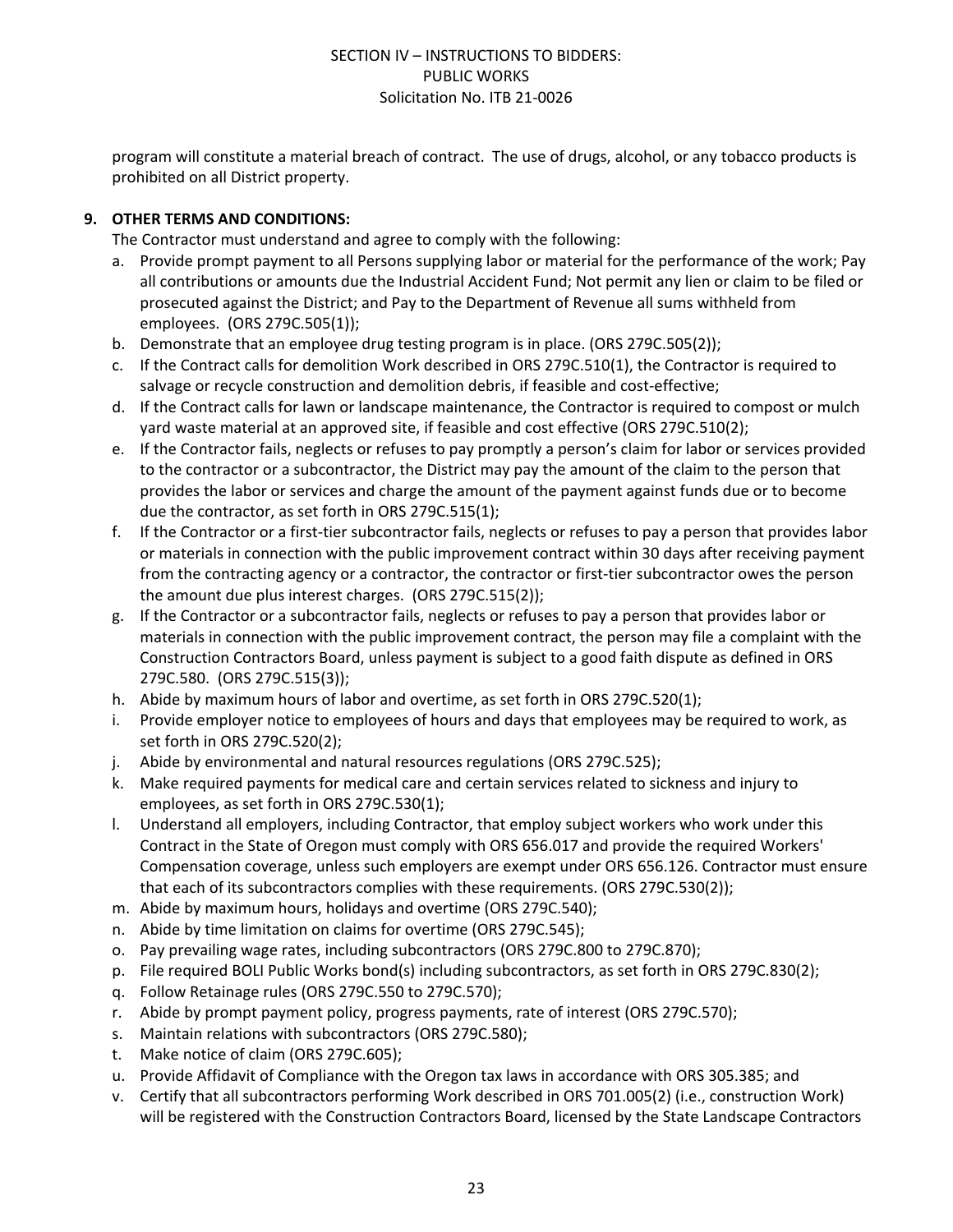Board in accordance with ORS 701.021 to 701.050, or licensed under ORS 468A.720 (Air Quality), if required, before the subcontractors commence Work under the Contract.

- w. Assignment or Transfer Restricted. Unless otherwise provided in the Contract, the Contractor must not assign, sell, dispose of, or transfer rights, or delegate duties under the Contract, either in whole or in part, without the District's prior Written consent. Unless otherwise agreed by the District in Writing, such consent will not relieve the Contractor of any obligations under the Contract. Any assignee or transferee will be considered the agent of the Contractor and be bound to abide by all provisions of the Contract. If the District consents in Writing to an assignment, sale, disposal or transfer of the Contractor's rights or delegation of Contractor's duties, the Contractor and its surety, if any, must remain liable to the District for complete performance of the Contract as if no such assignment, sale, disposal, transfer or delegation had occurred unless the District otherwise agrees in Writing.
- x. In accordance with OAR 333-01901030, all persons engaged to provide goods and/or services at a school or school-based program which takes place at or in school facilitates **and who has direct/indirect contact with students**, must be vaccinated against COVID-19 or have a documented medical or religious exception. Unvaccinated persons, regardless of exception status, may not perform work which takes place at or in school facilities if they may have direct/indirect contact with students.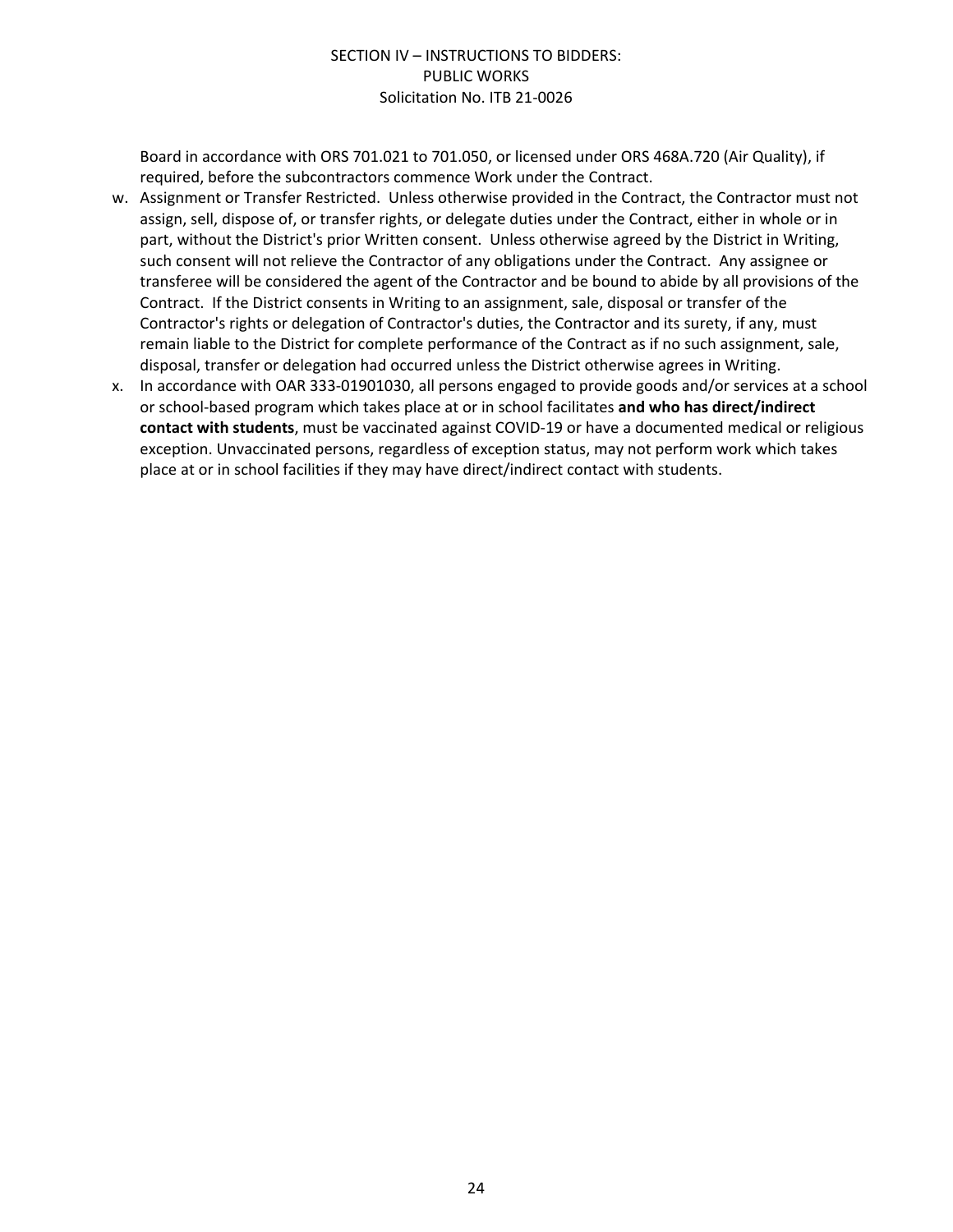#### SECTION V – ATTACHMENTS Solicitation No. ITB 21-0026

#### **1. BID PREPARATION:**

- a. Bidder must complete and return as its Bid, the required Affidavit, Certifications and Forms included as Attachments to this Solicitation. (See Attached Bid Submission Checklist)
- b. Failure to complete, **sign**, and submit these and any other document(s) as requested or required in accordance with this Solicitation may be grounds to declare the Bid nonresponsive.

#### **2. FORMS**

- a. The attached forms are to be included in Bid.
- b. Copies of the included forms (See Attached Bid Submission Checklist) are to be completed and submitted by the Bidder along with other required documents as required by the Instructions to Bidders.
- c. **References.** If the Bidder has performed any project or work with the District in the last ten (10) years, one of the references must be from the Bidder's most recent contract with the District.

#### **3. FORM OF AGREEMENT**

The form of construction agreement to be used between the District and the General Contractor for the Project is the AIA Document A101-2017 and AIA Document A201-2017 as issued by the Beaverton School District. Any references and/or requirements of the General Contractor to the District must apply to subcontractors' requirements to the District and General Contractor. A sample Copy of the AIA Document A101-2017 and AIA Document A201-2017 as issued by Beaverton School District are included herein.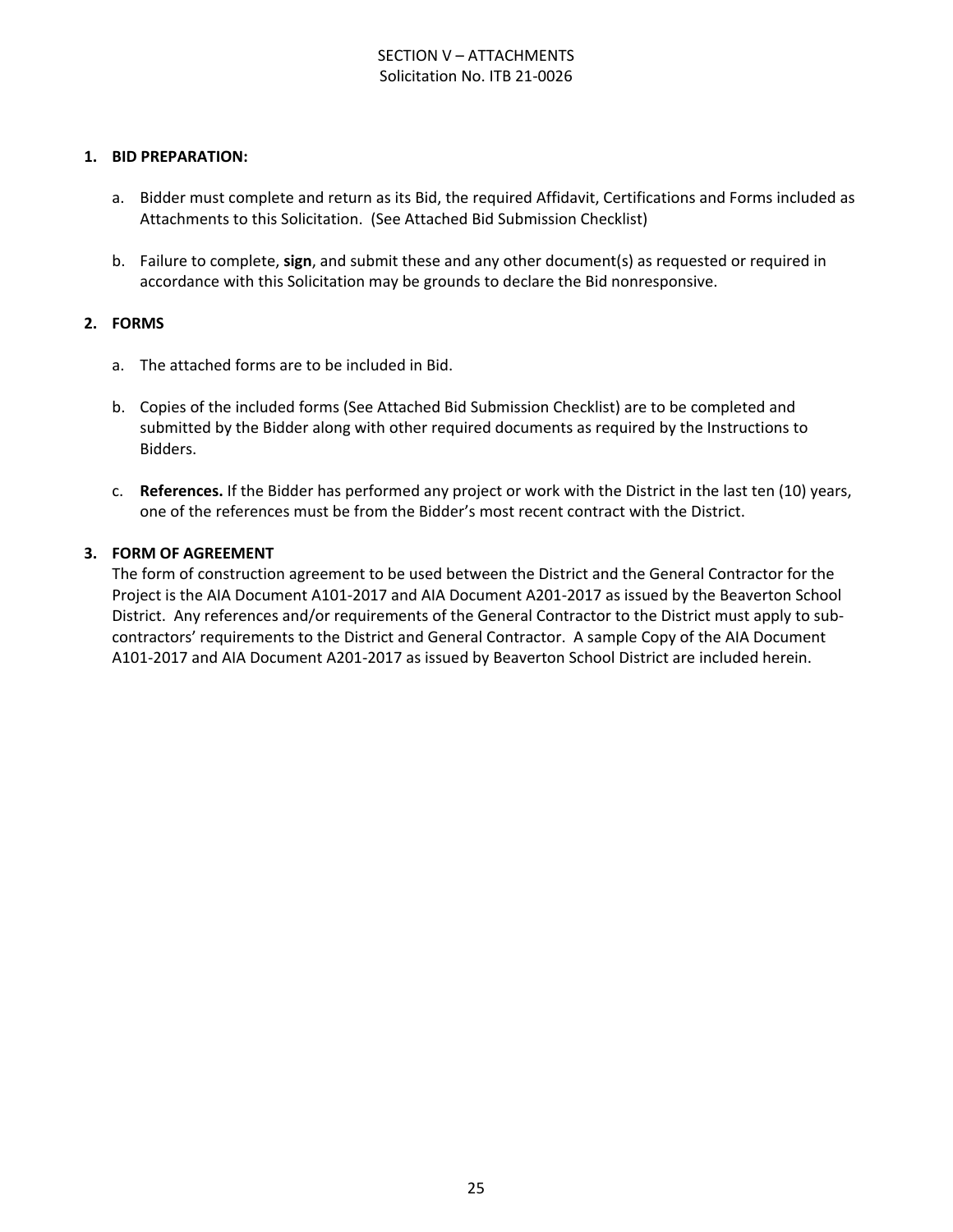#### SECTION V – ATTACHMENTS Solicitation No. ITB 21-0026

## **BID SUBMISSION CHECKLIST**

#### **ALL AFFIDAVITS, CERTIFICATIONS, FORMS AND BID CONTENT REQUIREMENTS AS SPECIFIED IN SECTION V MUST BE INCLUDED AS PART OF THE BID.**

#### **\_\_\_\_ REQUIRED AFFIDAVIT, CERTIFICATIONS AND FORMS**

The following affidavit, certifications and forms must be completed **and signed** by the person authorized to represent the Bidder regarding all matters related to the Bid and authorized to bind the Bidder to the agreement. Failure to submit any of the required, completed, **and signed** affidavits/certifications/forms may be grounds to declare the Bid nonresponsive.

- BIDDER CERTIFICATION This serves as the cover sheet for your Bid. (Attachment A)
- BID SCHEDULE. (Attachment B)
- BID SECURITY (Bid Bond). (Attachment C)
- AFFADAVIT OF NON-COLLUSION / COMPLIANCE WITH TAX LAWS. (Attachment D)
- NON-CONFLICT OF INTEREST CERTIFICATION. (Attachment E)
- BIDDER RESPONSIBILITY FORM All Pages. (Attachment F)
- BIDDER REFERENCE FORMS Include the # specified on the form. See SECTION V Paragraph 2. (Attachment G)
- FIRST-TIER SUBCONTRACTOR DISCLOSURE FORM (Attachment H)

The Bidder is **encourage**d to use the following attachment to identify their Bid. It is provided for the Bidder's convenience and is **NOT** required.

**\_\_\_\_\_\_\_\_\_\_\_\_\_\_\_\_\_\_\_\_\_\_\_\_\_\_\_\_\_\_\_\_\_\_\_\_\_\_\_\_\_\_\_\_\_\_\_\_\_\_\_\_\_\_\_\_\_\_\_\_\_\_\_\_\_\_\_\_\_\_\_\_\_\_\_\_\_\_\_\_\_\_\_\_\_\_\_\_\_\_\_**

The following attachment(s) are **NOT** to be returned with the Bid. Bidders must review the content of these attachment(s).

**\_\_\_\_\_\_\_\_\_\_\_\_\_\_\_\_\_\_\_\_\_\_\_\_\_\_\_\_\_\_\_\_\_\_\_\_\_\_\_\_\_\_\_\_\_\_\_\_\_\_\_\_\_\_\_\_\_\_\_\_\_\_\_\_\_\_\_\_\_\_\_\_\_\_\_\_\_\_\_\_\_\_\_\_\_\_\_\_**

ATTACHMENT I Sample AIA A101 Contract and AIA A201 General Conditions (separate file in ORPIN)

- ATTACHMENT J Drawings
- ATTACHMENT K Specifications
- ATTACHMENT L During Solicitation Substitution Request Form

ATTACHMENT M Covid Attestation Form

This checklist is provided for the Bidder's convenience in assembling their Bid and is NOT required to be returned with the Bid.

**\_\_\_\_\_\_\_\_\_\_\_\_\_\_\_\_\_\_\_\_\_\_\_\_\_\_\_\_\_\_\_\_\_\_\_\_\_\_\_\_\_\_\_\_\_\_\_\_\_\_\_\_\_\_\_\_\_\_\_\_\_\_\_\_\_\_\_\_\_\_\_\_\_\_\_\_\_\_\_\_\_\_\_\_\_\_\_\_\_**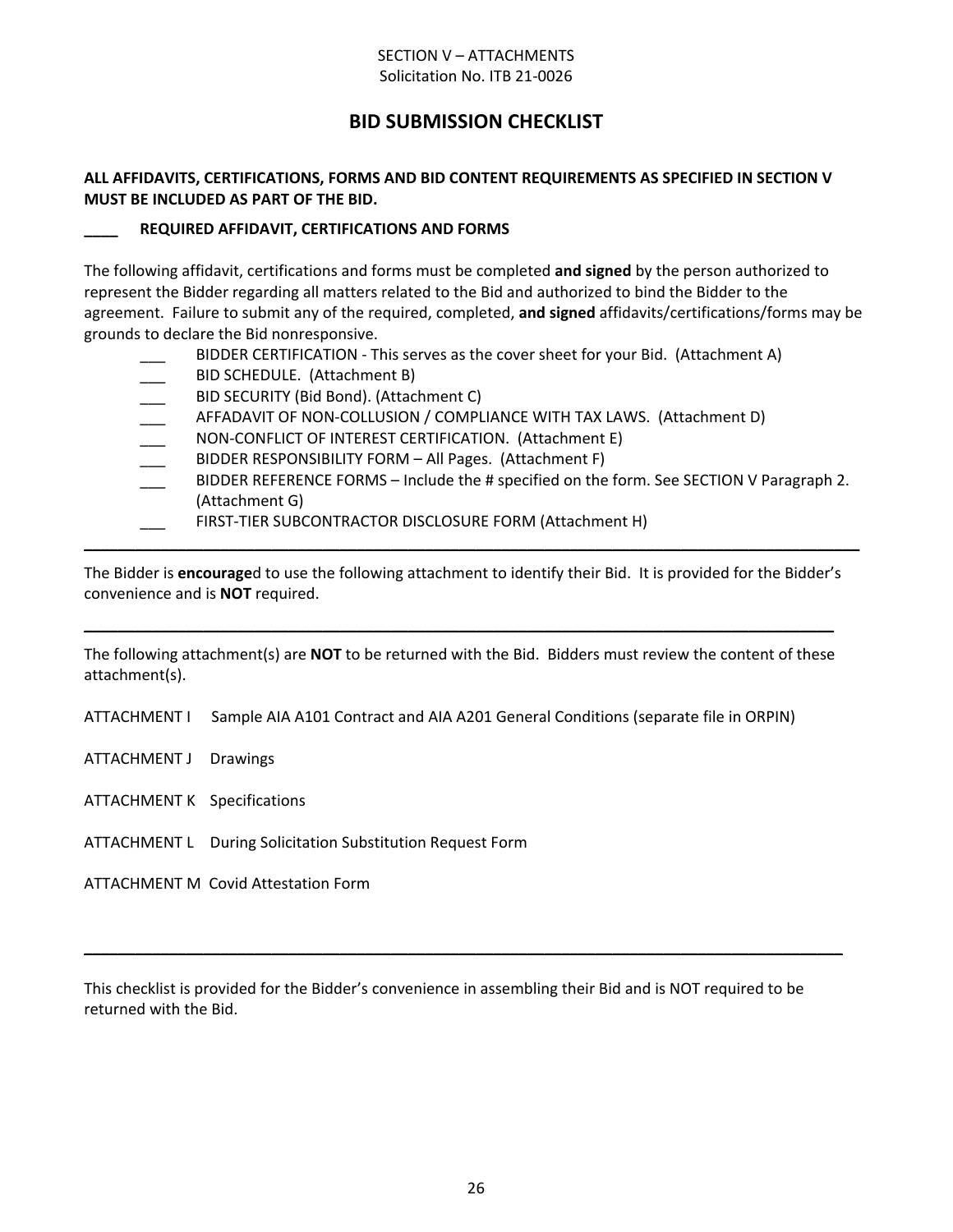

## **BIDDER CERTIFICATION**

|                          |                                                                                                                                                                                                                                | 20 |
|--------------------------|--------------------------------------------------------------------------------------------------------------------------------------------------------------------------------------------------------------------------------|----|
| <b>Sign</b>              |                                                                                                                                                                                                                                |    |
| Name:                    | (Please type or print)                                                                                                                                                                                                         |    |
| Title:                   |                                                                                                                                                                                                                                |    |
|                          |                                                                                                                                                                                                                                |    |
|                          | Firm/Company Name: contract the contract of the contract of the contract of the contract of the contract of the contract of the contract of the contract of the contract of the contract of the contract of the contract of th |    |
| <b>Physical Address:</b> |                                                                                                                                                                                                                                |    |
| City, State, Zip:        |                                                                                                                                                                                                                                |    |

- 1. The Bidder certifies that he or she has read and understands the Drawings, Specifications, Addenda, Contract and all other documents pertaining to this Project.
- 2. The Bidder, having become completely familiar with the local conditions and legal requirements affecting the cost of Work at the place where Work is to be executed, and having carefully examined the site conditions as they currently exist, agrees to provide all labor, materials, plant, equipment, transportation and other facilities and services as necessary and/or required to execute all of the Work described by the aforesaid documents will be provided and within the time specified.
- 3. The Bidder acknowledges that the Project Milestones in Section II STATEMENT OF WORK includes certain specific dates. These dates must be adhered to unless modified by mutual agreement between Contractor and the Owner. All dates indicate 5:00 PM Pacific Time.

The Bidder agrees to complete the work within the number of calendar days as stipulated in the Contract and to meet the Milestones and Specific Dates set forth above and acknowledges that his/her failure to achieve Completion by these stipulated dates, or by any Owner authorized extension thereto, subjects the Bidder to liquidated damages for failure to perform, as further defined in the Contracts.

- 4. The Bidder agrees to execute the formal Contract within five (5) days from date of Notice of Acceptance of this Bid. In the event the undersigned fails or neglects to execute the Contract and the undersigned is considered having abandoned the Contract by the Owner, the Bid security will be forfeited.
- 5. The Bidder acknowledges that he or she that signs this Bid is fully authorized to sign on behalf of the firm listed and to fully bind the firm listed to all conditions and provisions thereof.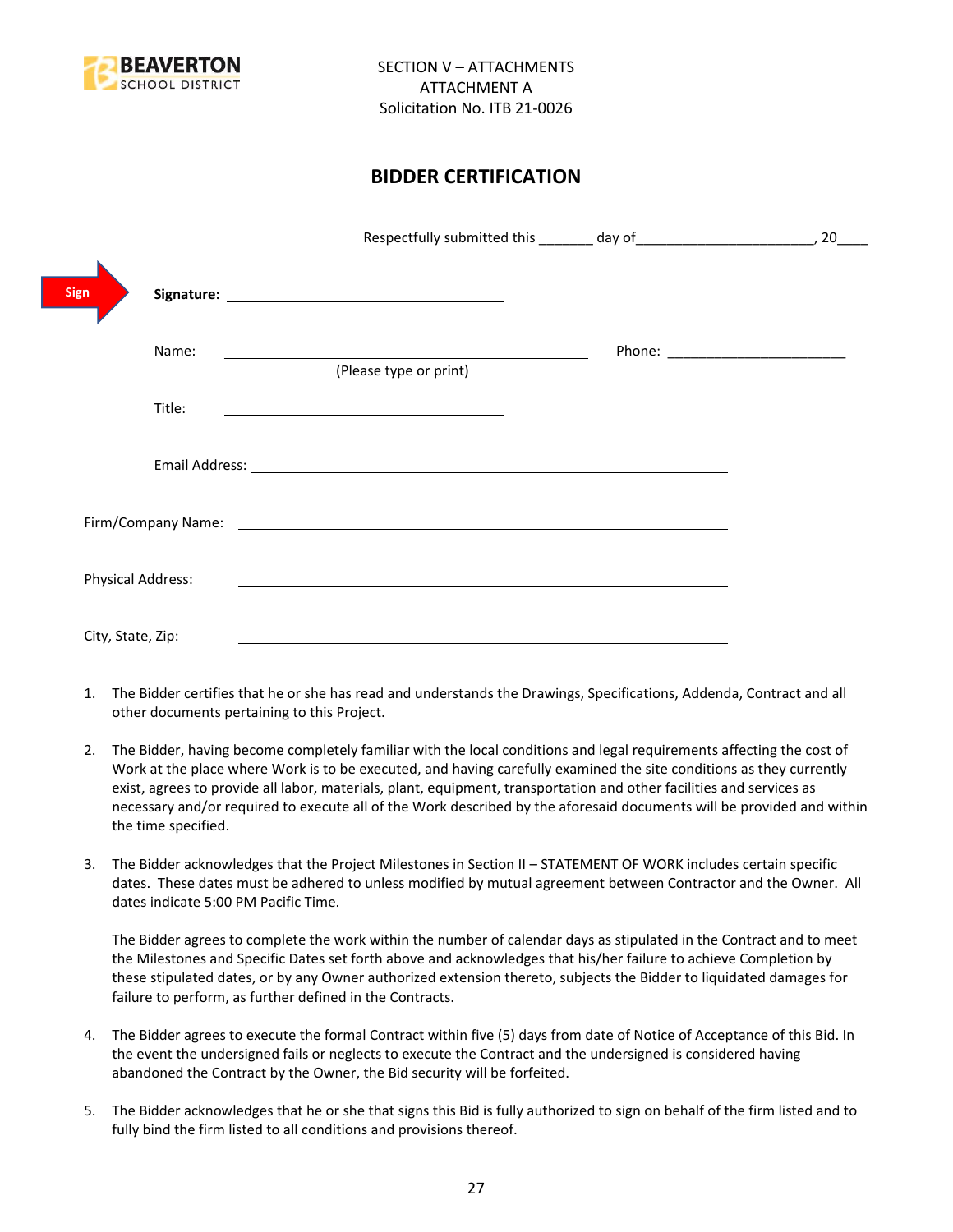

- 6. The Bidder certifies that Bidder has complied or will comply with all requirements of local, state, and national laws, and that no legal requirement has been or will be violated in making or accepting this Bid.
- 7. The Bidder is registered with the Construction Contractors Board, or is licensed by the State Landscape Contractors Board, or licensed under ORS 468A.720 (Air Quality), if required. License Number\_\_\_\_\_\_\_\_\_\_\_\_\_\_\_\_\_\_\_\_\_\_\_\_. (The District will not receive or consider a Bid for a Public Improvement unless the Bidder is registered with the Construction Contractors Board, or is licensed by the State Landscape Contractors Board).
- 8. The Bidder, pursuant to ORS 279A.120 (1), (check one) is figure is figure to a resident Bidder. If not, indicate State of residency \_\_\_\_\_\_\_\_\_\_\_\_\_\_\_\_\_\_\_\_\_\_\_\_.
- 9. The Bidder certifies that the required Statutory Public Works Bond has been filed with the Construction Contractor's Board.
- 10. The Bidder agrees to be bound by and will comply with the provisions of Prevailing Wage Laws ORS 279C.800 through ORS 279C.870 or the Davis-Bacon Act (40 U.S.C. 3141 et seq., if applicable).
- 11. The Bidder certifies that it has not discriminated and will not discriminate, in violation of ORS 279A.110, against any disadvantaged business enterprise, minority-owned business, women-owned business, emerging small business, or business that a service-disabled veteran owns in obtaining any required subcontract.
- 12. The Bidder agrees to comply with Oregon tax laws in accordance with ORS 305.385.
- 13. Any Bid of a contractor or subcontractor listed on BOLI's List of Ineligibles will be rejected.
- 14. The Bidder acknowledges receipt of the following Addenda: (List by number and date appearing on Addendum.)

| Addendum Number | Date | Addendum Number | Date |
|-----------------|------|-----------------|------|
|                 |      |                 |      |
|                 |      |                 |      |
|                 |      |                 |      |
|                 |      |                 |      |
|                 |      |                 |      |

This solicitation will result in a Contract for a Public Work subject to ORS 279C.800 to 279C.870.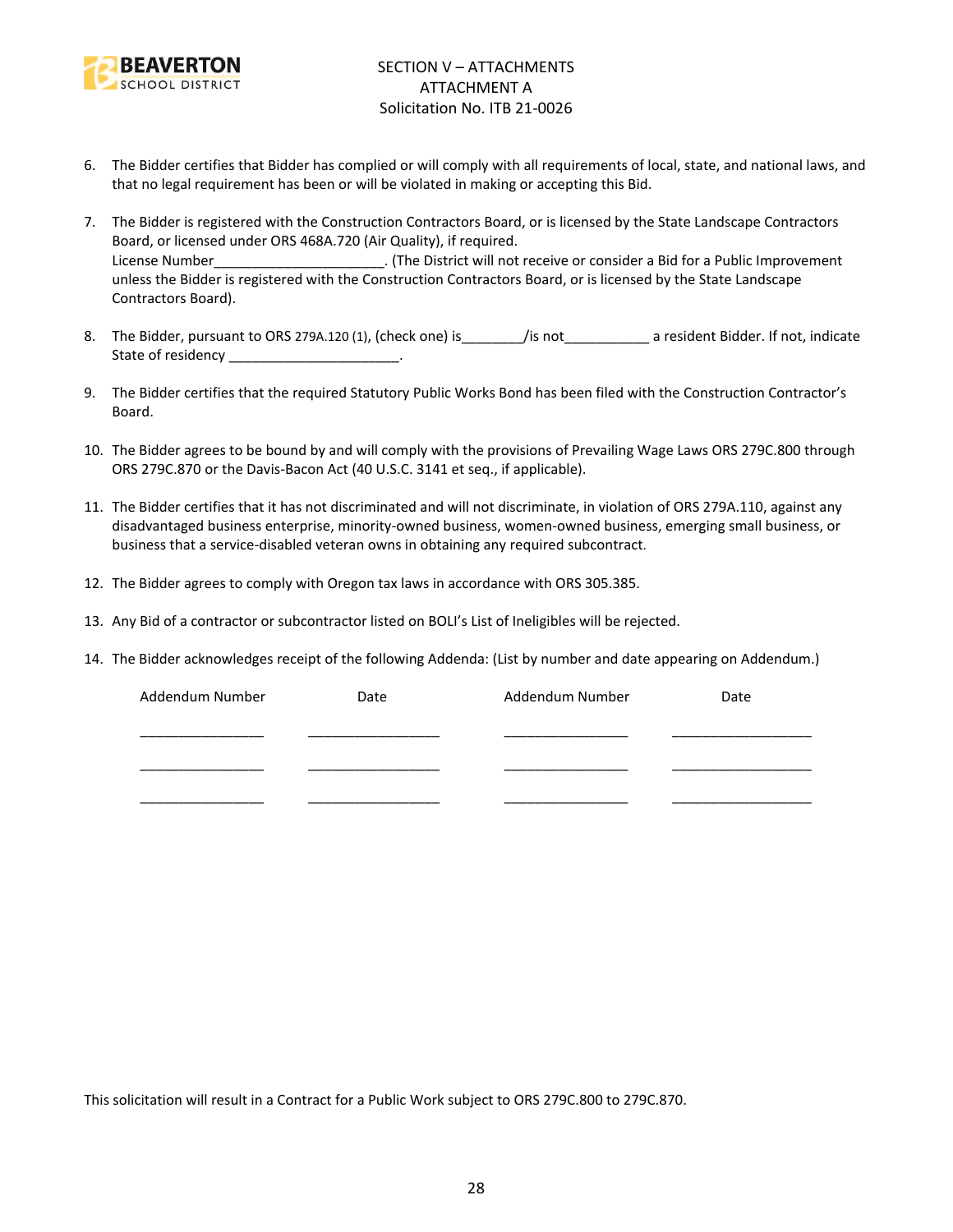

## **BID SCHEDULE**

\_\_\_\_\_\_\_\_\_\_\_\_\_\_\_\_\_\_\_\_\_\_\_\_\_\_\_\_\_\_\_\_\_\_\_\_\_\_\_\_\_ (Contractor)

TOTAL BASE BID: including the Work as defined in the Project Manual, Drawings and Addenda (if any), the TOTAL SUM OF:

| Alternate 1: Roof Ladders            |  |
|--------------------------------------|--|
|                                      |  |
| Alternate 2: Fall protection Anchors |  |
|                                      |  |

**NOTE: Contractor will be required to develop a schedule of values for payment and accounting purposes prior to the initial request for payment in a form acceptable to the District.** If any information submitted on this form is contradictory, words prevail over numbers.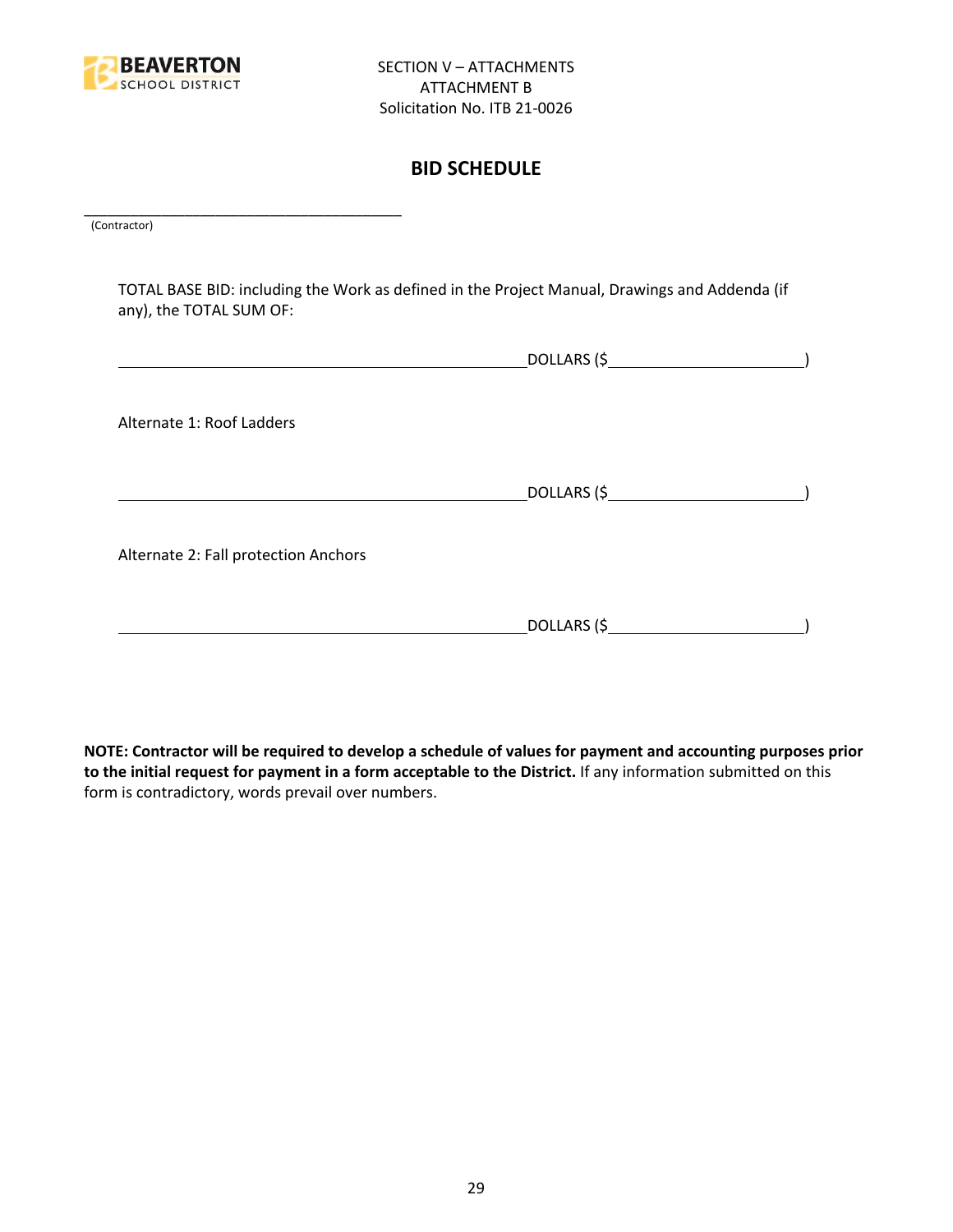

#### **BID BOND**

(Contractor)

THIS DOCUMENT HAS IMPORTANT LEGAL CONSEQUENCES: CONSULTATION WITH AN ATTORNEY IS ENCOURAGED WITH RESPECT TO ITS COMPLETION OR MODIFICATION.

KNOW ALL MEN BY THESE PRESENTS, that we \_\_\_\_\_\_\_\_\_\_\_\_\_\_\_\_\_\_\_\_\_\_\_\_\_\_\_\_\_\_\_\_\_\_\_\_\_\_\_\_\_\_\_

*(Here insert full name and address or legal title of Contractor)*

As Principal, hereinafter called the Principal, and \_\_\_\_\_\_\_\_\_\_\_\_\_\_\_\_\_\_\_\_\_\_\_\_\_\_\_\_

\_\_\_\_\_\_\_\_\_\_\_\_\_\_\_\_\_\_\_\_\_\_\_\_\_\_\_\_\_\_\_\_\_\_\_\_\_\_\_\_\_

*(Here insert full name and address or legal title of Surety)*

a Corporation duly organized under the laws of the State of Oregon as Surety, hereinafter called the Surety, are held and firmly bound unto Beaverton School District No. 48J, 16550 SW Merlo Road, Beaverton, OR 97003, as Obligee, hereinafter called the Obligee, in the sum of five percent of dollars (\$) amount Bid (5%), for the payment of which sum well and truly to be made, the said Principal and the said Surety, bind ourselves, our heirs, executors, administrators, successors and assigns, jointly and severally, firmly by these presents.

WHEREAS, the Principal has submitted a Bid for \_\_\_\_\_\_\_\_\_\_\_\_\_\_\_\_\_\_\_\_\_\_\_\_\_\_\_\_\_.

NOW, THEREFORE, if the Obligee shall accept the Bid of the Principal and the Principal shall enter into a Contract with the Obligee in accordance with the terms of such Bid, and give such bond or bonds as may be specified in the Contract Documents with good and sufficient surety for the faithful performance of such Contract and for the prompt payment of labor and material furnished in the prosecution thereof, or in the event of the failure of the Principal to enter such Contract and give such bond or bonds, if the Principal shall pay to the Obligee the difference not to exceed the penalty hereof between the amount specified in said Bid and such larger amount for which the Obligee may in good faith contract with another party to perform the Work covered by said Bid, then this obligation shall be null and void, otherwise to remain in full force and effect.

\_\_\_\_\_\_\_\_\_\_\_\_\_\_\_\_\_\_\_\_\_\_\_\_\_\_\_\_\_\_\_\_\_\_\_\_\_\_\_\_\_

\_\_\_\_\_\_\_\_\_\_\_\_\_\_\_\_\_\_\_\_\_\_\_\_\_\_\_\_\_\_\_\_\_\_\_\_\_\_\_\_\_

Signed and sealed this \_\_\_\_\_ day of \_\_\_\_\_\_\_\_\_\_\_\_, 20\_\_\_\_.

(Witness) (Principal) (Seal)

(Title)

\_\_\_\_\_\_\_\_\_\_\_\_\_\_\_\_\_\_\_\_\_\_\_\_\_\_\_\_\_\_\_\_\_\_\_ \_\_\_\_\_\_\_\_\_\_\_\_\_\_\_\_\_\_\_\_\_\_\_\_\_\_\_\_\_\_\_\_\_\_\_\_\_\_\_\_\_

(Witness) (Surety) (Seal)

\_\_\_\_\_\_\_\_\_\_\_\_\_\_\_\_\_\_\_\_\_\_\_\_\_\_\_\_\_\_\_\_\_\_\_ \_\_\_\_\_\_\_\_\_\_\_\_\_\_\_\_\_\_\_\_\_\_\_\_\_\_\_\_\_\_\_\_\_\_\_\_\_\_\_\_\_

(Title)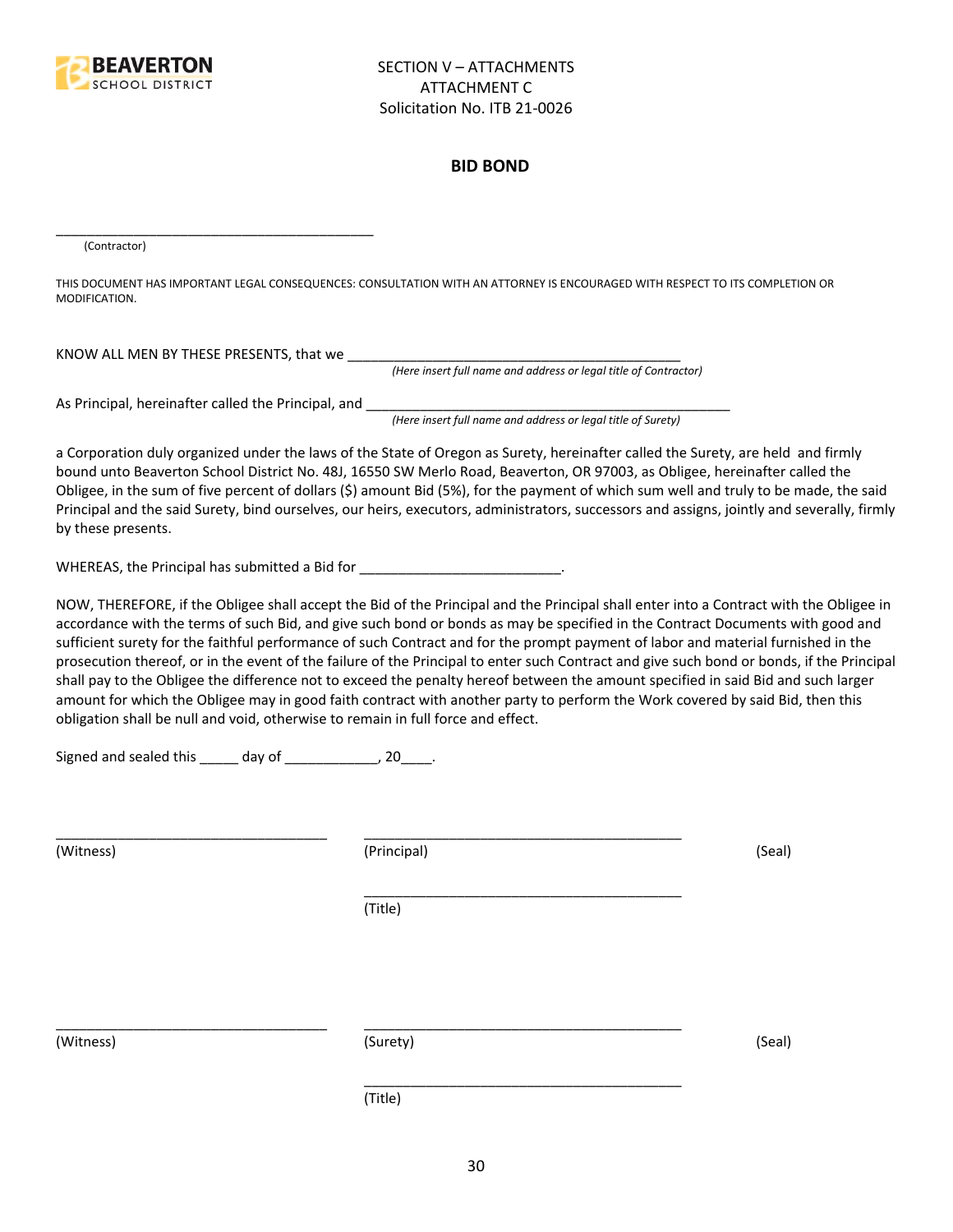

#### **AFFIDAVIT OF NON-COLLUSION / COMPLIANCE WITH TAX LAWS**

(Bidder)

I state that:

(1) The correct taxpayer identification numbers are:

\_\_\_\_\_\_\_\_\_\_\_\_\_\_\_\_\_\_\_\_\_\_\_\_\_\_\_\_\_\_\_\_\_\_\_\_\_\_

- A. Federal Employer ID Number (EIN): \_\_\_\_\_\_\_\_\_\_\_\_\_\_\_\_ B. Employer's Oregon ID Number: \_\_\_\_\_\_\_\_\_\_\_\_\_\_\_\_
- (2) Bidder is not subject to backup withholding because (i) Bidder is exempt from backup withholding, (ii) Bidder has not been notified by the IRS that Bidder is subject to backup withholding as a result of a failure to report all interest or dividends, or (iii) the IRS has notified Bidder that Bidder is no longer subject to backup withholding;
- (3) The price(s) and amount of this Bid must be arrived at independently and without consultation, communication or agreement with any other Supplier, Bidder or potential Bidder, except as disclosed on the attached appendix.
- (4) That neither the price(s) nor the amount of this Bid, and neither the approximate price(s) nor approximate amount of this Bid, will be disclosed to any other firm or person who is a Bidder or potential Bidder, and they will not be disclosed before Contract award.
- (5) No attempt has been made or will be made to induce any firm or person to refrain from proposing on this Solicitation, or to submit any noncompetitive Bid or other complementary Bid.
- (6) The Bid of my firm is made in good faith and not pursuant to any agreement or discussion with, or inducement from, any firm or person to submit a complementary or other noncompetitive Bid.
- (7) \_\_\_\_\_\_\_\_\_\_\_\_\_\_\_\_\_\_\_\_\_\_\_\_\_\_\_\_\_\_\_\_\_\_\_\_\_\_\_\_\_ (name of firm), its affiliates, subsidiaries, officers, directors and employees are not currently under investigation by any governmental agency and have not in the last four years been convicted of or found liable for any act prohibited by State or Federal law in any jurisdiction, involving conspiracy or collusion with respect to proposing on any public contract, except as described in the attached appendix.

I state that **I state that**  $\blacksquare$  (name of firm) understands and acknowledges that the above representations are material and important, and will be relied on by the Beaverton School District in awarding the contract(s) for which this Bid is submitted. I understand and my firm understands that any misstatement in this affidavit is and will be treated as fraudulent concealment from the Beaverton School District of the true facts relating to the submission of Bids for this contract. I am authorized to act on behalf of Bidder, and have authority and knowledge regarding Bidder's payment of taxes, and to the best of my knowledge, Bidder is not in violation of any Oregon tax laws, including, without limitation, those tax laws listed in ORS 305.380(4); the elderly rental assistance program under ORS 310.630 to 310.706; and any local taxes administered by the Oregon Department of Revenue under ORS 305.620.

| (Affiant's Signature)                                                                                                                                                                                                          |        |                  |
|--------------------------------------------------------------------------------------------------------------------------------------------------------------------------------------------------------------------------------|--------|------------------|
| <b>STATE OF OREGON</b>                                                                                                                                                                                                         |        |                  |
|                                                                                                                                                                                                                                |        |                  |
| Signed and sworn to before me on which is a state of the by state of the by the state of the state of the state of the state of the state of the state of the state of the state of the state of the state of the state of the | (date) | (Affiant's name) |
|                                                                                                                                                                                                                                |        |                  |
|                                                                                                                                                                                                                                |        |                  |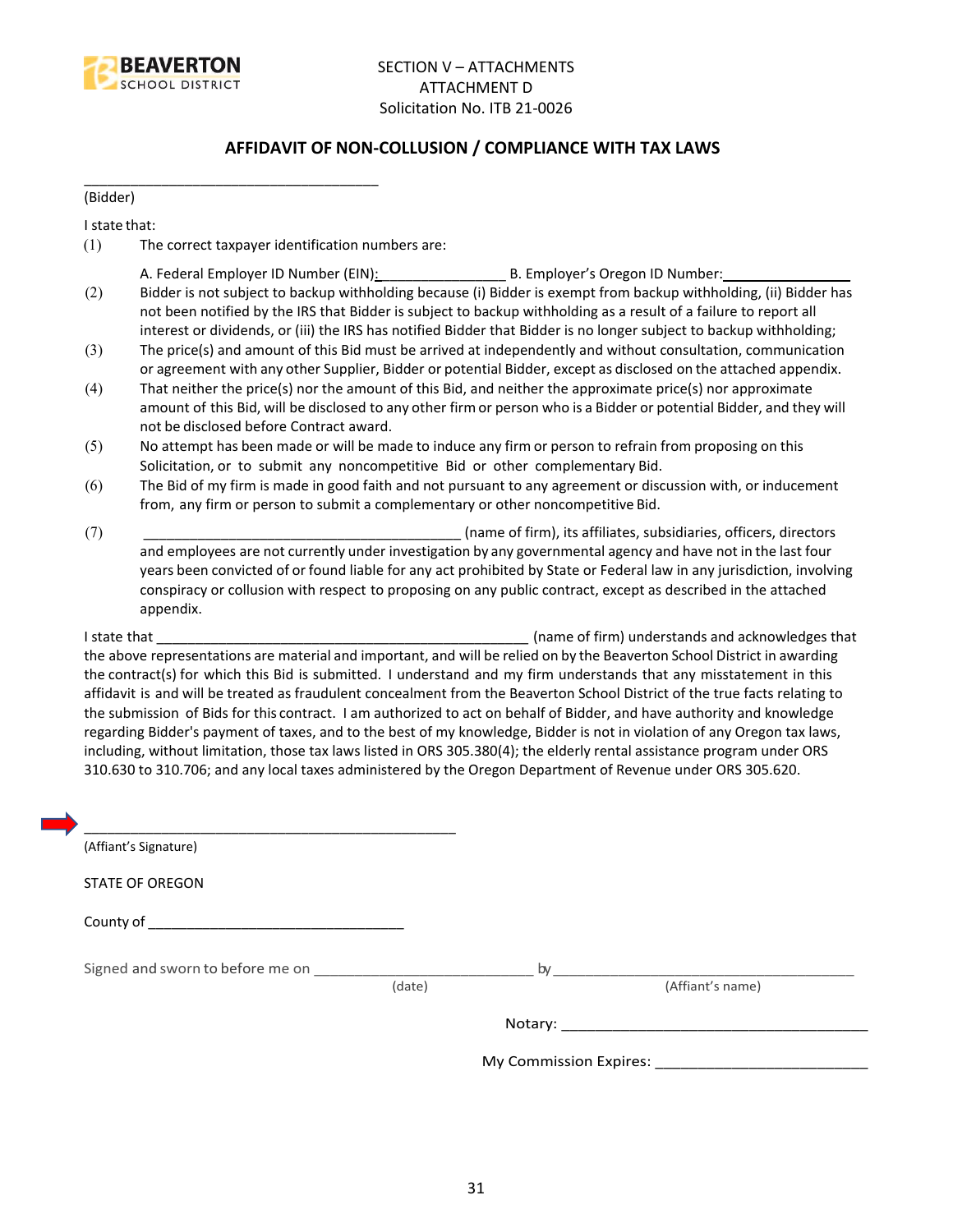

## **NON-CONFLICT OF INTEREST CERTIFICATION**

**Issuing Agency:** Beaverton School District

I, the contract of the contract of the contract of the contract of the hereby certify I have read the statement defining conflict of interest as quoted below; that I understand the statement; that no conflict of interest exists as therein defined, which precludes an impartial Bid/Proposal to be submitted by myself or the entity/company for which the Bid/Proposal is submitted, and that if such a conflict should arise, I will immediately notify the Beaverton School District and disqualify my Bid/Proposal.

**"NO OFFICER, EMPLOYEE, OR AGENT OF THE BIDDER/PROPOSER HAS ANY PERSONAL FINANCIAL INTEREST, DIRECT OR INDIRECT, IN THE OPERATION OF THE BEAVERTON SCHOOL DISTRICT OR WITH ANY PARTY CONNECTED WITH THE OREGON SCHOOL AND DISTRICT IMPROVEMENT NETWORK, DIRECTLY OR INDIRECTLY."**

| Signature: |                    |                        |  |
|------------|--------------------|------------------------|--|
| Name:      |                    |                        |  |
|            |                    | (Please type or print) |  |
| Title:     |                    |                        |  |
|            |                    |                        |  |
|            | Firm/Company Name: |                        |  |
|            |                    | (Please type or print) |  |
| Date:      |                    |                        |  |
|            |                    |                        |  |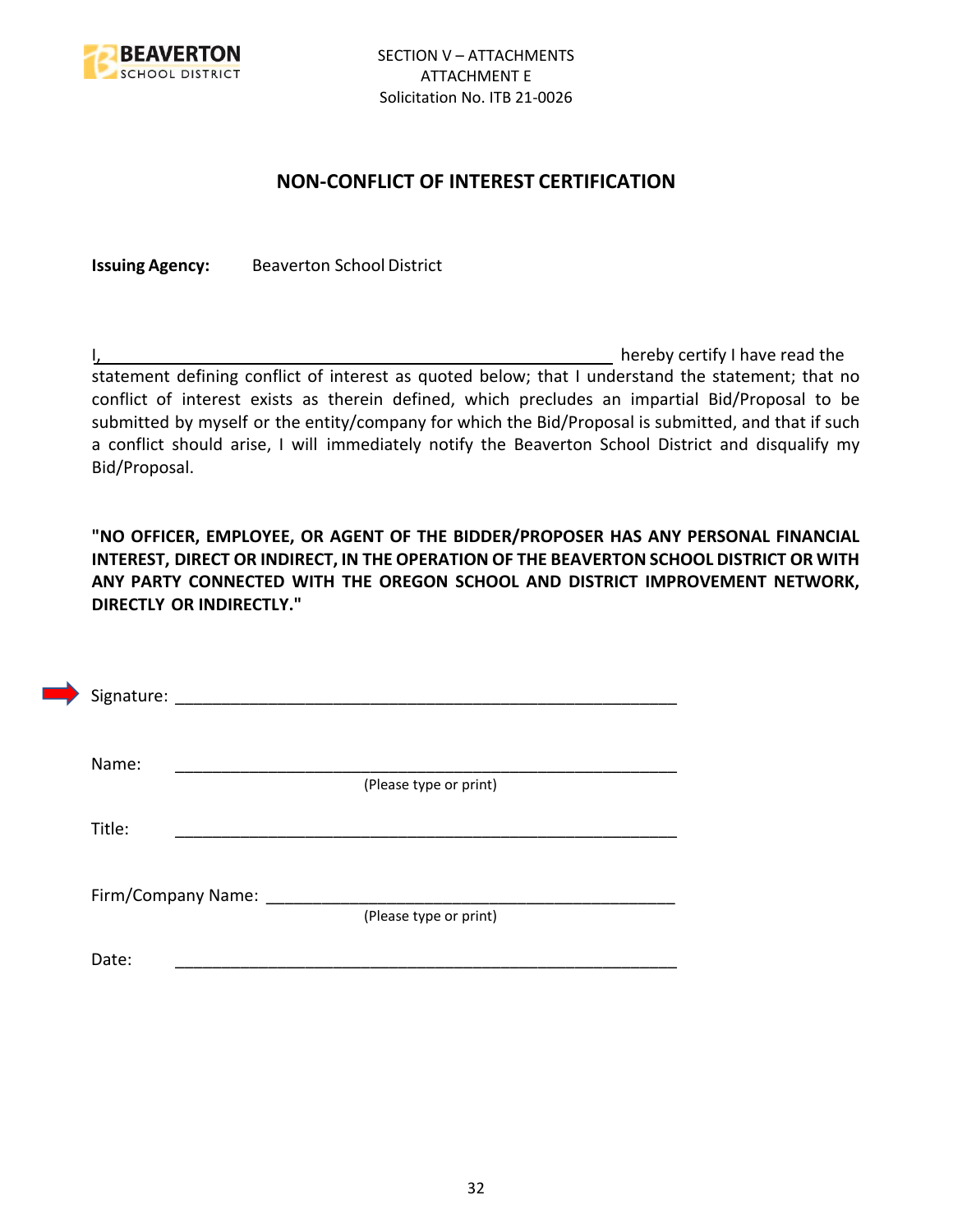

## **BIDDER RESPONSIBILITY FORM (CONTRACTOR'S QUALIFICATIONS AND FINANCIAL INFORMATION)**

#### **DECLARATION AND SIGNATURES**

The undersigned hereby declares that the he or she is duly authorized to complete and submit this Bidder Responsibility Form and that the statements contained herein are true and correct as of the date set forth below. Incomplete, incorrect or misleading information will be reason for a determination by the District of Bidder nonresponsibility.

| Date:      |                      |                                             |  |
|------------|----------------------|---------------------------------------------|--|
| Signature: |                      | <u> 1980 - Jan Samuel Barbara, martin d</u> |  |
| Name:      |                      | (Please type or print)                      |  |
| Title:     |                      |                                             |  |
|            |                      | (Please type or print)                      |  |
|            | Firm/Company: ______ | (Please type or print)                      |  |
| CCB#:      |                      |                                             |  |

## **Instructions**

- **1. The information provided in this form is part of the District's inquiry concerning Bidder responsibility. Please print clearly or type.**
- **2. If you need more space, use plain paper. Submit completed form with Bid response.**
- **3. Answer all questions. Submission of a form with unanswered questions, incomplete or illegible answers may result in a finding that the Bidder is not a responsible Bidder.**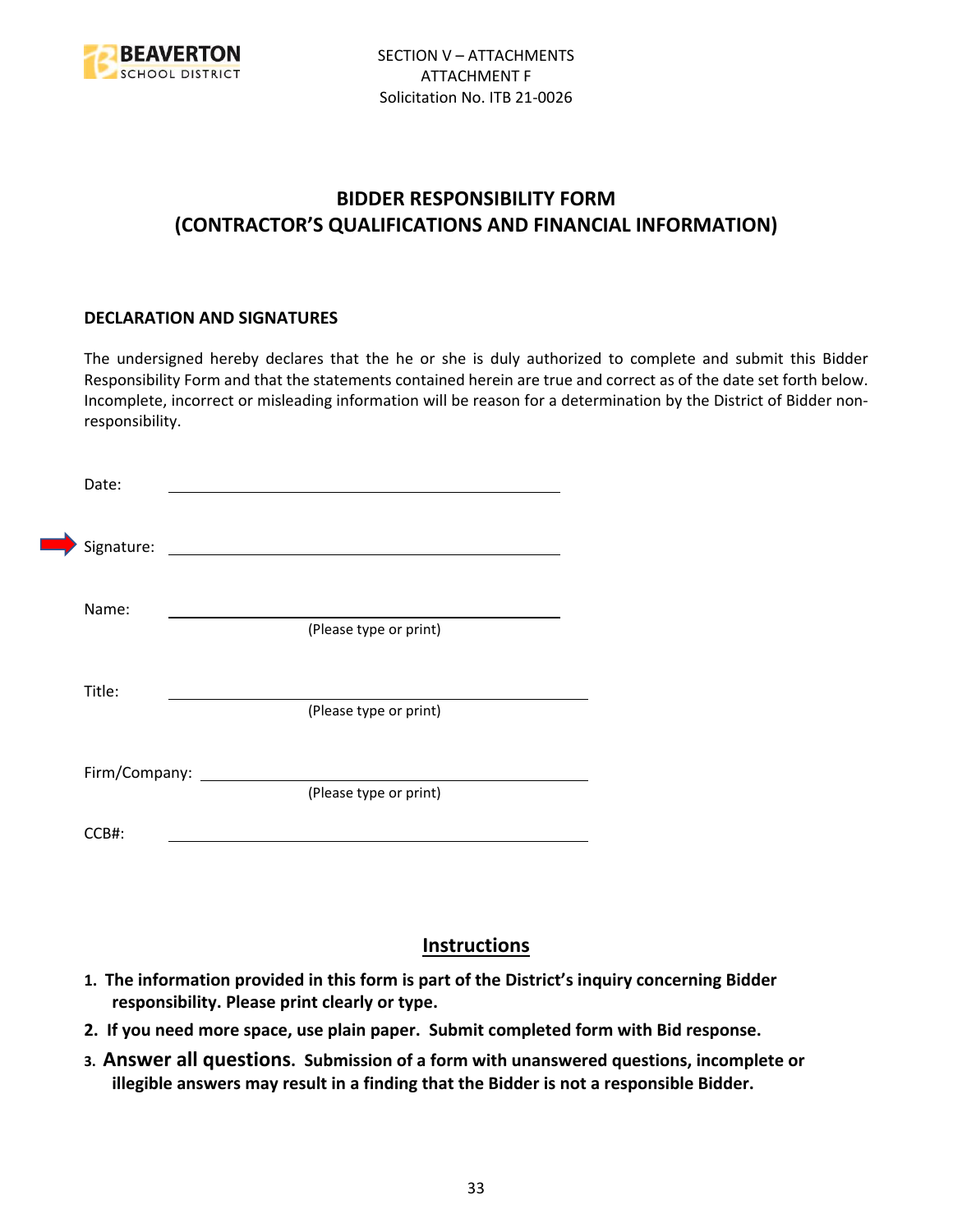

#### **CURRENT CONTRACTS IN FORCE**

| <b>ITEM</b>             | <b>CONTRACT 1</b>                   | <b>CONTRACT 2</b>                   |  |
|-------------------------|-------------------------------------|-------------------------------------|--|
| A. Work Location        |                                     |                                     |  |
| B. Scope of Work;       |                                     |                                     |  |
| Check box:              | New Construction<br>Re-Construction | Re-Construction<br>New Construction |  |
| C. Contract Amount      | \$                                  | \$                                  |  |
| D. Change Order Amount  | \$                                  | \$                                  |  |
| E. % Completed          | $\%$                                | $\%$                                |  |
| F. Est. Completion Date |                                     |                                     |  |
| G. Owner's Name         |                                     |                                     |  |
| H. Owner Contact        |                                     |                                     |  |
| I. Telephone            | $\overline{(}$<br>$\mathcal{E}$     | $\lambda$<br>$\overline{ }$         |  |
| J. E-Mail Address       |                                     |                                     |  |
|                         |                                     |                                     |  |
| <b>ITEM</b>             | <b>CONTRACT 3</b>                   | <b>CONTRACT 4</b>                   |  |
| A. Work Location        |                                     |                                     |  |
| B. Scope of Work;       |                                     |                                     |  |
| Check box:              | New Construction<br>Re-Construction | New Construction<br>Re-Construction |  |
| C. Contract Amount      | \$                                  | \$                                  |  |
| D. Change Order Amount  | \$                                  | \$                                  |  |
| E. % Completed          | %                                   | $\%$                                |  |
| F. Est. Completion Date |                                     |                                     |  |
| G. Owner's Name         |                                     |                                     |  |
| H. Owner Contact        |                                     |                                     |  |
| I. Telephone            | $\overline{(\ }$<br>$\lambda$       | $\lambda$<br>$\left($               |  |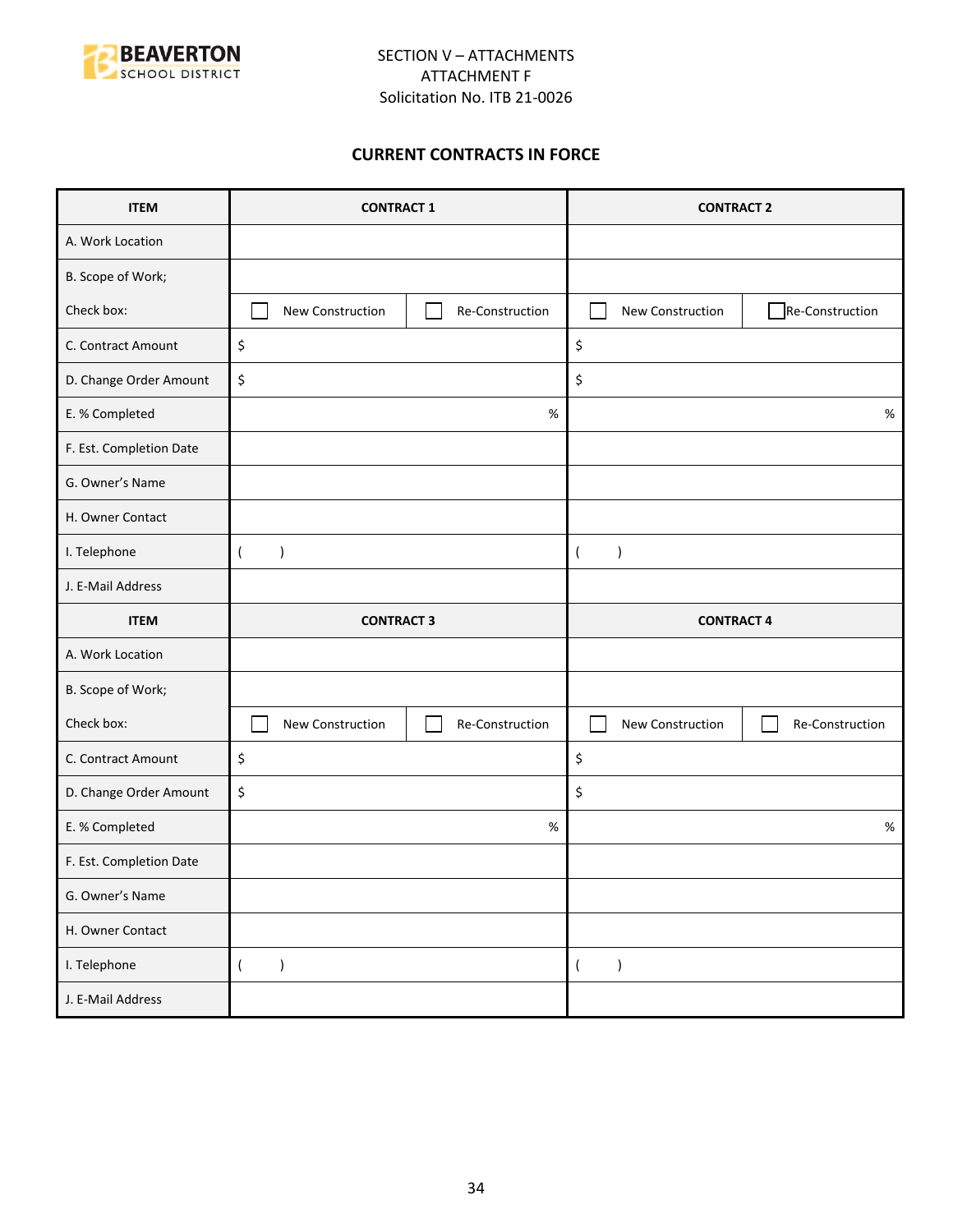

## **LARGEST SIMILAR JOBS YOU HAVE COMPLETED IN THE LAST FIVE YEARS AS THE PRIME CONTRACTOR**

| <b>ITEM</b>            | <b>CONTRACT 1</b> |                 | <b>CONTRACT 2</b> |                 |
|------------------------|-------------------|-----------------|-------------------|-----------------|
| A. Work Location       |                   |                 |                   |                 |
| B. Scope of Work;      |                   |                 |                   |                 |
| Check box:             | New Construction  | Re-Construction | New Construction  | Re-Construction |
| C. Contract Amount     | \$                |                 | \$                |                 |
| D. Change Order Amount | \$                |                 | \$                |                 |
| E. % Completed         | %                 |                 |                   | %               |
| F. Completion Date     |                   |                 |                   |                 |
| G. Owner's Name        |                   |                 |                   |                 |
| H. Owner Contact       |                   |                 |                   |                 |
| I. Telephone           |                   |                 |                   |                 |
| J. E-Mail Address      |                   |                 |                   |                 |

#### **LIST COMPANIES FROM WHOM YOU OBTAIN SURETY BONDS**

| <b>ITEM</b>                                 | <b>SURETY COMPANY 1</b>                                                                                                                | <b>SURETY COMPANY 2</b>                                                                                                                                                                                      |
|---------------------------------------------|----------------------------------------------------------------------------------------------------------------------------------------|--------------------------------------------------------------------------------------------------------------------------------------------------------------------------------------------------------------|
| A. Company Name                             |                                                                                                                                        |                                                                                                                                                                                                              |
| <b>B. Contact's Name</b>                    |                                                                                                                                        |                                                                                                                                                                                                              |
| C. Telephone                                |                                                                                                                                        |                                                                                                                                                                                                              |
| D. Fax                                      |                                                                                                                                        |                                                                                                                                                                                                              |
| E. E-Mail Address                           |                                                                                                                                        |                                                                                                                                                                                                              |
| PRESENT AMOUNT OF BONDING<br>COVERAGE (\$): | HAS YOUR APPLICATION FOR SURETY BOND<br>EVER BEEN DECLINED (If Yes, please provide<br>detailed information in Remarks)<br>  NO<br> YES | DURING THE PAST 2 YEARS, HAVE YOU BEEN CHARGED<br>WITH A FAILURE TO MEET THE CLAIMS OF YOUR<br>SUBCONTRACTORS OR SUPPLIERS (If Yes, please provide<br>detailed information in Remarks)<br>l YES<br><b>NO</b> |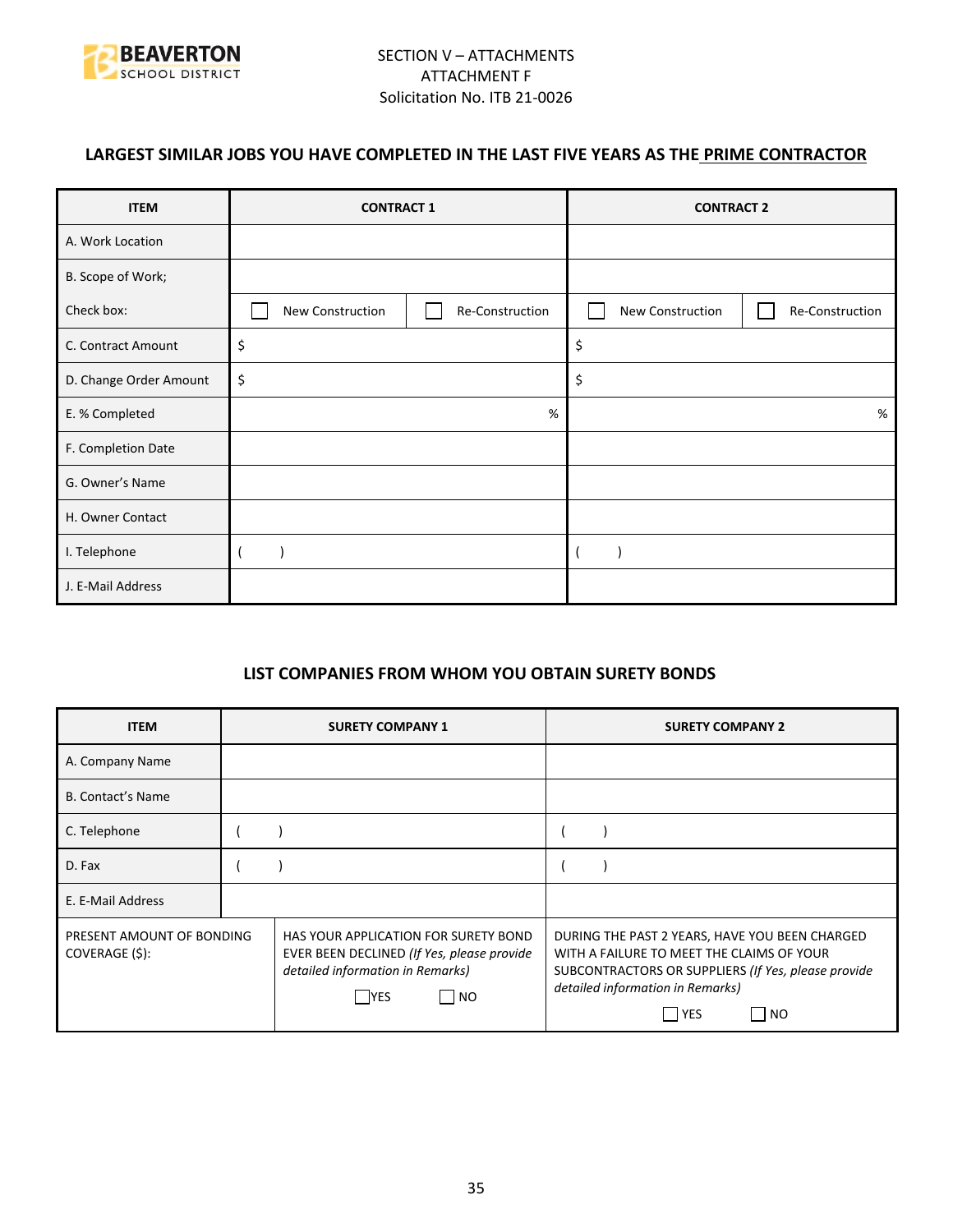

## **RELIABILITY**

| Has your company ever been declared in breach of any contract for unperformed or defective work? $\Box$ Yes.<br>No.                                                                                                                                                                                           |
|---------------------------------------------------------------------------------------------------------------------------------------------------------------------------------------------------------------------------------------------------------------------------------------------------------------|
| If "yes", explain.                                                                                                                                                                                                                                                                                            |
|                                                                                                                                                                                                                                                                                                               |
|                                                                                                                                                                                                                                                                                                               |
| Has any employee or agent of your company ever been convicted of a criminal offense arising out of obtaining, attempting<br>to obtain, or performing a public or private contract or subcontract?<br>Yes.<br>No.                                                                                              |
| If "yes," explain.                                                                                                                                                                                                                                                                                            |
|                                                                                                                                                                                                                                                                                                               |
|                                                                                                                                                                                                                                                                                                               |
| Has any employee or agent of your company been convicted under state or federal law of embezzlement, theft, forgery,<br>bribery, falsification or destruction of records, receiving stolen property or any other offense indicating a lack of business<br>integrity or business honesty?<br>$ $   Yes.<br>No. |
| If "yes," explain.                                                                                                                                                                                                                                                                                            |
|                                                                                                                                                                                                                                                                                                               |
|                                                                                                                                                                                                                                                                                                               |
| Has your company or any employee or agent of your company been convicted under state or federal antitrust laws?<br>Yes.<br>No.                                                                                                                                                                                |
| If "yes," explain.                                                                                                                                                                                                                                                                                            |
|                                                                                                                                                                                                                                                                                                               |
|                                                                                                                                                                                                                                                                                                               |
| Has any Officer or Partner of your organization ever been an Officer or Partner of another Organization that failed to complete<br>a construction contract?<br>Yes.<br>No.                                                                                                                                    |
| If "yes," explain.                                                                                                                                                                                                                                                                                            |
|                                                                                                                                                                                                                                                                                                               |
|                                                                                                                                                                                                                                                                                                               |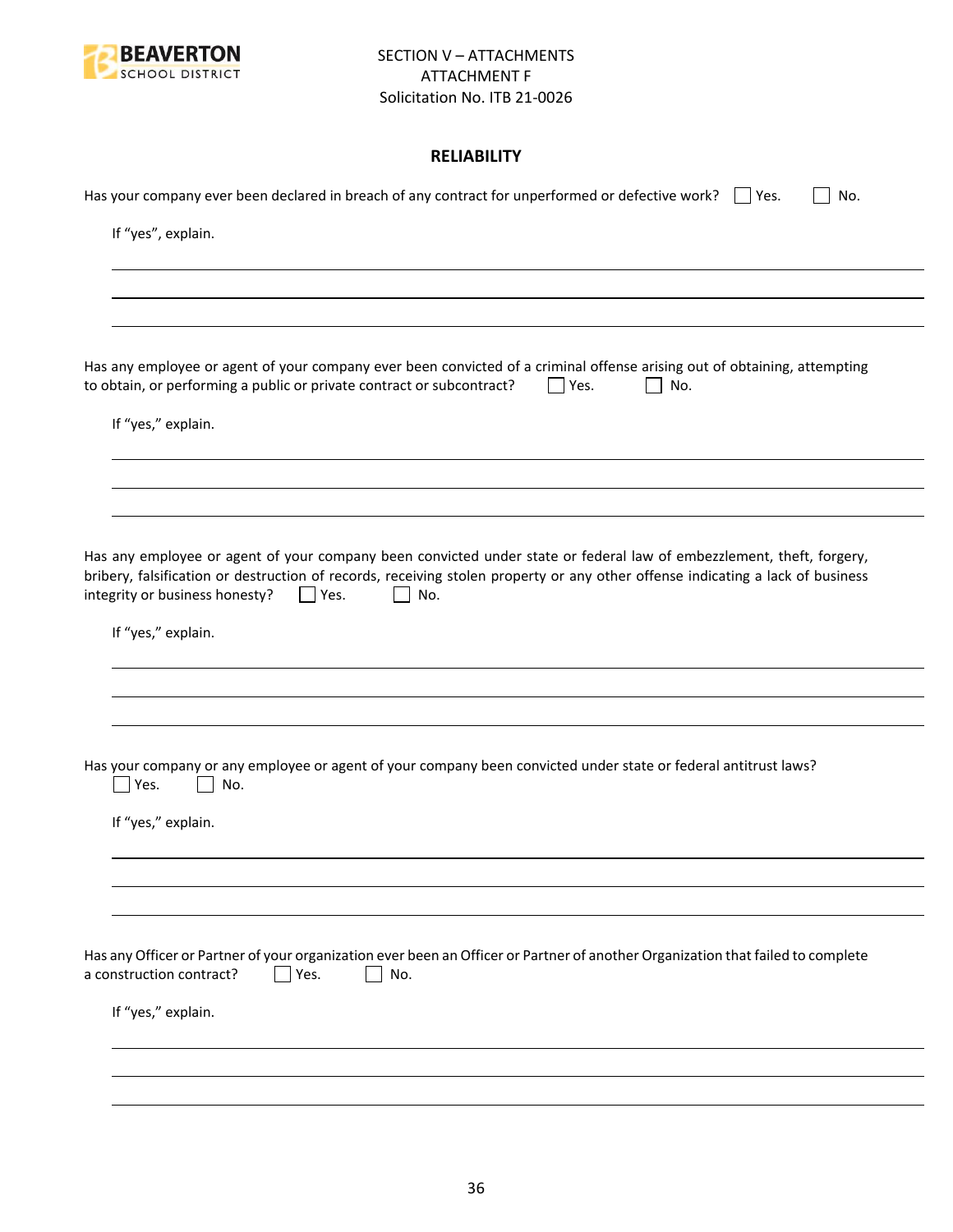

## **FINANCIAL RESOURCES**

| Indicate the Contractors total bonding capacity amount: \$                                                                                                                                                                                                                                                                                                                |
|---------------------------------------------------------------------------------------------------------------------------------------------------------------------------------------------------------------------------------------------------------------------------------------------------------------------------------------------------------------------------|
| What portion of this amount remains available at time of completion of this form? \$                                                                                                                                                                                                                                                                                      |
| Has your firm ever been at any time in the last ten years the debtor in a bankruptcy case? $\Box$ Yes.<br>No.<br>If "yes," explain.                                                                                                                                                                                                                                       |
| Does your firm have any outstanding judgments pending against it? $\Box$ Yes.<br>No.<br>If "yes," explain.                                                                                                                                                                                                                                                                |
| In the past ten years, has your firm been a party to litigation, arbitration or mediation where the amount in dispute exceeded<br>\$10,000?<br>$\blacksquare$ Yes.<br>No.<br>If "yes," explain.                                                                                                                                                                           |
| In the past ten years, has your firm been a party to litigation, arbitration or mediation on a matter related to payment to<br>subcontractors or work performance on a contract? Check "yes" even if the matter proceeded to arbitration or mediation<br>without court litigation. $\Box$ Yes.<br>No.<br>If "yes," explain. (Include court, case number and party names.) |
| Have you or any of your affiliates discontinued business operation with outstanding debts?<br>No.<br>Yes.<br>If "yes," explain.                                                                                                                                                                                                                                           |
|                                                                                                                                                                                                                                                                                                                                                                           |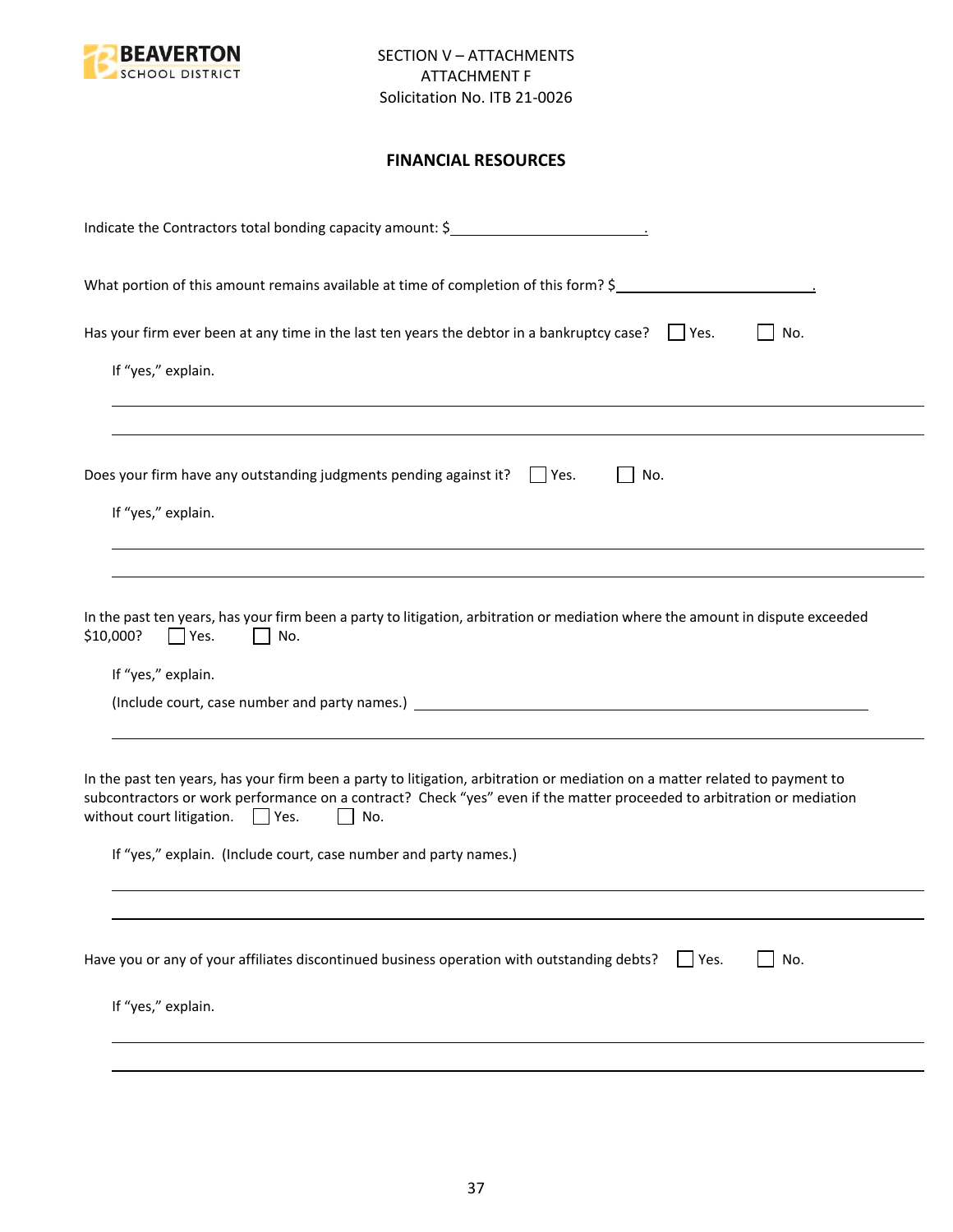

#### **KEY PERSONNEL**

List the principal individuals of your company, their current job title, the total years of experience they have in the construction industry and their current primary responsibility for your company. Corporations list current officers and those who own 5% or more of the corporation's stock. Limited liability companies list members who own 5% or more of company. Partnerships list all partners. Joint ventures list each firm that is a member of the joint venture and the percentage of ownership the firm has in the joint venture.

| <b>ITEM</b>                       | <b>Principal Individual</b> |
|-----------------------------------|-----------------------------|
| A. Name                           |                             |
| B. Position                       |                             |
| C. Years in Construction          |                             |
| D. Current Primary Responsibility |                             |
| <b>ITEM</b>                       | <b>Principal Individual</b> |
| A. Name                           |                             |
| <b>B.</b> Position                |                             |
| C. Years in Construction          |                             |
| D. Current Primary Responsibility |                             |
| <b>ITEM</b>                       | <b>Principal Individual</b> |
| A. Name                           |                             |
| <b>B.</b> Position                |                             |
| C. Years in Construction          |                             |
| D. Current Primary Responsibility |                             |
| <b>ITEM</b>                       | <b>Principal Individual</b> |
| A. Name                           |                             |
| B. Position                       |                             |
| C. Years in Construction          |                             |
| D. Current Primary Responsibility |                             |

List the individuals who will be in the following roles if your company is awarded this Contract:

| <b>ITEM</b>                                       | <b>Contractor's Representative</b> | <b>Project Manger</b> | <b>Project Superintendent</b> |
|---------------------------------------------------|------------------------------------|-----------------------|-------------------------------|
| A. Name                                           |                                    |                       |                               |
| B. Position                                       |                                    |                       |                               |
| C. Years in Position                              | N/A                                |                       |                               |
| D. Largest Project<br>Supervised                  | N/A                                | ₽                     |                               |
| E. Largest number of<br>employees ever supervised | N/A                                |                       |                               |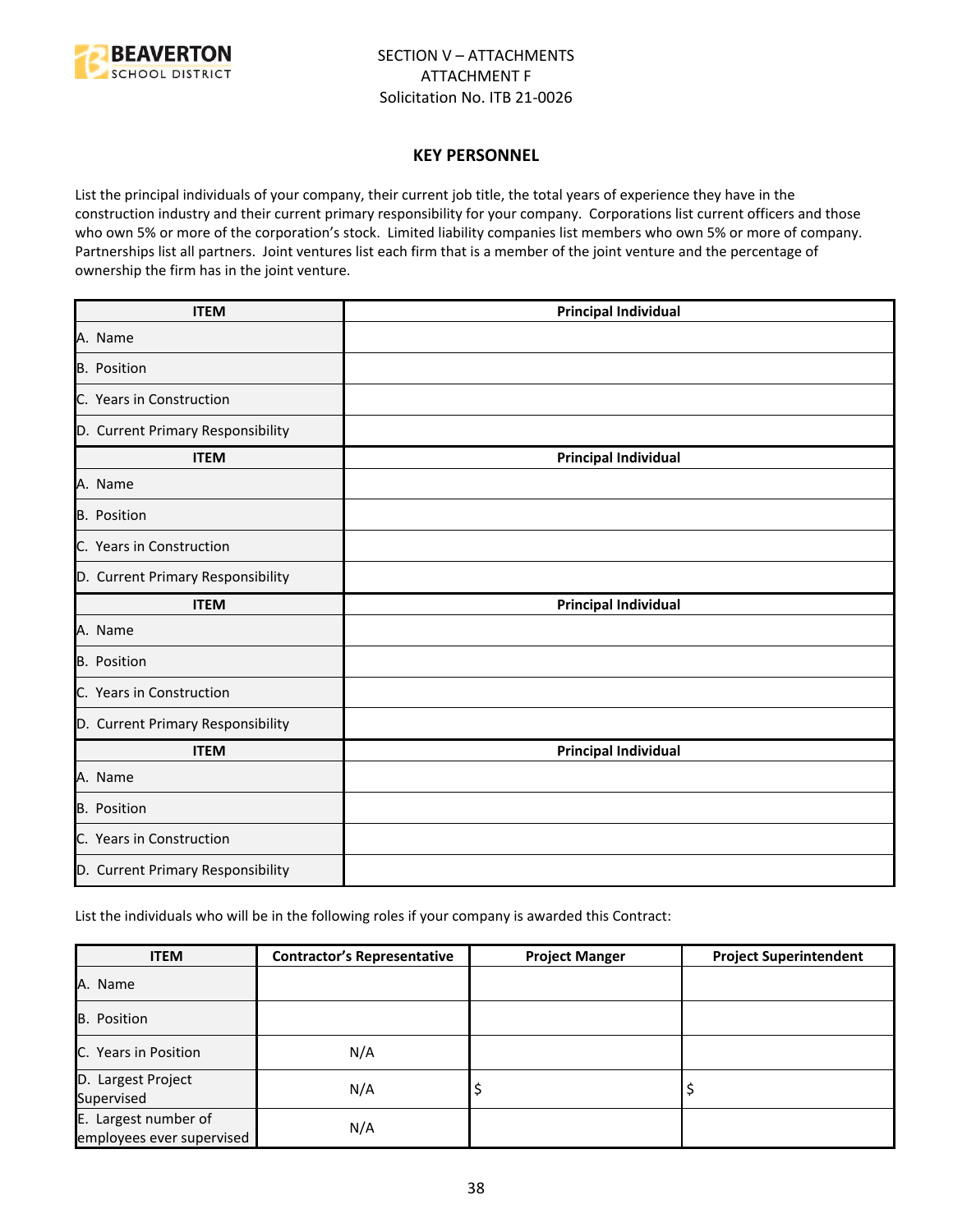

## **BIDDER REFERENCE FORM**

| (Insert Name of Bidder)                                                                               |  |
|-------------------------------------------------------------------------------------------------------|--|
| Bidder must provide five (5) references and must use a separate copy of this form for each reference. |  |
|                                                                                                       |  |
| ,我们也不会有什么。""我们的人,我们也不会有什么?""我们的人,我们也不会有什么?""我们的人,我们也不会有什么?""我们的人,我们也不会有什么?""我们的人                      |  |
|                                                                                                       |  |
| ,我们也不能会有一个人的事情。""我们的人,我们也不能会有一个人的人,我们也不能会有一个人的人,我们也不能会有一个人的人,我们也不能会有一个人的人,我们也不能会                      |  |
|                                                                                                       |  |
|                                                                                                       |  |
|                                                                                                       |  |
|                                                                                                       |  |
|                                                                                                       |  |
|                                                                                                       |  |

Method: Subjective Evaluation

Each reference may be checked for, but not limited to, adherence to contract terms and conditions, timelines, quality standards, overall customer service, project being of similar size, scope and complexity.